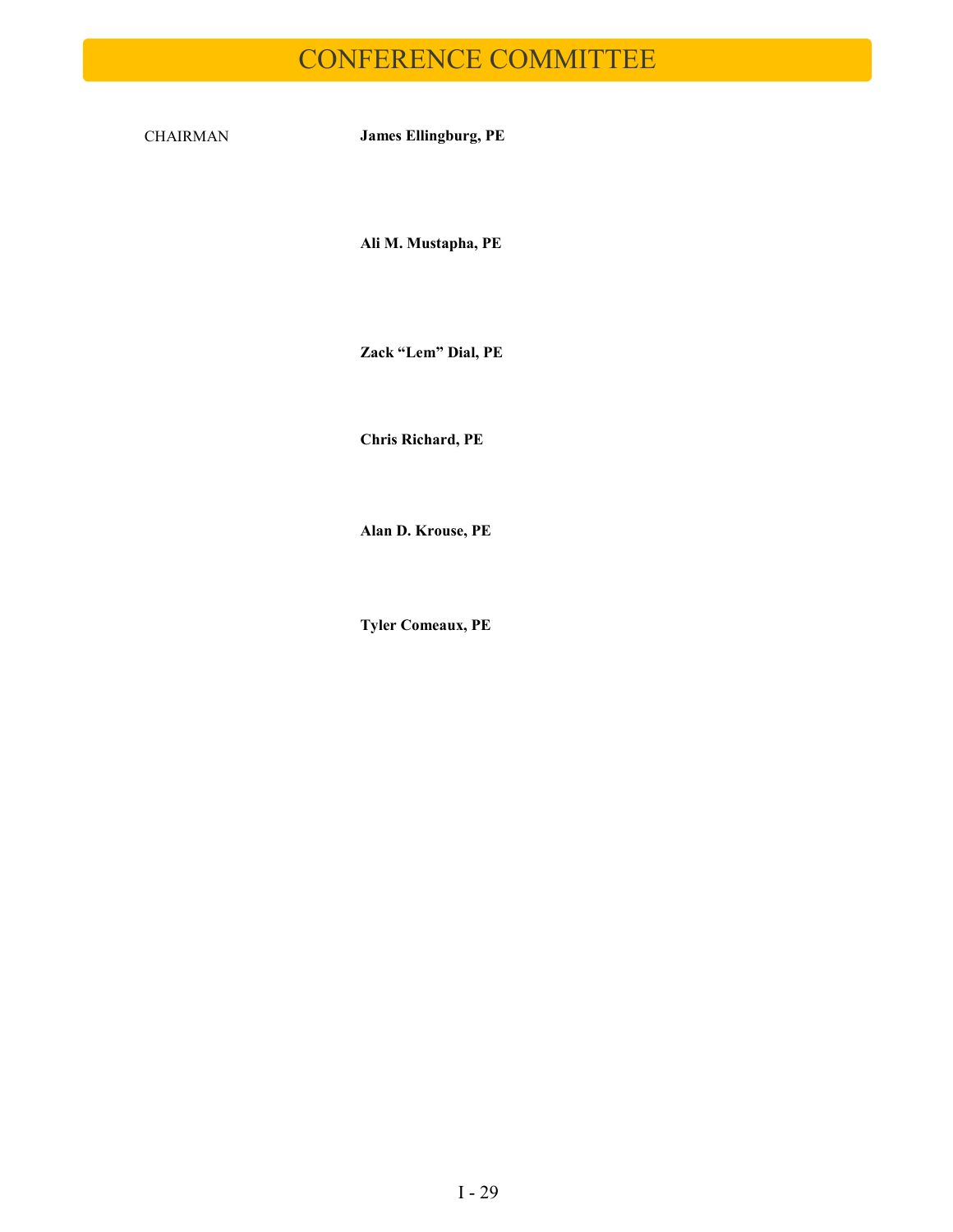# CONSTITUTION AND BYLAWS COMMITTEE

| <b>CHAIRMAN</b>      | James A. Geihsler, PE |
|----------------------|-----------------------|
| <b>VICE CHAIRMAN</b> | Ali M. Mustapha, PE   |
| <b>BOARD SPONSOR</b> | <b>Roy Phelps, PE</b> |
| <b>MEMBER</b>        | Ali M. Mustapha, PE   |
| MEMBER               | <b>Chad Bacas, PE</b> |

**MEMBER Jeff Pike, PE**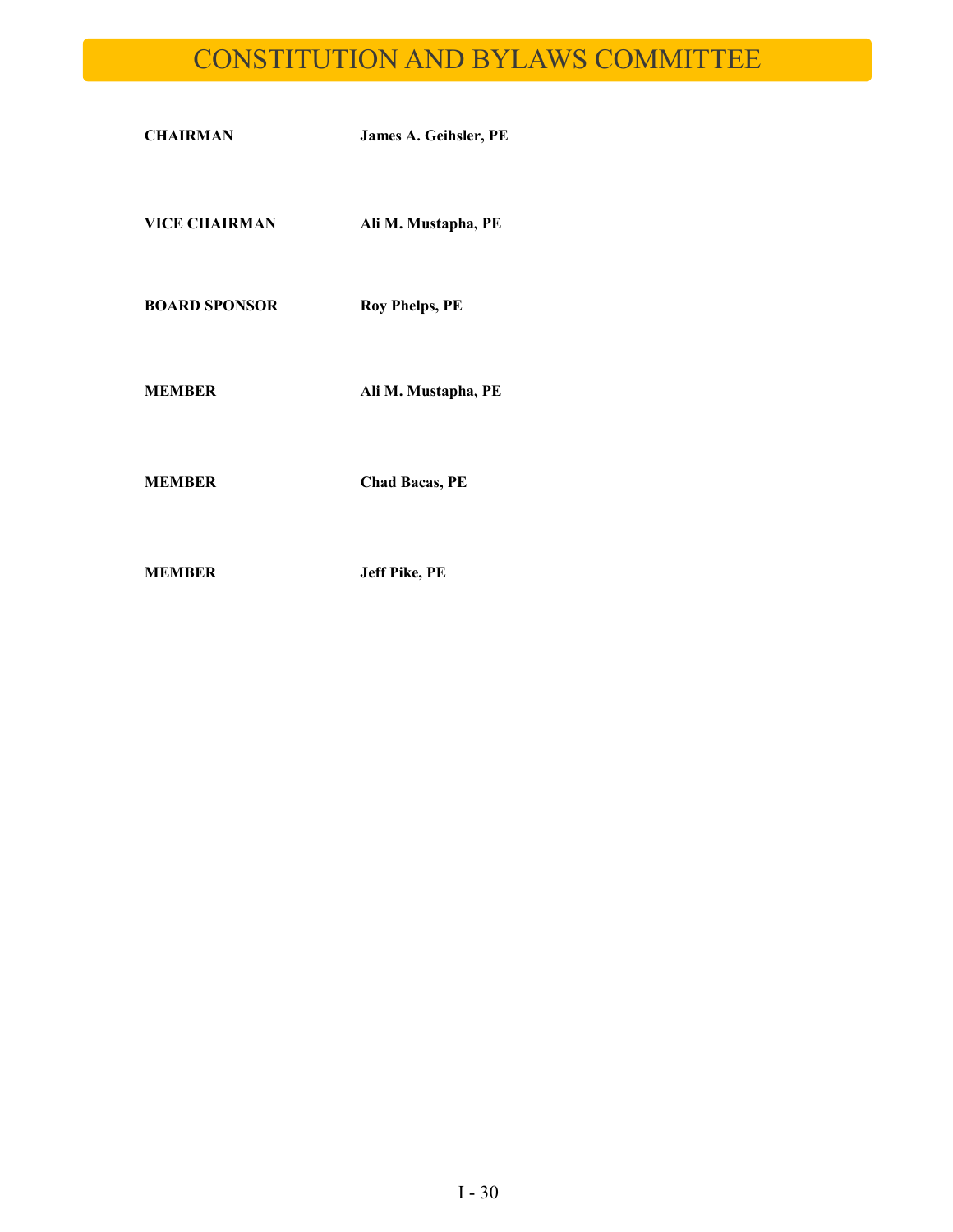### CONSTITUTION AND BYLAWS COMMITTEE

This Committee will assume responsibility for any matter properly referred to it, though it might overlap another committee's area of responsibility. In such case, the responsible committee may ask the assistance of such other committee.

The Constitution and Bylaws Committee shall from time to time study and review the Constitution and Bylaws of the Society and call attention to the Board of Direction those passages requiring clarification and rewriting.

#### Assigned Responsibilities

- 1. Keep apprised of changes and additions to the NSPE Constitution and Bylaws, which may make changes, or additions to the LES Constitution and Bylaws necessary or desirable.
- 2. Review all changes and/or additions to Chapter Constitutions and Bylaws, Practice Division Operating Rules and Procedures, Student Chapter Bylaws or Rules and make recommendations to the LES Board of Direction concerning these changes and/or additions.
- 3. Prepare material for any Constitutional changes to go on a ballot to the General Membership.
- 4. The Chairman should adhere to Appendix 1, Policy on Committee Continuity.
- 5. **It is the responsibility of the incoming Chairman to prepare the agenda and chair the meetings for both the Planning Conference and the Annual Meeting as well as any other official meetings of the Committee.**

**The outgoing Chairman should open the meeting at the Planning Conference and officially turn the gavel over to the new Chairman.**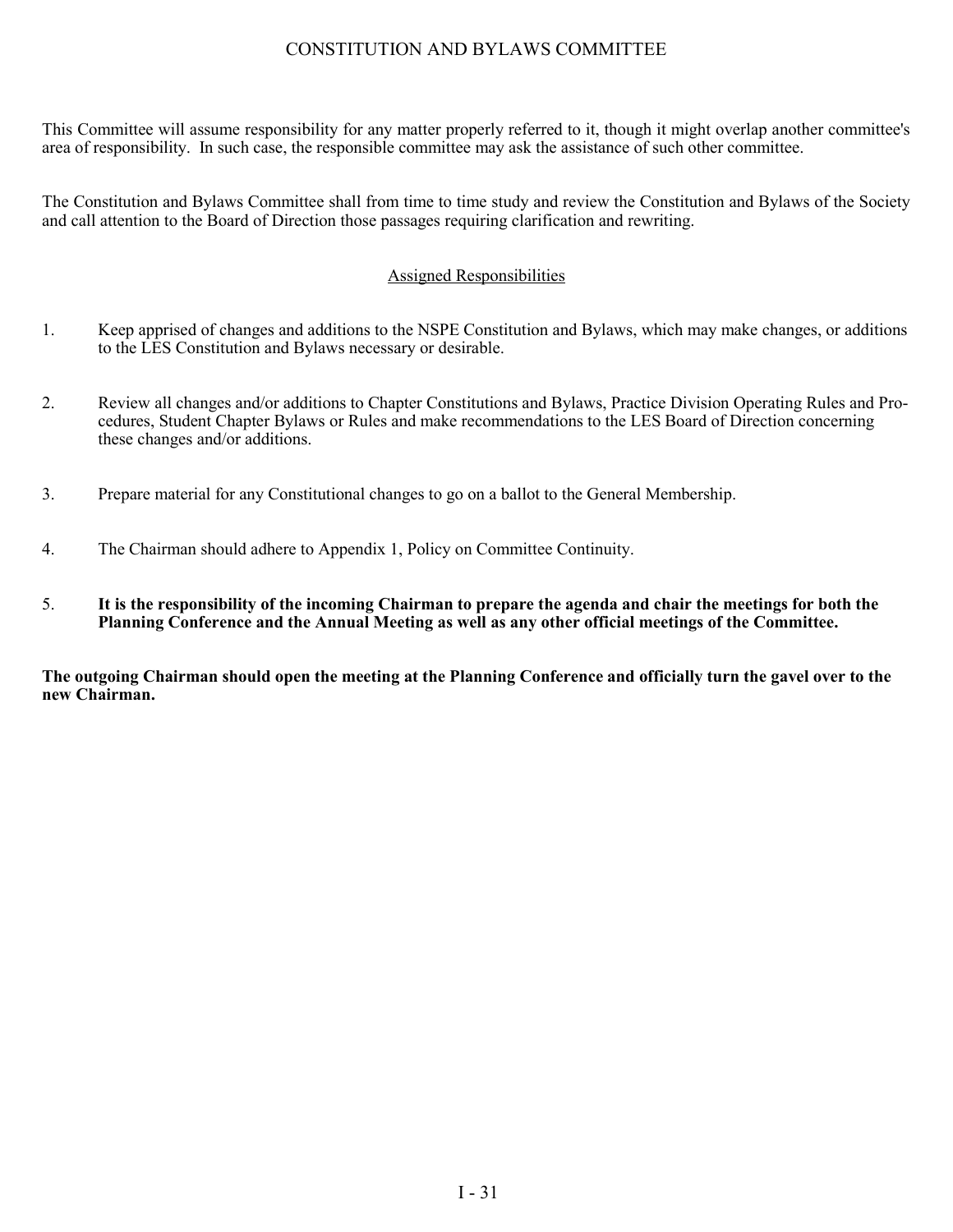# CONTINUING PROFESSIONAL DEVELOPMENT (CPD) COMMITTEE

| <b>CHAIRMAN</b>      | Gavin Gautreau, PE       |
|----------------------|--------------------------|
| <b>VICE CHAIRMAN</b> | Alan Krouse, PE          |
| <b>BOARD SPONSOR</b> | James A. Geihsler, PE    |
| <b>ALEXANDRIA</b>    | <b>Jason Murphy, PE</b>  |
| <b>BATON ROUGE</b>   | Alan Krouse, PE          |
| <b>BAYOU</b>         | David Waitz, PE          |
| <b>LAFAYETTE</b>     | Mark Aymond, PE          |
| <b>LAKE CHARLES</b>  | <b>Byron Racca, PE</b>   |
| <b>MONROE</b>        | Hagan Lawrence, PE       |
| <b>NEW ORLEANS</b>   | <b>Rachel Kenney, PE</b> |
| <b>SHREVEPORT</b>    | <b>Marcus Taylor, PE</b> |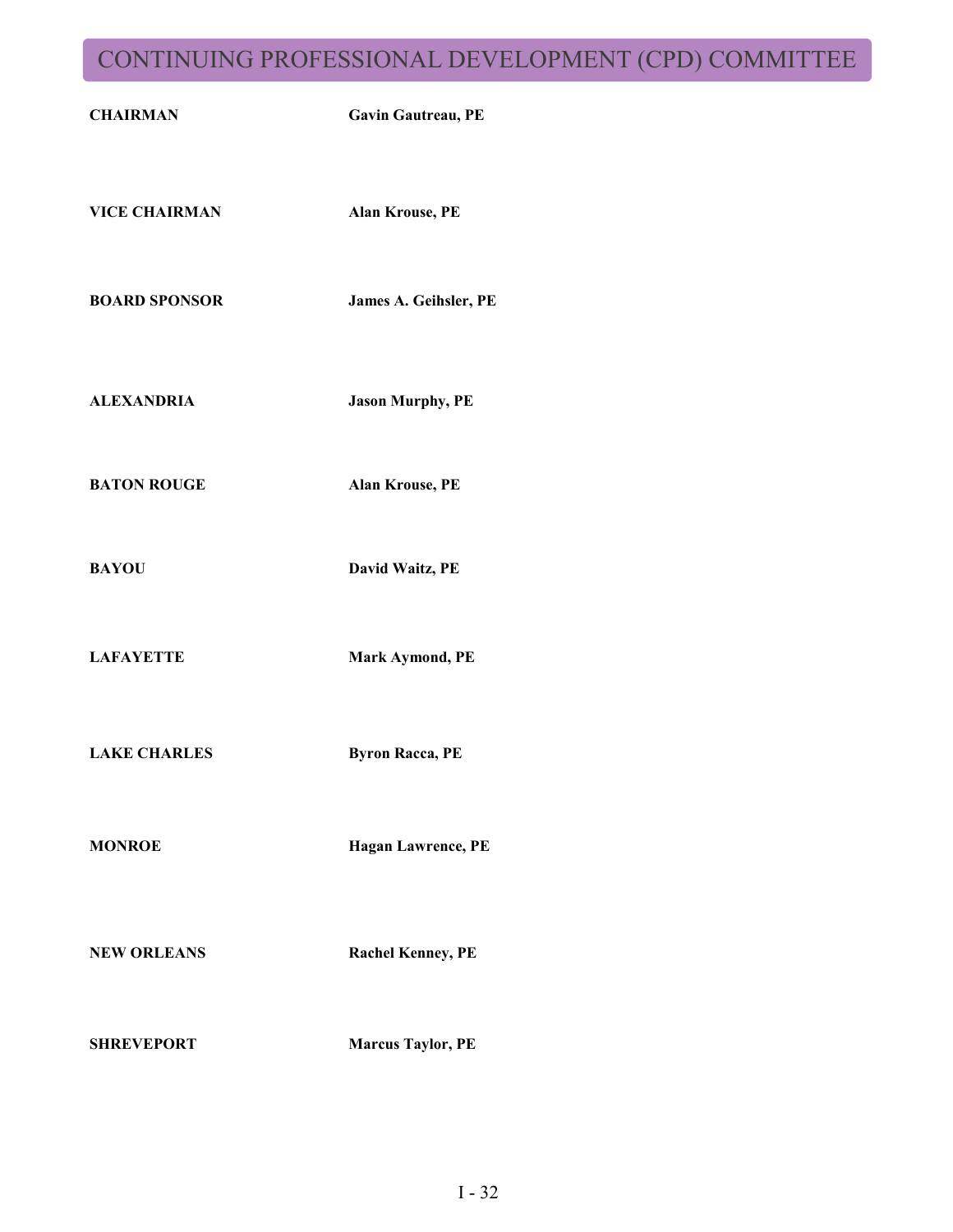### **APPENDIX 20**

### **CONTINUING PROFESSIONAL DEVELOPMENT**

The committee will assume responsibility for all matter properly referred, although it may overlap another committee's area of responsibility. In such case, the responsible committee may ask assistance of the other committee.

#### **ASSIGNED RESPONSIBILITIES**

- 1. The committee will also review developed programs from NSPE, and other organizations, to evaluate the potential for economical purchase by the society, for use at regular statewide meetings or for loan to the chapter for their use.
- 2. The committee is comprised of one (1) member from each chapter, appointed by that chapter plus a chairman and vice chairman appointed by the President of the society.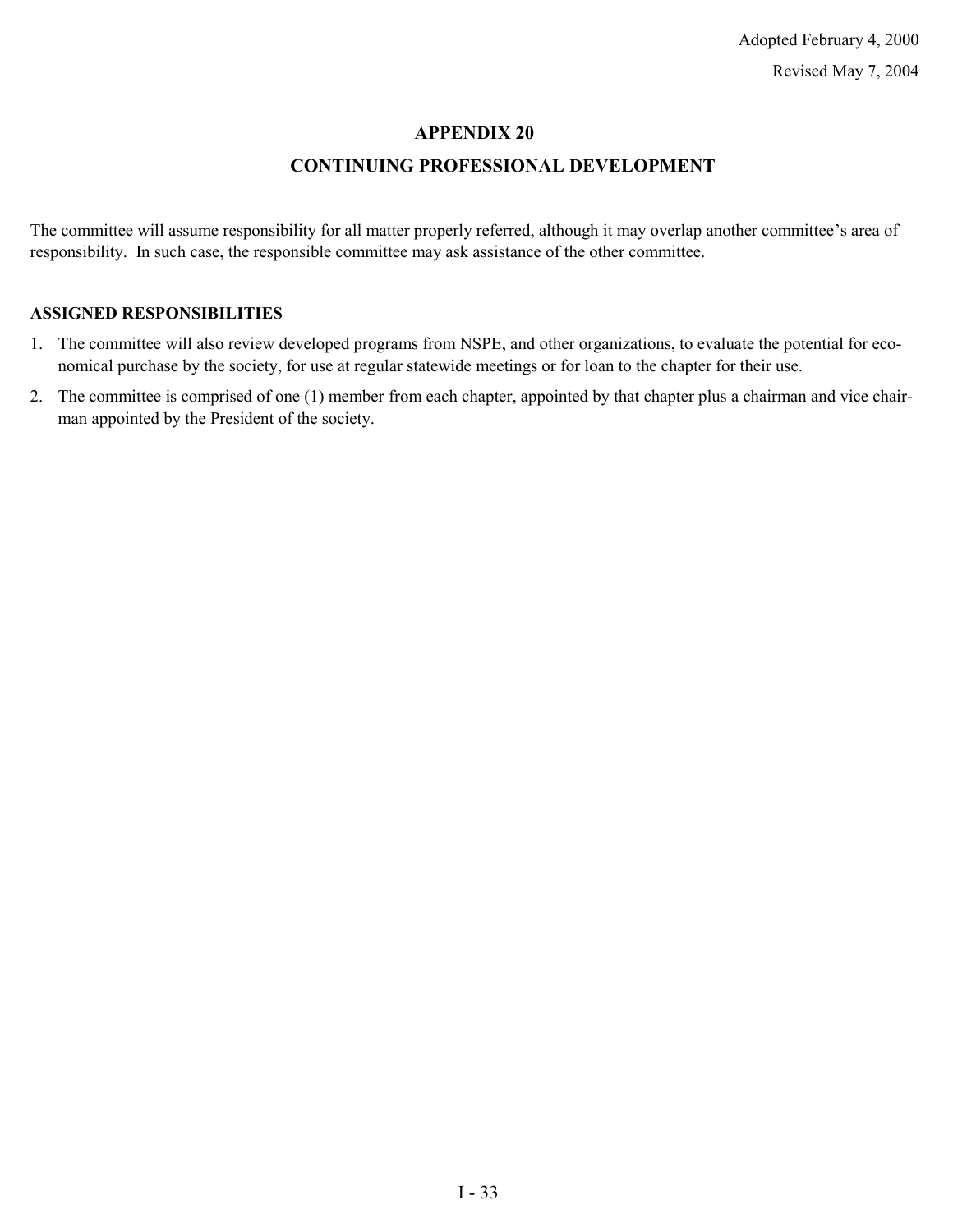# COUNCIL OF DEANS

**Louisiana State University Dr. Judy Wornat, Dean**

Louisiana State University

| Louisiana Tech University | Dean Hisham E. Hegab, Ph.D., P.E.  |
|---------------------------|------------------------------------|
|                           | College of Engineering and Science |
|                           | Louisiana Tech University          |

| <b>McNeese State University</b> | Dr. Tim Hall<br>McNeese State University<br>College of Engineering and Computer Technolo- |
|---------------------------------|-------------------------------------------------------------------------------------------|
|                                 | gy                                                                                        |

**FOR SCHOLARSHIP INFO Mitchell Morgan CONTACT: & COPY TIM HALL**

**Southern University Dean Patrick Carriere**

**Tulane University Dean Kimberly Foster, Ph.D.**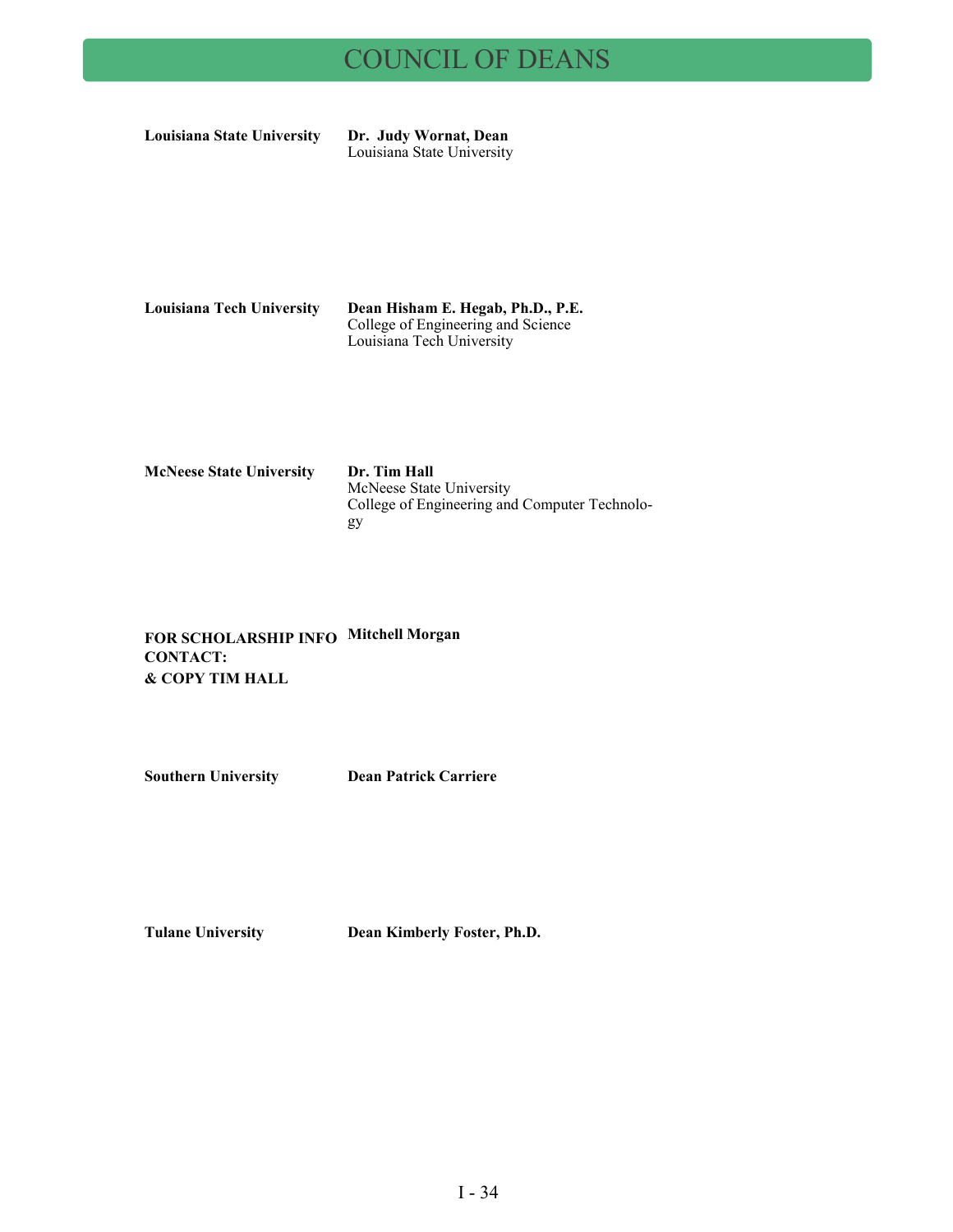# COUNCIL OF DEANS

**University of New Orleans Dr. Taskin Kocak**

**University of LA at Lafayette Dean Ahmed Khattab**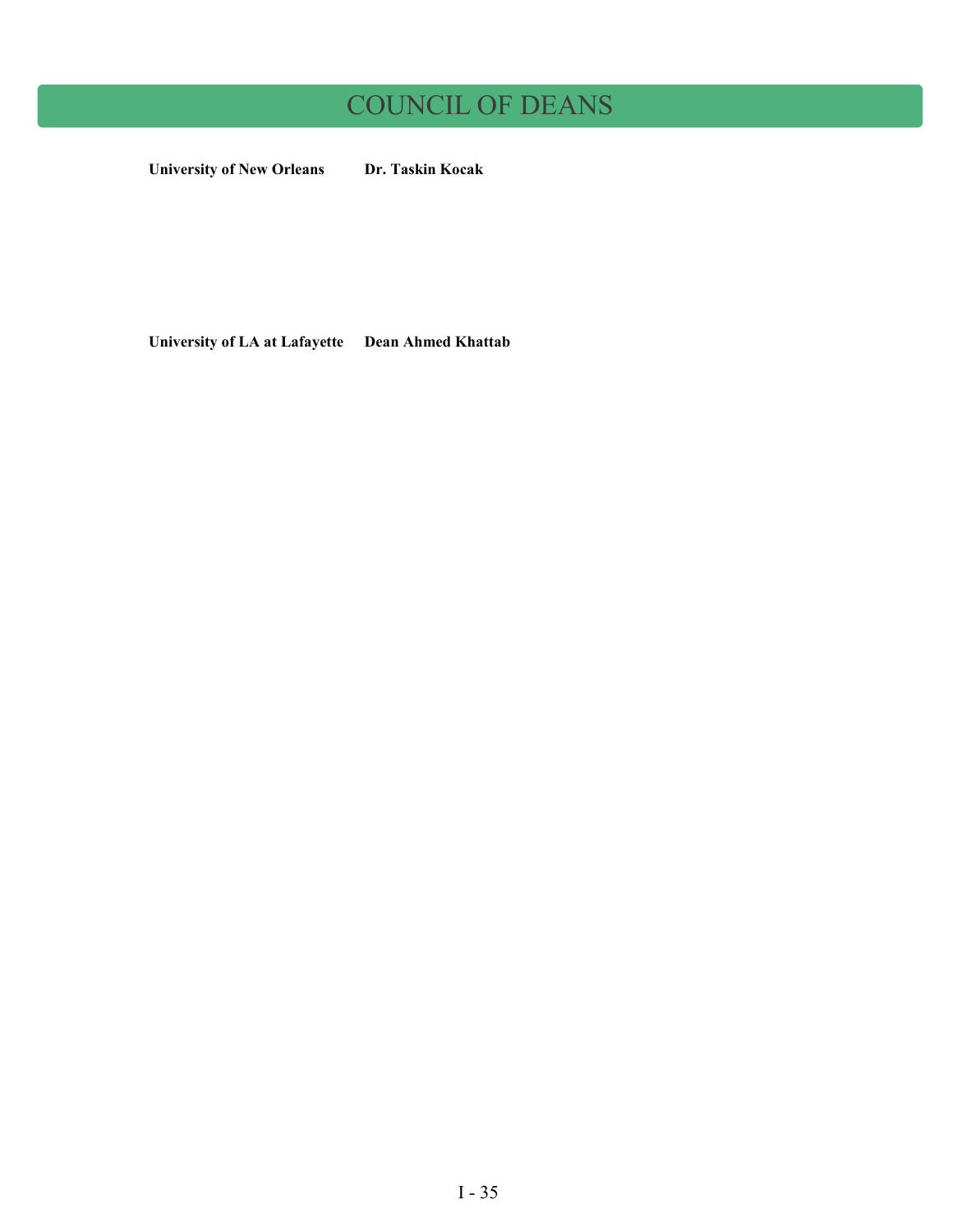# ENGINEERING EDUCATION COMMITTEE

| <b>CHAIRMAN</b>      | <b>Jeff Pike, PE</b>       |
|----------------------|----------------------------|
| <b>VICE CHAIRMAN</b> | <b>Reginald Jeter, PE</b>  |
| <b>BOARD SPONSOR</b> | <b>Clinton Patrick, PE</b> |
| <b>ALEXANDRIA</b>    | <b>NO REPRESENTATIVE</b>   |
| <b>BATON ROUGE</b>   | <b>NO REPRESENTATIVE</b>   |
| <b>BAYOU</b>         | <b>NO REPRESENTATIVE</b>   |
| <b>LAFAYETTE</b>     | <b>NO REPRESENTATIVE</b>   |
| <b>LAKE CHARLES</b>  | Theodore H. Thompson, PE   |
| <b>MONROE</b>        | <b>Jeff Pike, PE</b>       |
| <b>NEW ORLEANS</b>   | <b>NO REPRESENTATIVE</b>   |
| <b>SHREVEPORT</b>    | <b>NO REPRESENTATIVE</b>   |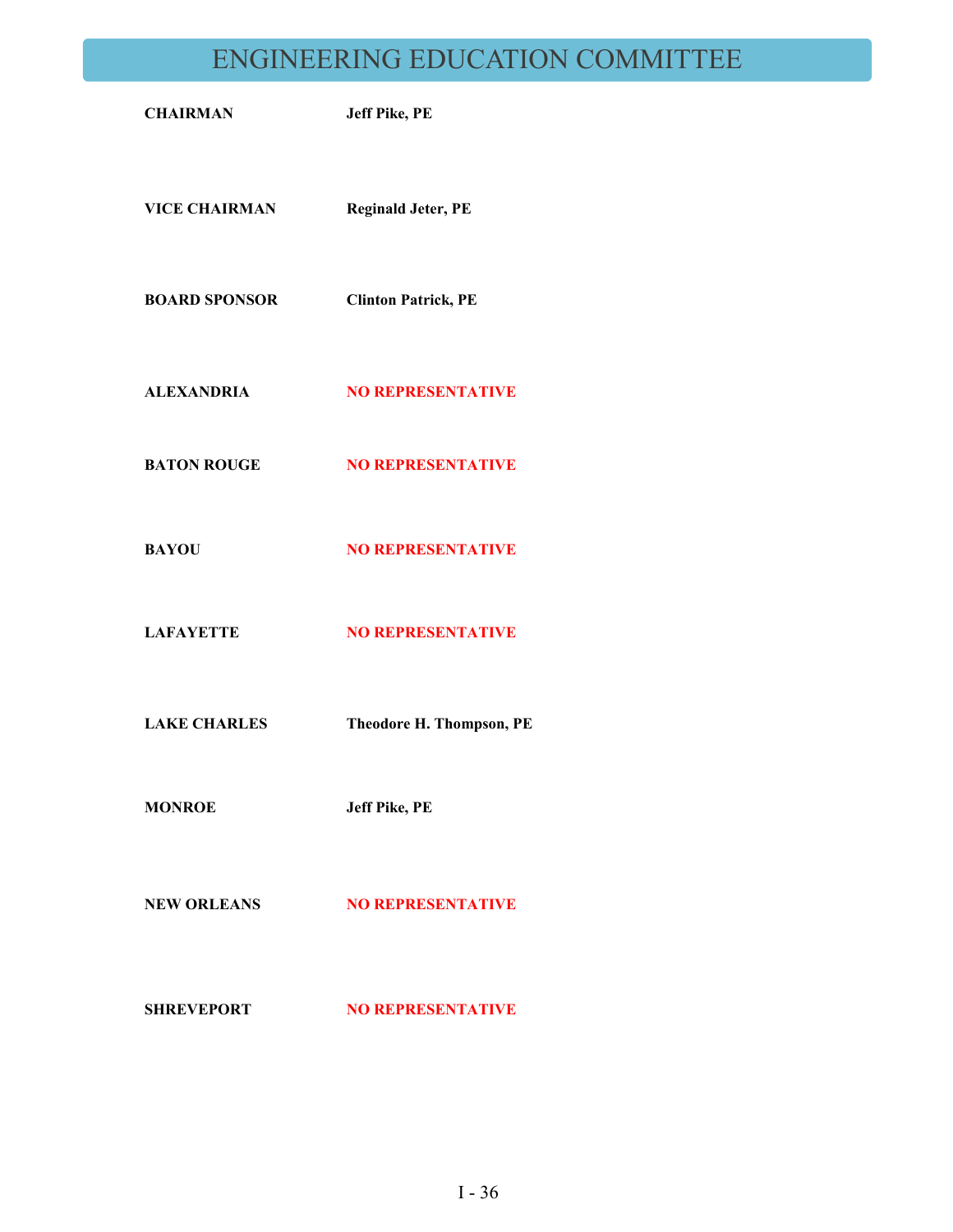### **ENGINEERING EDUCATION COMMITTEE**

This Committee will assume responsibility for any matter properly referred to it, though it might overlap another committee's area of responsibility. In such case, the responsible committee may ask the assistance of such other committee.

The Engineering Education Committee shall endeavor to encourage students to become registered professional engineers and shall promote the teaching and promulgation of professional concepts in the engineering schools of Louisiana. This shall be accomplished by conferring and cooperating with the educational institutions, seeking continued improvement in the education of Engineers and Engineering Technologists, and encouraging professionalism among students in the engineering education institutions.

The Engineering Education Committee has one program: the Scholarship Program.

#### Assigned Responsibilities

- 1. Confer and cooperate with engineering education institutions to achieve continued Improvement of engineering curricula, facilities and methods of teaching.
- 2. Promote education of students in topics dealing with professionalism.
- 3. Promote career guidance and scholarship activities, which lead to an improvement in the quality of students choosing engineering as a profession.
- 4. Encourage the professional interaction of engineering students and those employed in the practice of engineering.
- 5. Provide recognition of students at all levels that have excelled in subjects related to engineering. Recognition of elementary and secondary teachers is also encouraged.
- 6. Encourage engineering seniors to take the EI examination.
- 7. Explain the legal requirements of registration to engineering students and make available literature on the subject.
- 8. The Chairman should adhere to Appendix l, Policy on Committee Continuity.
- 9. **It is the responsibility of the incoming Chairman to prepare the agenda and chair the meetings for both the Planning Conference and the Annual Meeting as well as any other official meetings of the Committee.**

**The outgoing Chairman should open the meeting at the Planning Conference and officially turn the gavel over to the new Chairman.**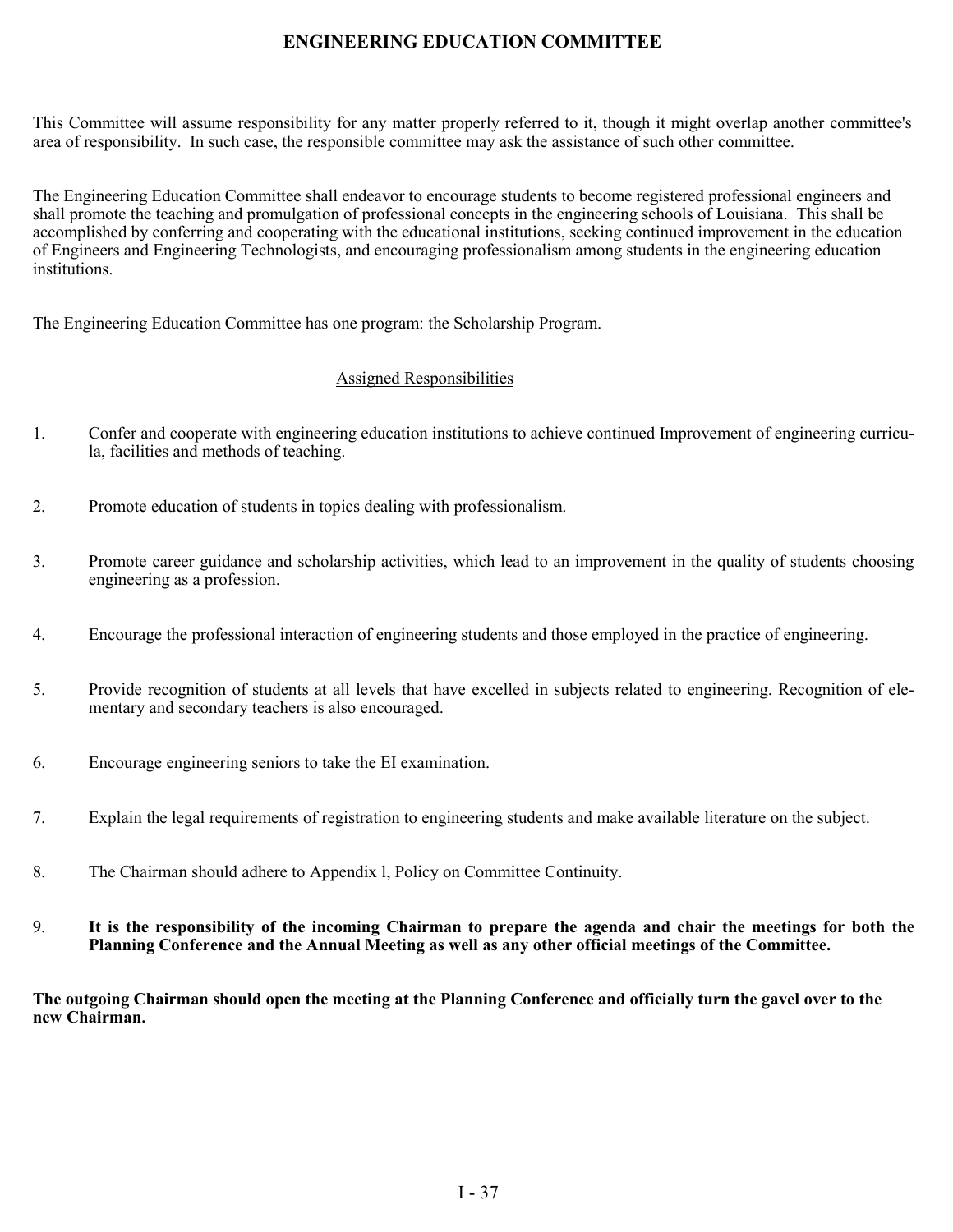# ENGINEER'S SELECTION BOARD

**LES ELECTED Ali M. Mustapha, PE**

**TERM 07/01/21 - 6/30/22**

**TERM Jim Ferguson, PE**

**01/01/21 - 12/31/22**

**ACEC/L ELECTED Warren Hull**

**TERM 01/01/20—12/31/20**

**TERM 01/01/20—12/31/20 Kent Poyser**

**DIRECTOR Jason Sooter**

**BOARD SECRETARY Diana Kroll**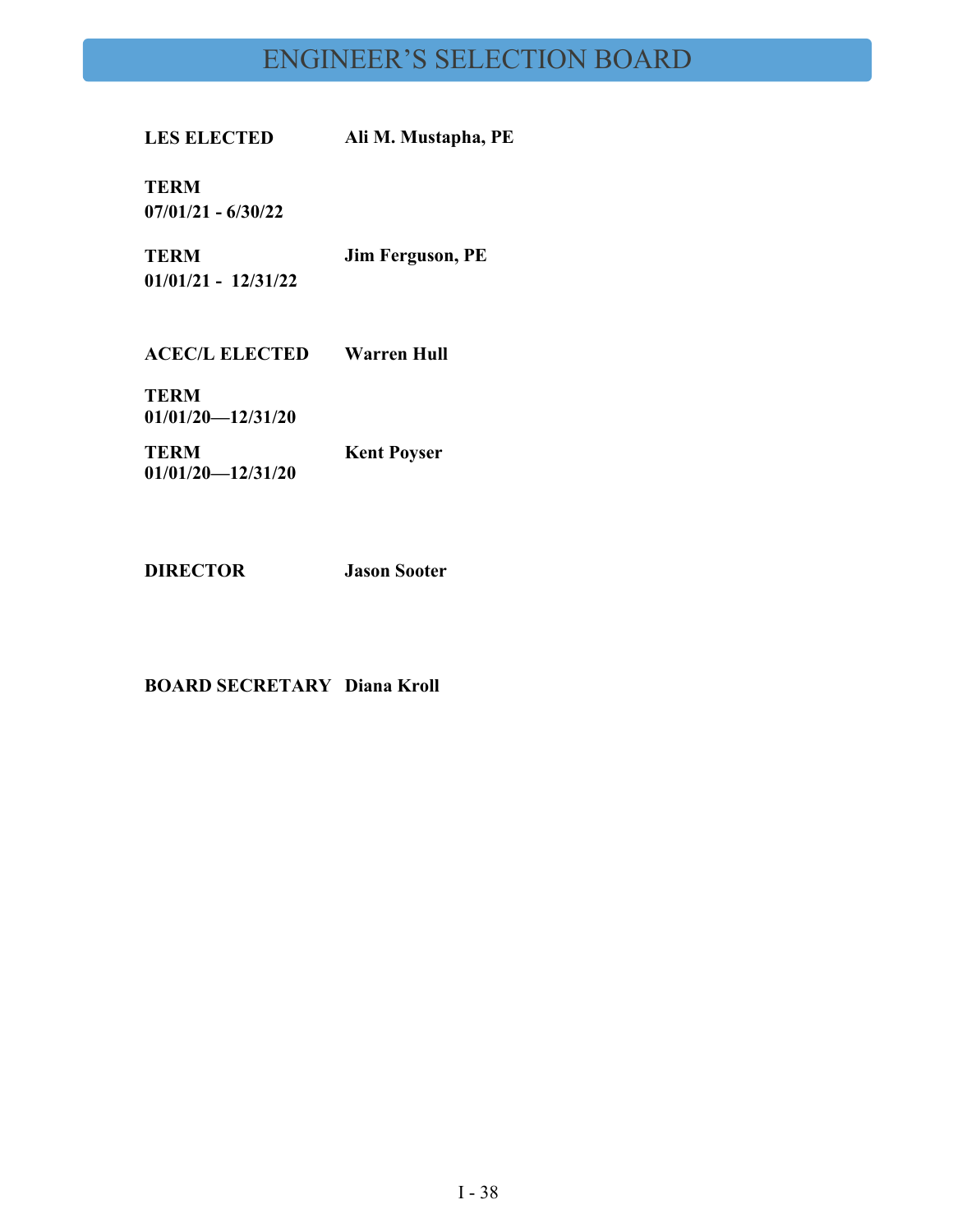#### **APPENDIX 3**

# **LES NOMINATION AND ELECTION PROCEDURES FOR FILLING VACANCIES ON THE LOUISIANA ENGINEERS' SELECTION BOARD**

- 1. The Louisiana Engineering Society shall establish a Nominating Committee consisting of the Chairman of each of the five Practice Divisions. This Nominating Committee shall be responsible for the nomination of a candidate, or candidates, to fill occurring vacancies on the Louisiana Engineers' Selection Board.
- 2. The Chairmanship of the Nominating Committee shall be rotated annually between the Practice Divisions, in alphabetical order, beginning with the Construction Practice Division. Assignments of Chairmen are as follows:

| Professional Engineers in Education (PEE)         | $22 - 23$ |
|---------------------------------------------------|-----------|
| Professional Engineers in Government (PEG)        | 23-24     |
| Professional Engineers in Industry (PEI)          | $24 - 25$ |
| Professional Engineers in Private Practice (PEPP) | $25 - 26$ |
| Professional Engineers in Construction (PEC)      | 26-27     |

Thence, repeating in alphabetical order thereafter.

- 3. The State Office shall notify the Nominating Committee Chairman on or before January 15 of each year that nominations to fill a vacancy, or vacancies, are required. The Chairman shall immediately notify all members of the Nominating Committee and all nominations shall be received by the Nominating Committee on or before March 1. The Nominating Committee shall meet immediately thereafter to make their selection and name (s) of the nominee, or nominees, shall be forwarded to the State Office with a statement of willingness to serve on or before April 1 for preparation of a ballot.
- 4. The Chairman of the Nominating Committee shall notify all other Practice Division Chairmen that nominations for the Engineers' Selection Board are required. Each Practice Division Chairman shall solicit nominations from the respective Practice Divisions. All nominations shall be accompanied by a complete resume.
- 5. The Nominating Committee shall meet as a group to select the number of nominees required to fill the vacant position, or positions. The number of nominees shall not exceed the number of positions to be filled. The selected nominee, or nominees, must agree in writing to serve if elected to the position.
- 6. At any time prior to April 1 of each year, any 25 voting members of the Society may send to the Secretary-Treasurer a petition listing additional nominee(s) for the Engineers' Selection Board ballot. A statement of willingness to serve for the additional nominee(s) shall be forwarded with the petition.
- 7. A ballot shall be prepared by the State Office which includes the names of the nominee, or nominees, and spaces for write-in candidates, the number which shall be equal to the number of vacancies to be filled.
- 8. The ballot shall be incorporated in the appropriate issue of the Louisiana Engineer and Surveyor Journal or otherwise made available and distributed to all duly licensed engineers residing in the State of Louisiana.

Louisiana RS 38:230l, Public Contracts, Part VII, Selection of Professional Services for Public Contracts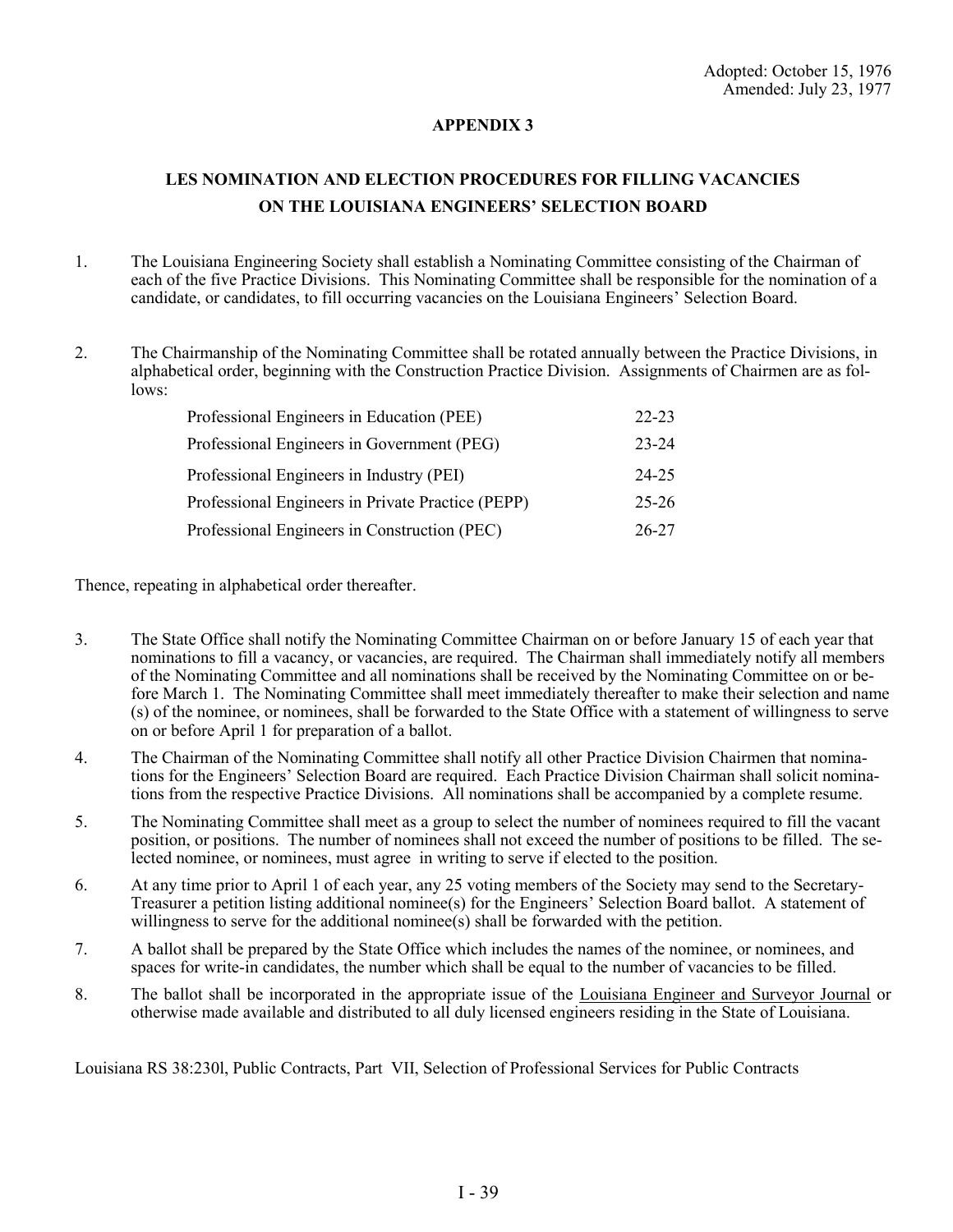# ETHICS AND PROFESSIONAL CONDUCT

| <b>CHAIRMAN</b>      | Theodore H. Thompson, PE     |
|----------------------|------------------------------|
| <b>VICE CHAIRMAN</b> | <b>Chris Richard, PE</b>     |
| <b>BOARD SPONSOR</b> | <b>Clinton Patrick, PE</b>   |
| <b>ALEXANDRIA</b>    | Ron Bordelon, PE             |
| <b>BATON ROUGE</b>   | <b>NO REPRESENTATIVE</b>     |
| <b>BAYOU</b>         | <b>Melanie Caillouet, PE</b> |
| <b>LAFAYETTE</b>     | <b>Chris Richard, PE</b>     |
| <b>LAKE CHARLES</b>  | Theodore H. Thompson, PE     |
| <b>MONROE</b>        | <b>Clinton Patrick, PE</b>   |
| <b>NEW ORLEANS</b>   | <b>NO REPRESENTATIVE</b>     |
| <b>SHREVEPORT</b>    | <b>NO REPRESENTATIVE</b>     |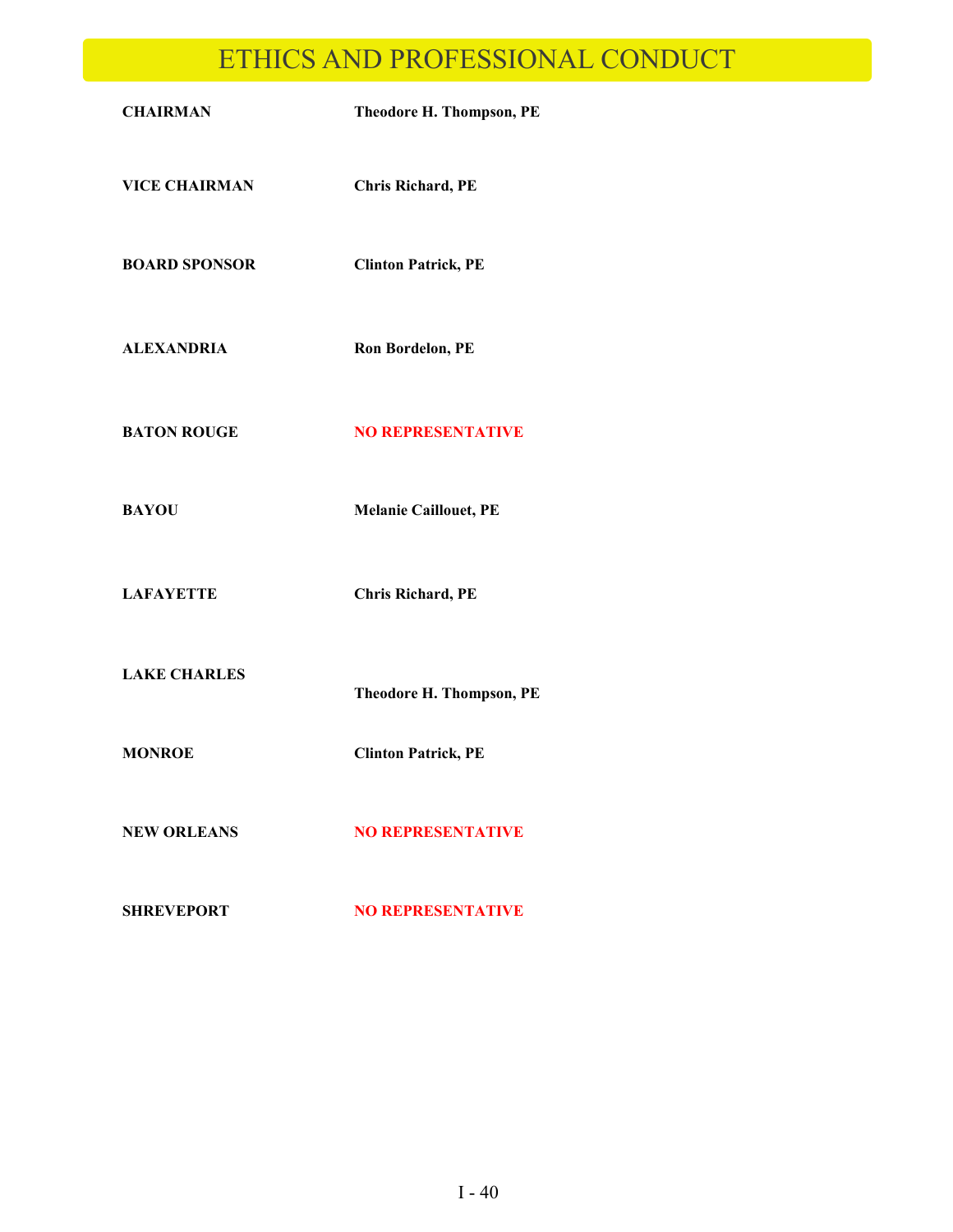### **ETHICS AND PROFESSIONAL CONDUCT COMMITTEE**

This Committee will assume responsibility for any matter properly referred to it, though it might overlap another committee's area of responsibility. In such case, the responsible committee may ask the assistance of such other committee.

#### **Bylaw 2**

It shall be the duty of this Committee to consider reported instances involving a breach of the LES Code of Ethics by any member of the Society and to report its findings to the Board of Direction in accordance with the sections of this Bylaw. The Board of Direction shall refer to said Committee all complaints involving alleged breach of the LES Code of Ethics which may come to its' attention.

#### **Assigned Responsibilities**

- 1. Revise and improve the Code of Ethics.
- 2. Interpret the Code of Ethics subject to the approval of the Board of Direction.
- 3. Foster a continuing program for obtaining a better understanding and acceptance of the Engineers concept of Professionalism and Ethics.
- 4. The Chairman should adhere to Appendix 1, Policy on Committee Continuity.
- 5. **It is the responsibility of the incoming Chairman to prepare the agenda and chair the meetings for both the Planning Conference and the Annual Meeting as well as any other official meetings of this Committee.**

**The outgoing Chairman should open the meeting at the Planning Conference and officially turn the gavel over to the new Chairman.**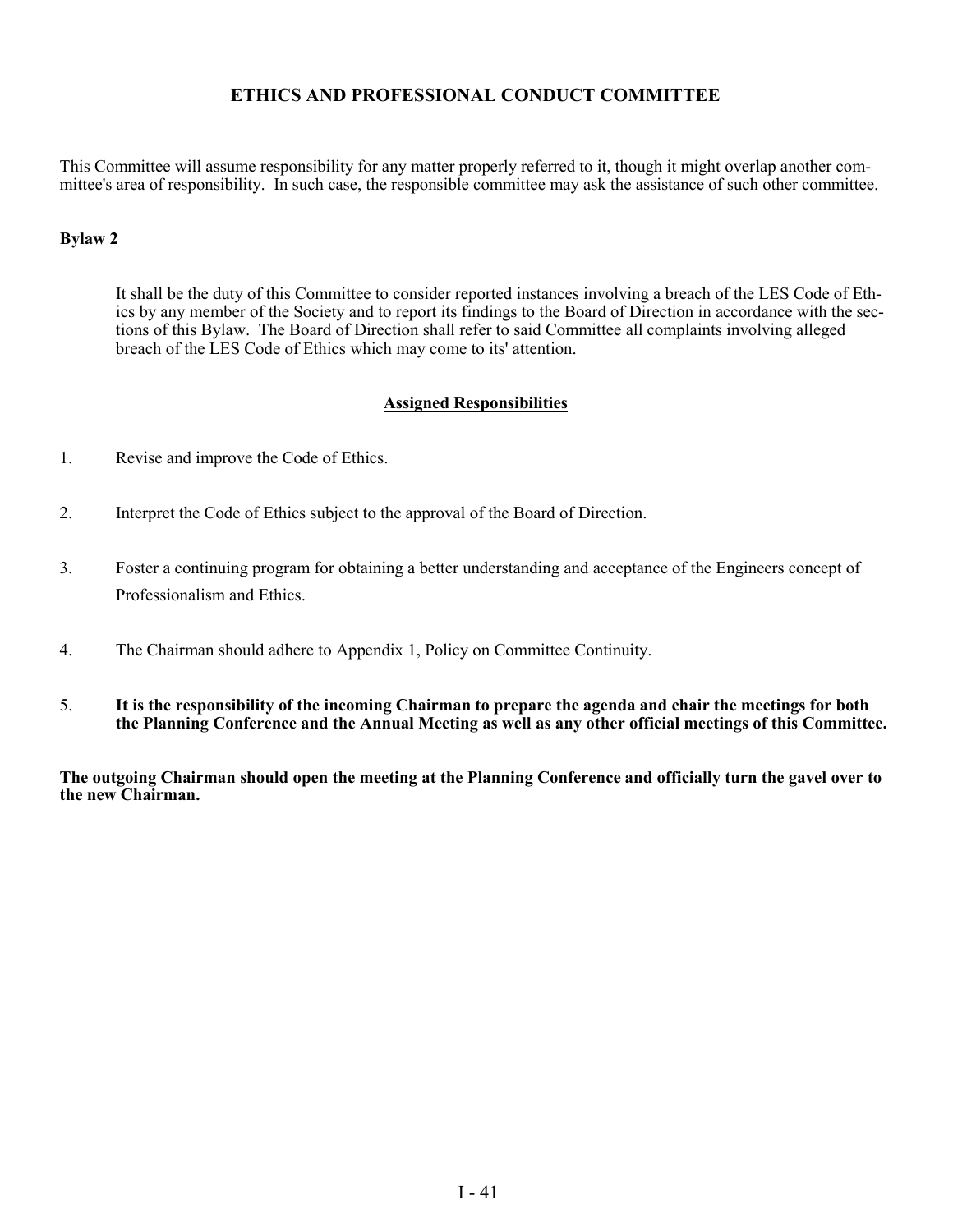# FACULTY LICENSURE COMMITTEE

**Jeff Pike, PE**

**Ara Arman, PE**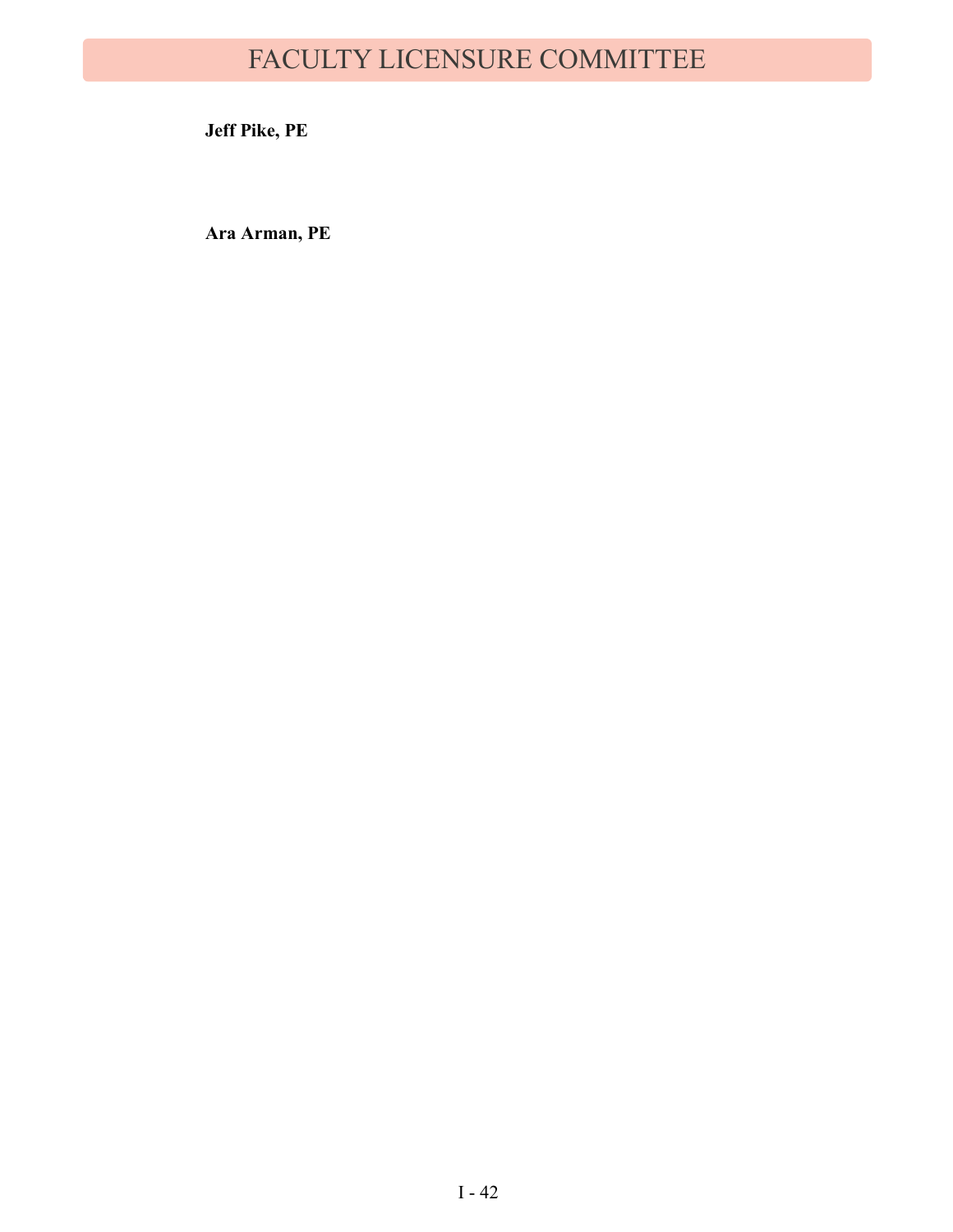# HONORS AND AWARDS COMMITTEE

| <b>CHAIRMAN</b>      | <b>Christopher Knotts, PE</b>    |
|----------------------|----------------------------------|
| <b>VICE CHAIRMAN</b> | William Luke Miller, PE          |
| <b>BOARD SPONSOR</b> | <b>Roy Phelps, PE</b>            |
| <b>ALEXANDRIA</b>    | <b>Oliver Neal, PE</b>           |
|                      | <b>Ron Bordelon, PE</b>          |
| <b>BATON ROUGE</b>   | <b>Gregory "Greg" Trahan, PE</b> |
|                      | Andy Shread, PE, PLS             |

**BAYOU Melanie Caillouet, PE**

**Laura L. Barnes, PE**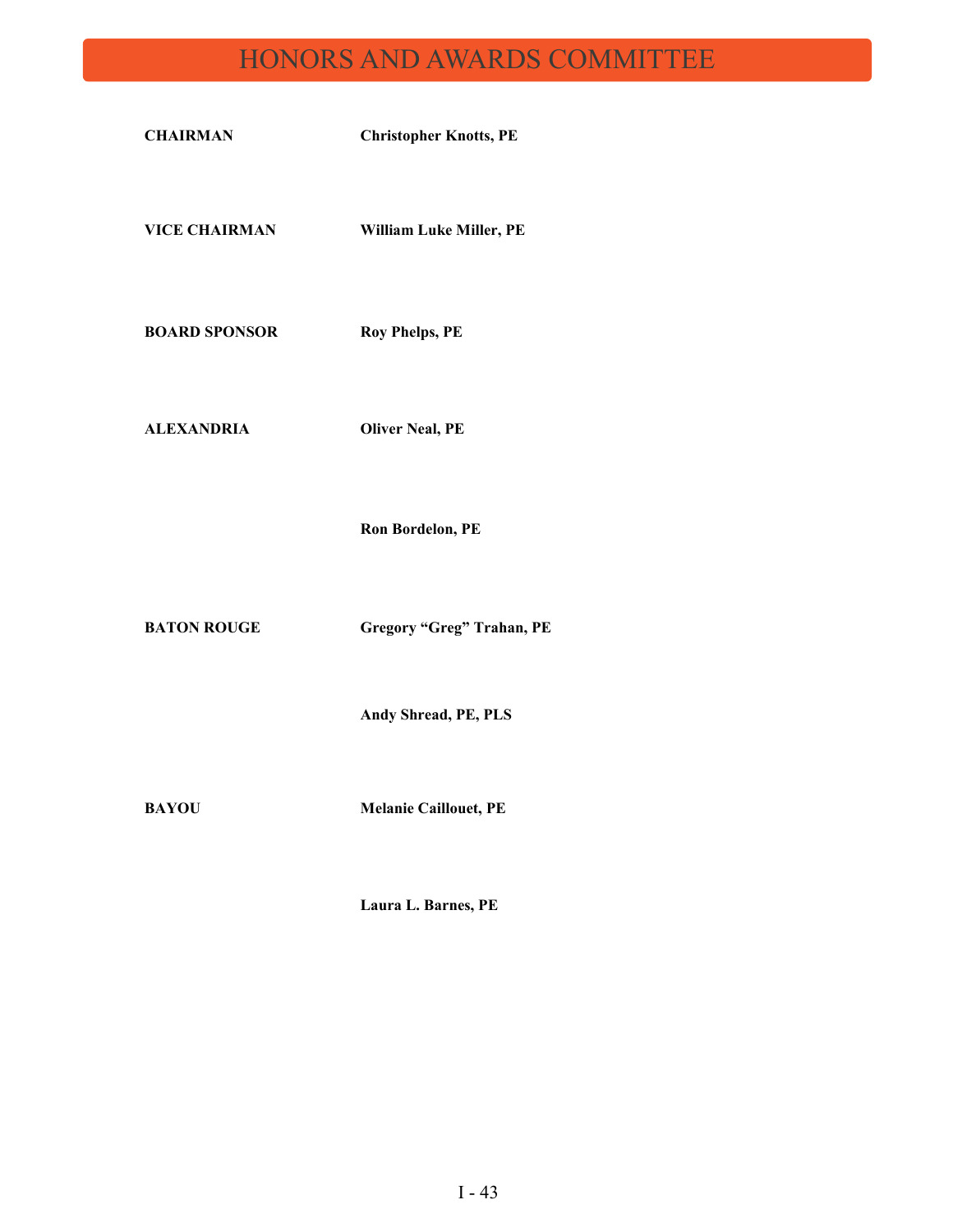# HONORS AND AWARDS COMMITTEE cont.

| <b>LAFAYETTE</b>    | Joey Krefft, PE             |
|---------------------|-----------------------------|
|                     | Mark Aymond, PE             |
| <b>LAKE CHARLES</b> | Kalyn Partin, PE            |
|                     | James A. Geihsler, PE       |
| <b>MONROE</b>       | <b>James Ellingburg, PE</b> |
|                     | Hagan Lawrence, PE          |
| <b>NEW ORLEANS</b>  | Raoul V. Chauvin, III, PE   |
|                     | <b>Rachel Kenney, PE</b>    |
| <b>SHREVEPORT</b>   | <b>Taylor Goldman, PE</b>   |
|                     | <b>Marcus Taylor, PE</b>    |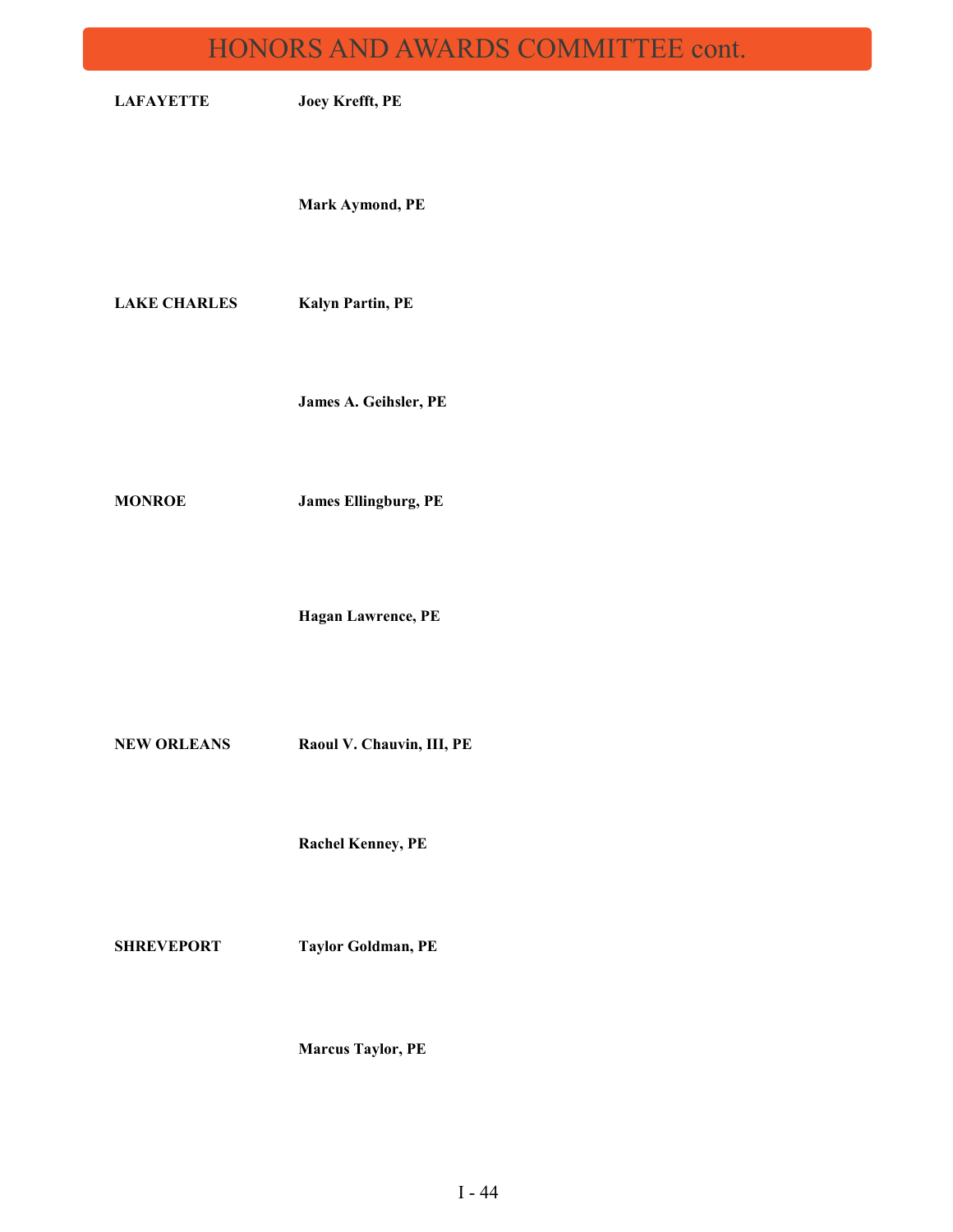### **HONORS AND AWARDS COMMITTEE**

This Committee will assume responsibility for any matter properly referred to it, though it might overlap another committee's area of responsibility. In such case, the responsible committee may ask the assistance of such other committee.

#### **Bylaw 12, Section 3 (a)**

The Honors and Awards Committee shall consist of the two immediate Past Presidents of the Society as Chairman and Vice-Chairman, and the immediate Past President and the current President of the Chapters as members. In the event a Chapter President, and/or immediate Chapter Past President are/is unable to represent their chapter, the vacancy may be filled by one or two of that chapter's Past Presidents.

The Committee shall review the nominations received for the various Society awards and shall select from these nominations the person to be recommended to the Board to receive each award. The awards are to be presented at a general meeting of the Society so designated by the Board.

#### **Assigned Responsibilities**

- 1. Follow the General Information and Rules of the Honors and Awards Committee adopted in 1974 and as amended in 1981, 1986, 1990, 1991, 1992, and 1994. (Appendix 3).
- 2. Review the above rules and keep them up-to-date.
- 3. The Chairman should adhere to Appendix 1, Policy on Committee Continuity.
- 4. **It is the responsibility of the incoming Chairman to prepare the agenda and chair the meetings for both the Planning Conference and the Annual Meeting as well as any other official meetings of the Committee.**

**The outgoing Chairman should open the meeting at the Planning Conference and officially turn the gavel over to the new Chairman.**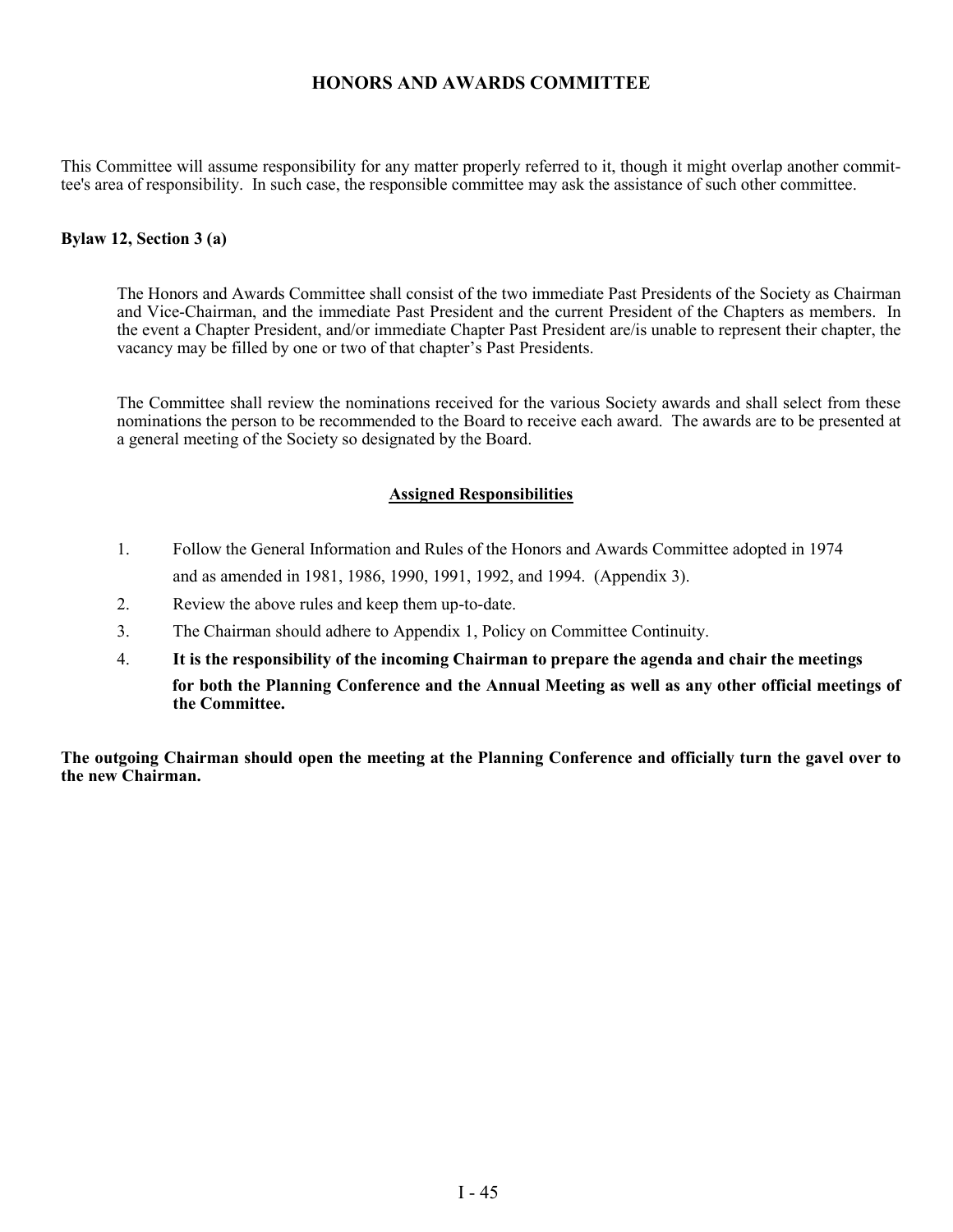Adopted: December 1974 Amended: May 29, 1981 Amended: May 2, 1986 Amended: June 15, 1990 Amended: December 13, 1991 Amended: August 14, 1992 Amended: January 28, 1994 Amended: November 4, 1994 Amended: December 8, 2000 Amended: November 20, 2009 Amended: November 12, 2012 Amended: January 21, 2014

#### **APPENDIX 2**

#### **HONORS AND AWARDS - GENERAL INFORMATION AND RULES**

Recognition of fellow engineers has always been an important program of the Louisiana Engineering Society. It has been the Society's feeling that honors and awards should be given deserving persons so that they will receive public recognition of their attainments, and also to inspire others to greater heights.

The Society has eight basic awards:

The Andrew M. Lockett Medal for Civic Activities The A. B. Paterson Medal for an Engineer in Management The Charles M. Kerr Public Relations Award The James M. Todd Technological Accomplishment Medal The F. Hugh Coughlin Award of Merit for a Young Engineer (Key and Certificate) The Leo M. Odom Award for Services to the Profession The Waldemar S. Nelson President's Award Dudley Hixon – Bobby Price National Professional Achievement Award

The Honors and Awards Committee is composed of eighteen (18) members. The Chairman of the Committee is the Past President of the Society once removed, and the Vice Chairman is the immediate Past President of the Society. Together with the two Past Presidents of the Society, the eight Chapter Presidents and the eight immediate Chapter Past Presidents form the Committee. In the event that either a Chapter's President or immediate Past President are unable to attend the Honors and Awards Committee meeting(s), vacancies may be filled by one or two of the Chapter's Past President(s). No absentee ballots or proxies shall be allowed. All stated or participating members of the Honors and Awards Committee **are not** eligible for nomination during their tenure or service on the Honors and Awards Committee, except for nominees for the F. Hugh Coughlin Young Engineer Award. Any member or participant of the Honors and Awards Committee who has been nominated for the Coughlin Award shall be excused **prior to** discussion, debate, and voting on that particular award.

Nominees for the LES awards shall be Registered Professional Engineers in any state, except that the minimum requirement for the F. Hugh Coughlin Young Engineer Award shall be an EI. Normally, award nominees should be LES members in good standing; however, an exception permits consideration of non-members of LES when the nominee is a well-known engineer of eminence for all awards other than the F. Hugh Coughlin Young Engineer Award.

Balloting for the nominations shall be in secret. The alternative of "No Award" shall be included in each award discussion, to allow for cases when none of the nominees may meet the award standards. The first round of voting shall determine the top two candidates by simple plurality, inclusive of ties. The chosen nominee may be determined by a 2/3 majority vote of the committee in the second round. If after three rounds of voting a recipient is not determined, the award nominee shall be the candidate who receives the highest number of votes from the sum of the three rounds of voting. If the vote totals are equal for the two candidates, the Honors and Awards Committee Chair shall make the selection.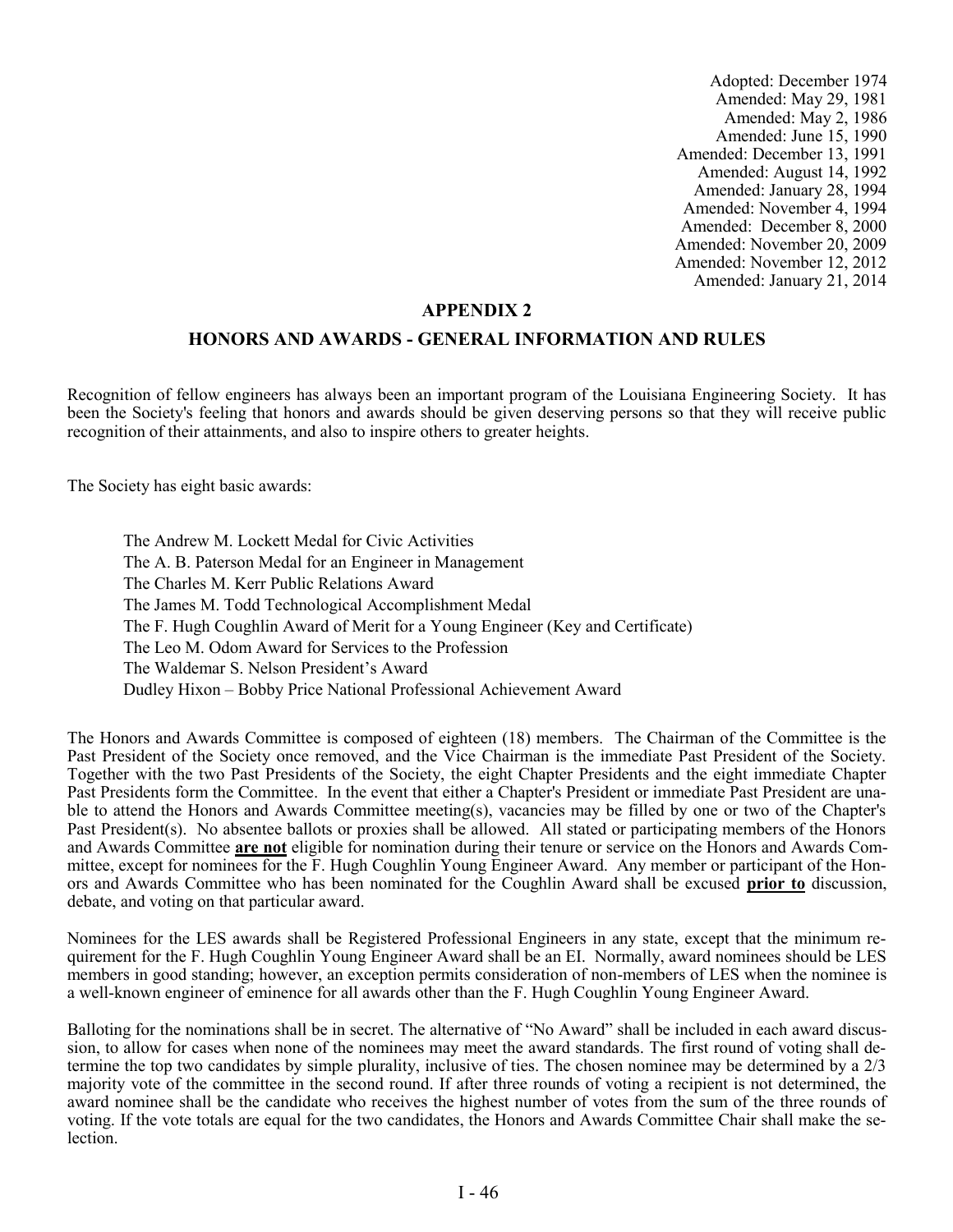Geographic distributions of the nominees plays no part in the selection process by the Honors and Awards Committee.

All nominations for awards shall be considered by the Committee on a year-to-year basis. Those nominees who are not successful one year **will not** be carried over for consideration the next year. Each year a new group must be nominated for the awards. There is no limit as to the number of times an individual may be nominated and evaluated, except for the age limitation for the F. Hugh Coughlin Young Engineer Award.

The Executive Director shall be responsible each year for publication in an appropriate issue of the Louisiana Engineer and Surveyor Journal or an appropriate LES newsletter mailed to all LES members, or both, of notice that nominations must be submitted to a member of the Honors and Awards Committee or to the Honors and Awards Committee in care of the Executive Director. The date for submission will be set by the Executive Director and/or Board of Direction to correspond with the dates selected for the LES Annual Awards Meeting. For a nomination to be considered it must be accompanied by a completed nomination form for the appropriate award by the date set by the Executive Director and/or Board of Direction. Upon receipt of all qualified nominations, the Executive Director will forward a complete package of all nomination materials to each member of the Honors and Awards Committee.

Nominations for recipients of the eight basic awards may be made by:

- 1. Any elected Officer of the State Society or one of the Chapters.<br>2. By the Board of Direction of the Society.
- By the Board of Direction of the Society.
- 3. By the Executive Committee or equivalent body of any Chapter.
- 4. By three or more members of the Society.
- 5. By the individual Honors and Awards Committee of any Chapter.

When nominations for the awards are submitted to the Honors and Awards Committee, such nominations **must** be made only on the official nomination forms (copies acceptable) available through the LES State Office or located on the LES website. Support materials for the award, including the nomination form, **shall not** exceed ten (10) pages (counting front and back as two separate pages) and should contain the following information:

1. A full statement of the formal academic training, experience, progress and any notable technical or

engineering contributions made by the nominee.

- 2. A statement of the basic reasons for submitting the nomination, and for believing that the nominee is eligible for the honor.
- 3. Such other information and reference as may be of assistance to the Honors and Awards Committee and to the Board of Direction in considering and acting upon the nomination.

It is essential that such documentation carry the present title and employment information of the nominee, and set forth clearly and concisely why the nominee should receive the recommended award. Since these awards are to recognize excellence and exceptionalism, those nominating are encouraged to submit nominee who exemplify such qualifications.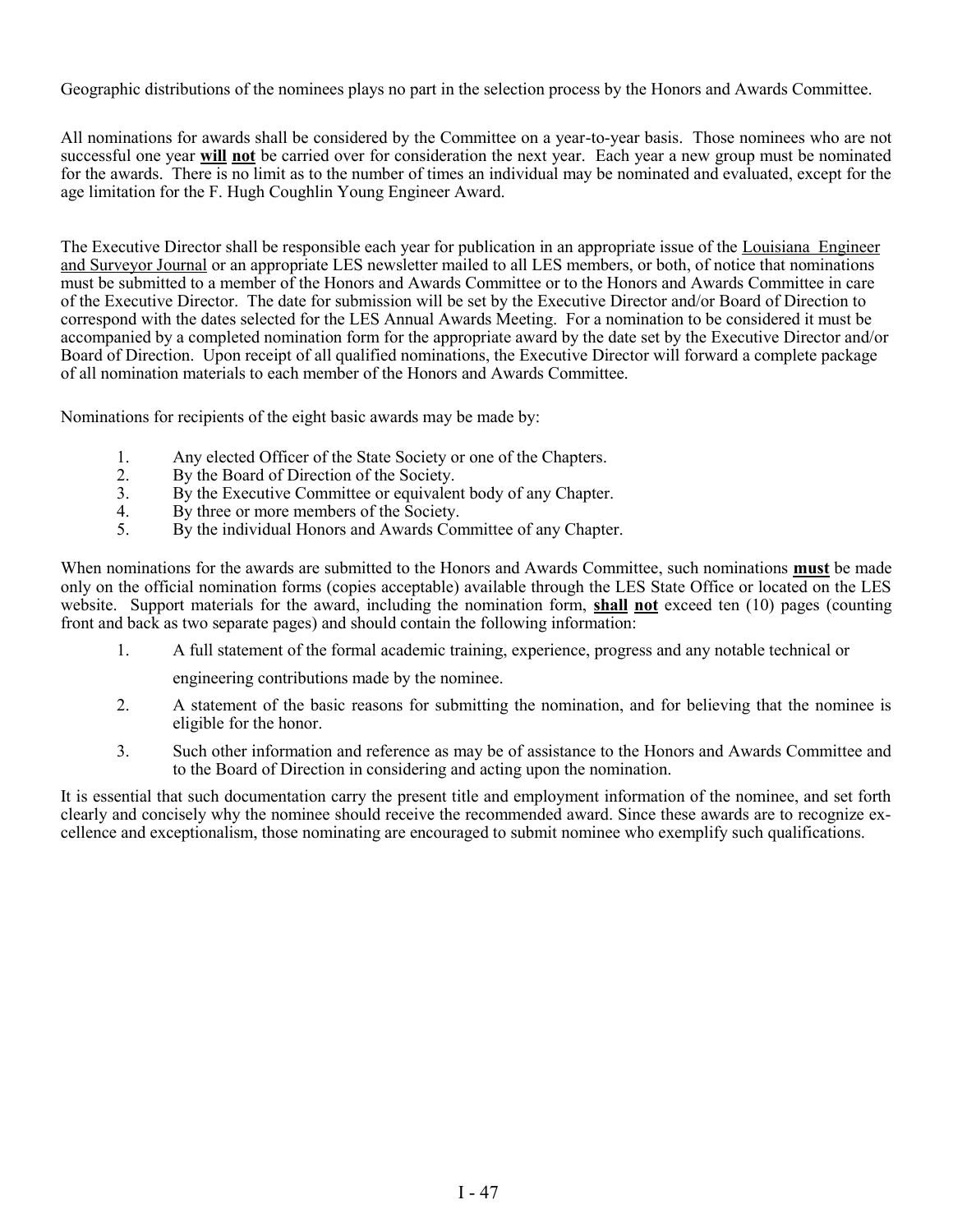The Honors and Awards Committee shall recommend to the Board of Direction the names of nominees for the LES Awards not less than **60** days prior to the LES Annual Awards Meeting. The Board of Direction shall act upon the Committee's recommendations at the first meeting following submission of the selections to the Board. Presentation of the awards shall be made at the LES Annual Awards Meeting of the Society or at another meeting designated by the Board The Honors and Awards Committee shall recommend to the Board of Direction the names of nominees for the LES Awards not less than **60** days prior to the LES Annual Awards Meeting. The Board of Direction shall act upon the Committee's recommendations at the first meeting following submission of the selections to the Board. Presentation of the awards shall be made at the LES Annual Awards Meeting of the Society or at another meeting designated by the Board of Direction.

Nominations for the Graduate Membership Awards are recommended to the LES State Office by the deans of the engineering colleges in Louisiana. These membership awards are not handled by the Honors and Awards Committee.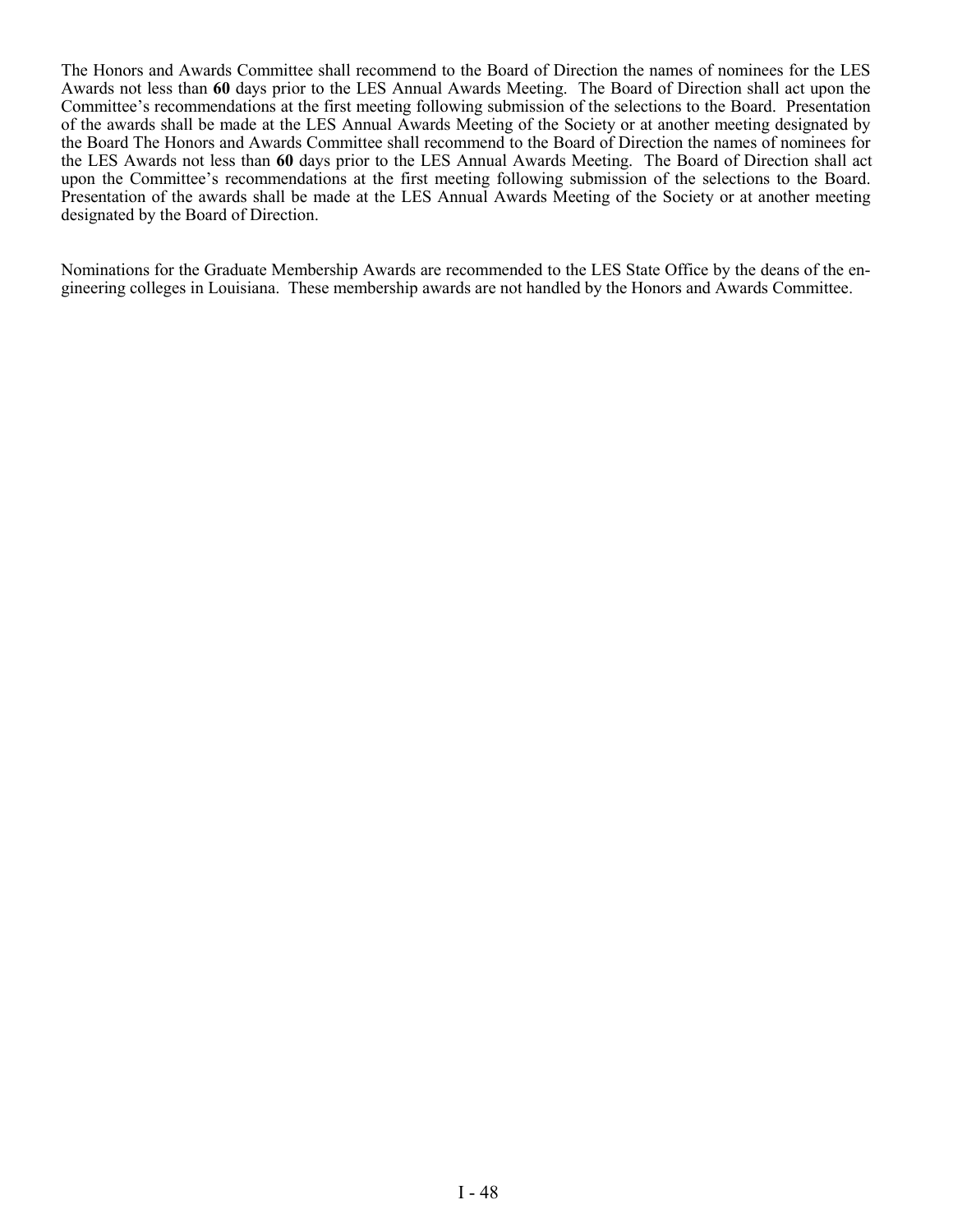# INTER-SOCIETY RELATIONS COMMITTEE

| <b>CHAIRMAN</b>      | <b>Chad Bacas, PE</b>         |
|----------------------|-------------------------------|
| <b>VICE CHAIRMAN</b> | <b>Christopher Knotts, PE</b> |
| <b>BOARD SPONSOR</b> | <b>Ben Chiasson, PE</b>       |
| <b>ALEXANDRIA</b>    | <b>Glenn Turner, PE</b>       |
| <b>BATON ROUGE</b>   | <b>NO REPRESENTATIVE</b>      |
| <b>BAYOU</b>         | <b>NO REPRESENTATIVE</b>      |
| <b>LAFAYETTE</b>     | <b>NO REPRESENTATIVE</b>      |
| <b>LAKE CHARLES</b>  | <b>NO REPRESENTATIVE</b>      |
| <b>MONROE</b>        | <b>NO REPRESENTATIVE</b>      |
| <b>NEW ORLEANS</b>   | Nicholas M. Musmeci, PE       |
|                      |                               |

**SHREVEPORT**

**NO REPRESENTATIVE**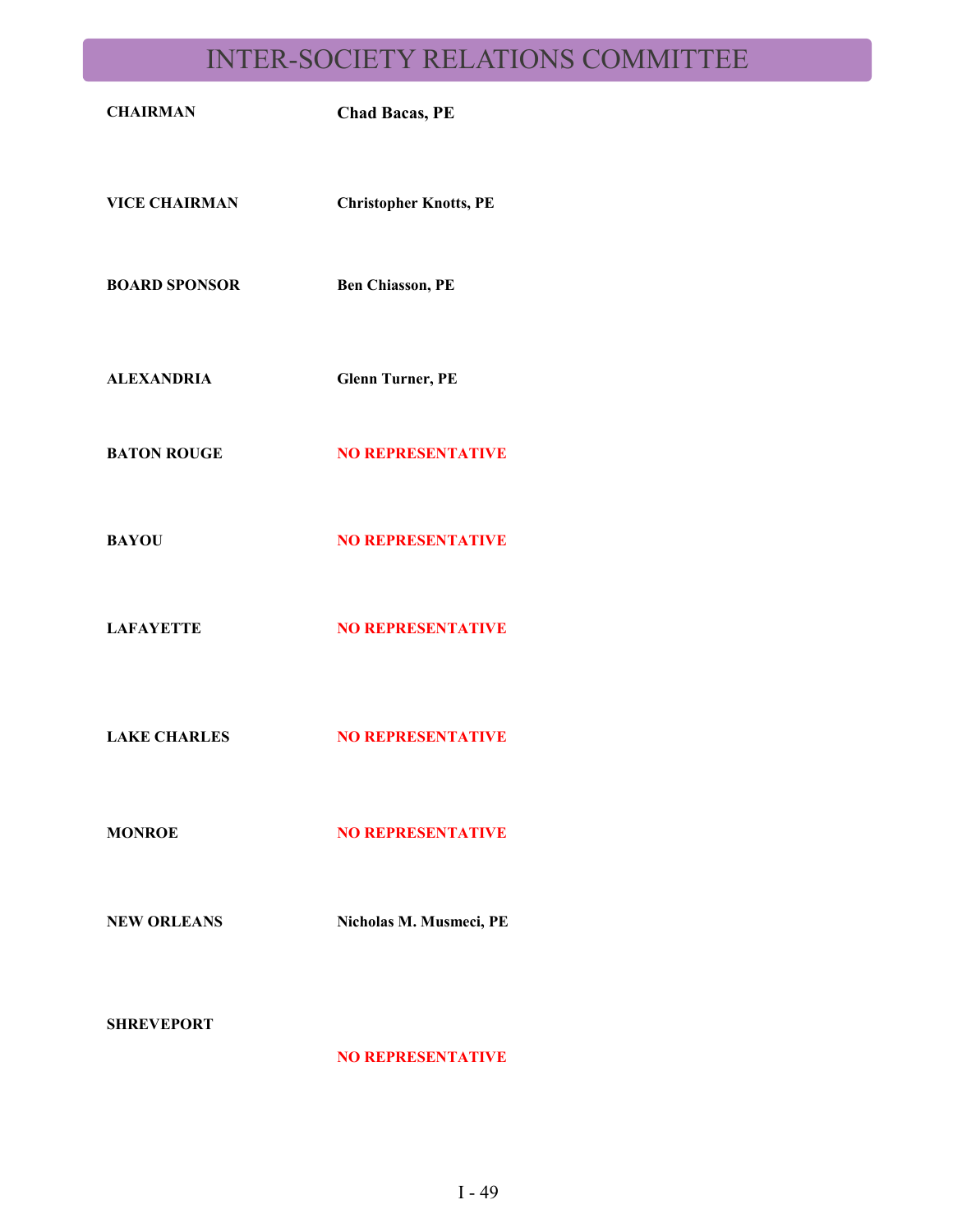### **INTER-SOCIETY RELATIONS COMMITTEE**

This Committee will assume responsibility for any matter properly referred to it, though it might overlap another committee's area of responsibility. In such case, the responsible committee may ask the assistance of such other committee.

The Inter-Society Relations Committee shall act as a liaison between the various professional and technical societies, as well as councils and associations, to establish common goals and aims of the societies and work collectively with them in securing these goals.

### Assigned Responsibilities

- 1. Establish contact with leaders of the other design professionals to meet as a group for exchange of information pertinent to the combined group.
- 2. Publish an annual directory in the *Louisiana Engineer and Surveyor Journal* of other societies' officers.
- 3. Work closely with the Legislative Committee for the purpose of achieving mutual consensus among engineers of Louisiana concerning legislation.
- 4. Help with promoting and conducting Engineers' Week activities.
- 5. The Chairman should adhere to Appendix 1, Policy on Committee Continuity.
- 6. **It is the responsibility of the incoming Chairman to prepare the agenda and chair the meetings for both the Planning Conference and the Annual Meeting as well as any other official meetings of the Committee.**

**The outgoing Chairman should open the meeting at the Planning Conference and officially turn the gavel over to the new Chairman.**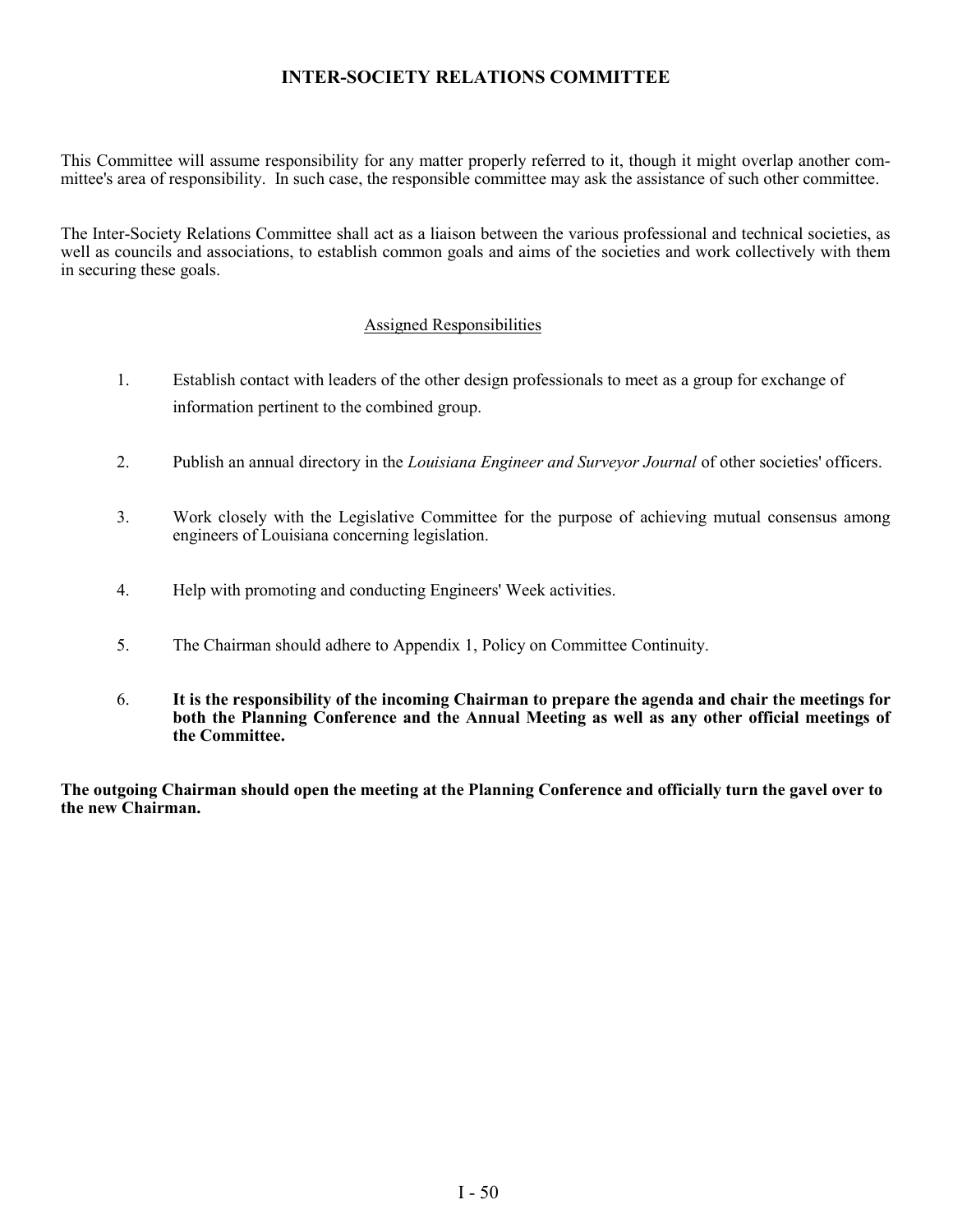# LE MAGAZINE

| <b>CHAIRMAN</b>      | <b>Chris Richard, PE</b> |
|----------------------|--------------------------|
| <b>VICE CHAIRMAN</b> | <b>Bart Kemper, PE</b>   |
| <b>BOARD SPONSOR</b> | <b>Roy Phelps, PE</b>    |
| <b>LES</b>           | <b>Brenda Gajan</b>      |
| ACEC/L               | <b>Doreen Brasseaux</b>  |
| <b>LAPELS</b>        | <b>Donna Sentell</b>     |

**PRINTER REPRESENTATIVE Brandi Brown** Emprint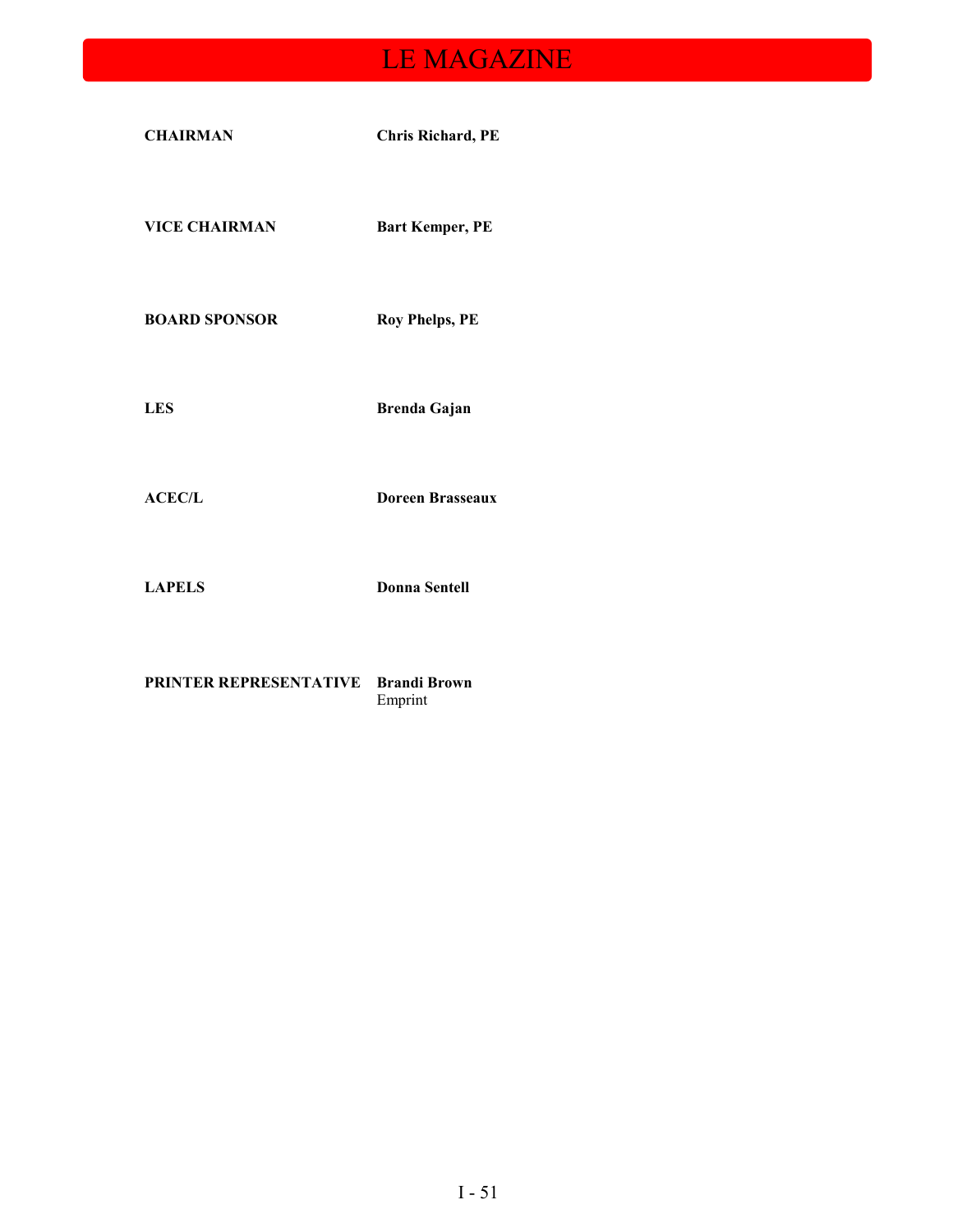# LEGISLATIVE COMMITTEE

| <b>CHAIRMAN</b>           | Miles B. Williams, PE        |
|---------------------------|------------------------------|
| <b>VICE CHAIRMAN</b>      | <b>Chad Bacas, PE</b>        |
| <b>BOARD SPONSOR</b>      | James A. Geihsler, PE        |
| <b>EXECUTIVE DIRECTOR</b> | Brenda Gajan                 |
| <b>ALEXANDRIA</b>         | William Luke Miller, PE      |
| <b>BATON ROUGE</b>        | Andy Shread, PE, PLS         |
| <b>BAYOU</b>              | <b>Melanie Caillouet, PE</b> |
| <b>LAFAYETTE</b>          | <b>Chris Richard, PE</b>     |
| <b>LAKE CHARLES</b>       | James A. Geihsler, PE        |
| <b>MONROE</b>             | Hagan Lawrence, PE           |
| <b>NEW ORLEANS</b>        | David Gereighty, PE          |
| <b>SHREVEPORT</b>         | <b>Tyler Comeaux, PE</b>     |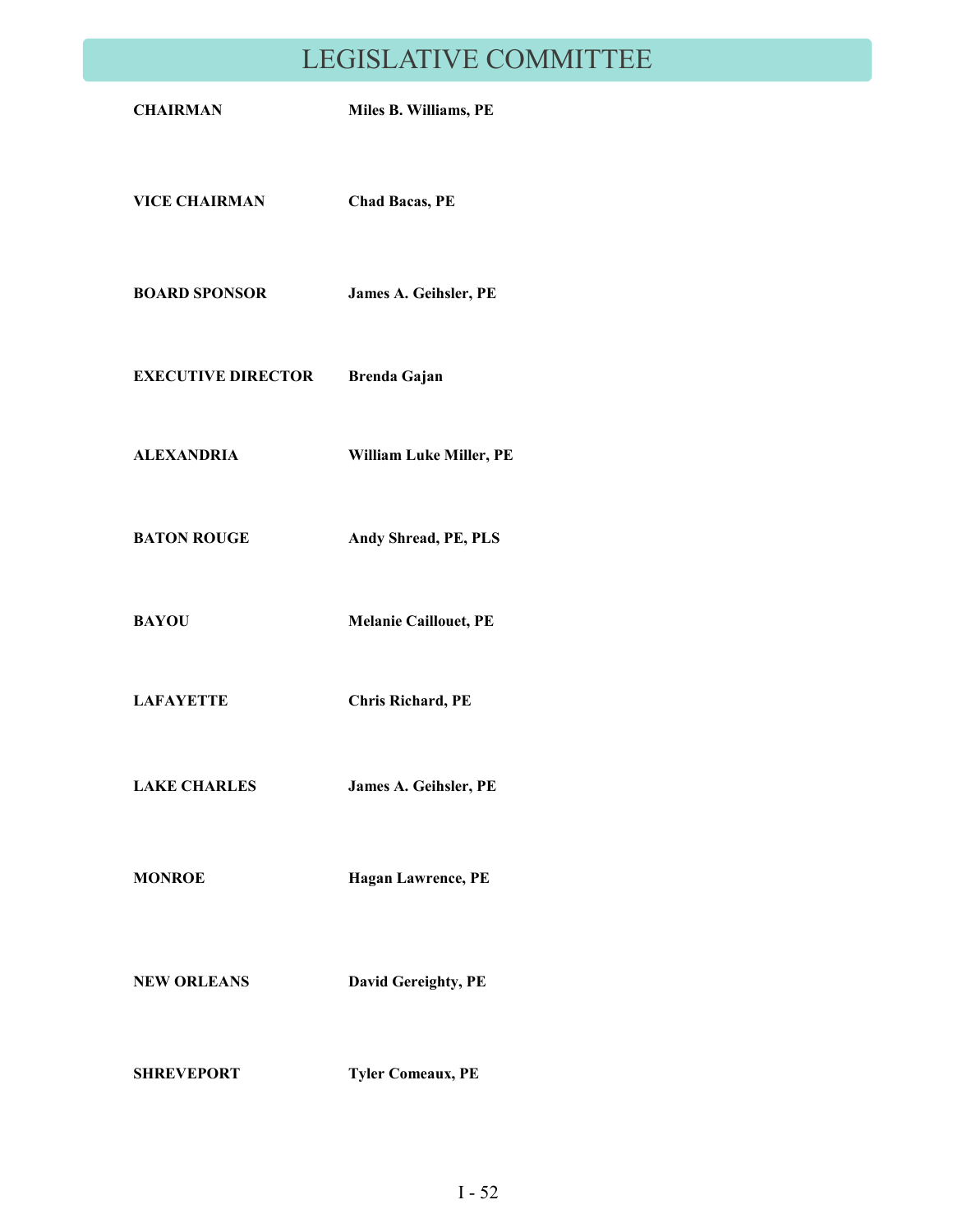### **LEGISLATIVE COMMITTEE**

This Committee will assume responsibility for any matter properly referred to it, though it might overlap another committee's area of responsibility. In such case, the responsible committee may ask the assistance of such other committee.

The Legislative Committee shall deal with matters pertaining to federal, state, or local laws affecting professional engineers or engineering. It shall keep itself and the Board informed of such pending legislation and, upon request of the Board, take necessary steps to introduce and promote advantageous legislation and to oppose deleterious legislation. When the necessity develops, the Board may appoint special committees or assign individuals to supplement the work of this committee. The Legislative Committee shall work in conjunction with the Legislative Committee of the National Society of Professional Engineers.

#### Assigned Responsibilities

- 1. Monitor all sessions of the Legislature, regular and special, and make recommendations to the Board on specific positions to be taken on individual bills where deemed important.
- 2. Keep abreast of all interim legislative committee activity.
- 3. Have meetings with appropriate federal, state, and local governmental agencies to explain the interests and concerns of engineers.
- 4. Set up meetings with other agencies when needed.
- 5. Establish a means of more effective legislative involvement.
- 6. Set up guidelines for future committee work.
- 7. Establish both long and short-term objectives.
- 8. Create interest in committee work on both local and state levels.
- 9. Each Practice Division Chairman will appoint one representative to the Legislative Committee each year.
- 10. The Chairman should adhere to Appendix 1, Policy on Committee Continuity.
- 11. **It is the responsibility of the incoming Chairman to prepare the agenda and chair the meetings for both the Planning Conference and the Annual Meeting as well as any other official meetings of the Committee.**

**The outgoing Chairman should open the meeting at the Planning Conference and officially turn the gavel over to the new Chairman.**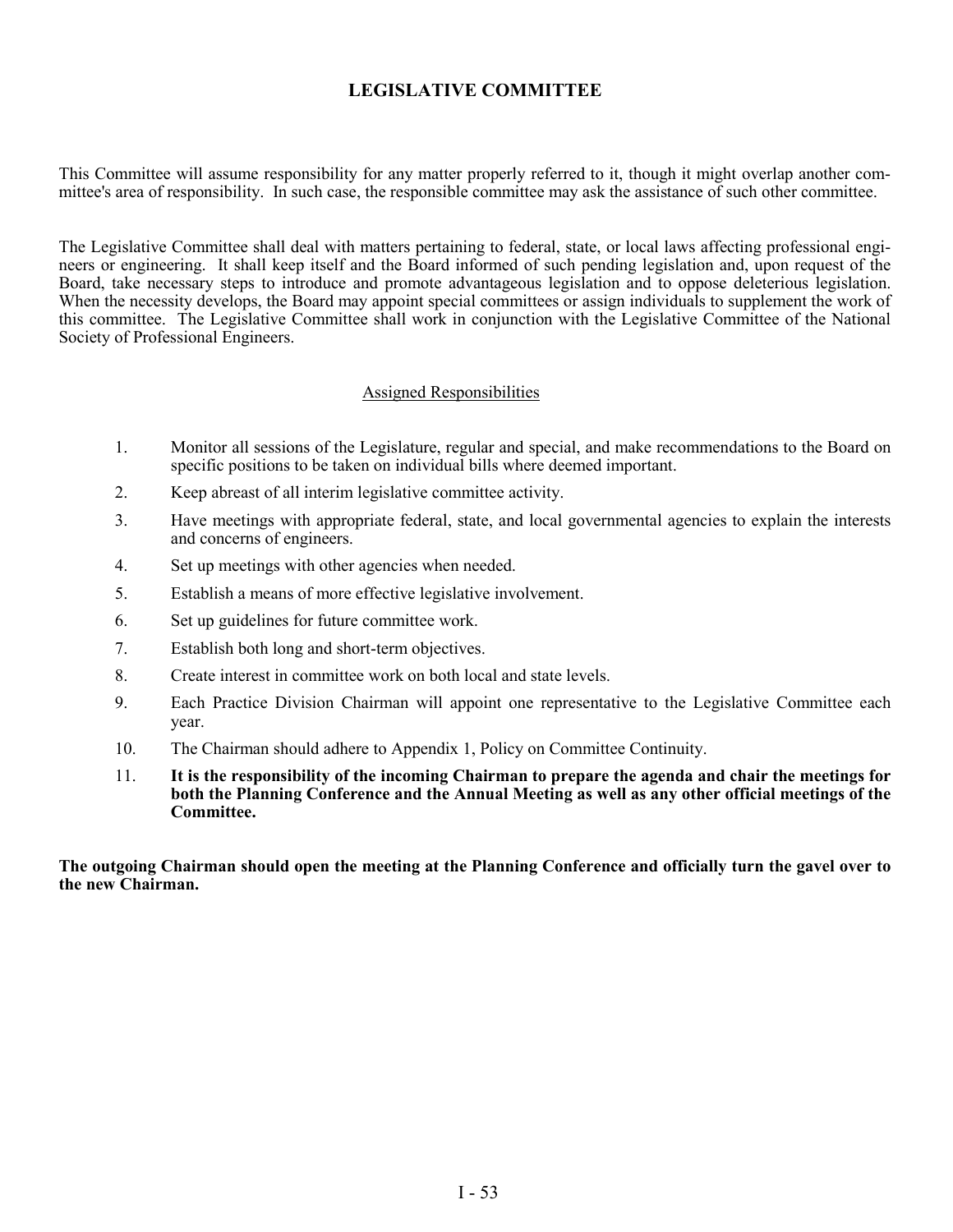# LIAISON COMMITTEE WITH THE STATE BOARD OF REGISTRATION

**CHAIRMAN Tyler Comeaux, PE**

**VICE CHAIRMAN Chad Bacas, PE**

**William Luke Miller, PE**

**Melanie Caillouet, PE**

**Alan D. Krouse, PE**

**James Ellingburg, PE**

**Brenda Gajan**

**\*This committee consists of the Executive Committee of the current LES Board\***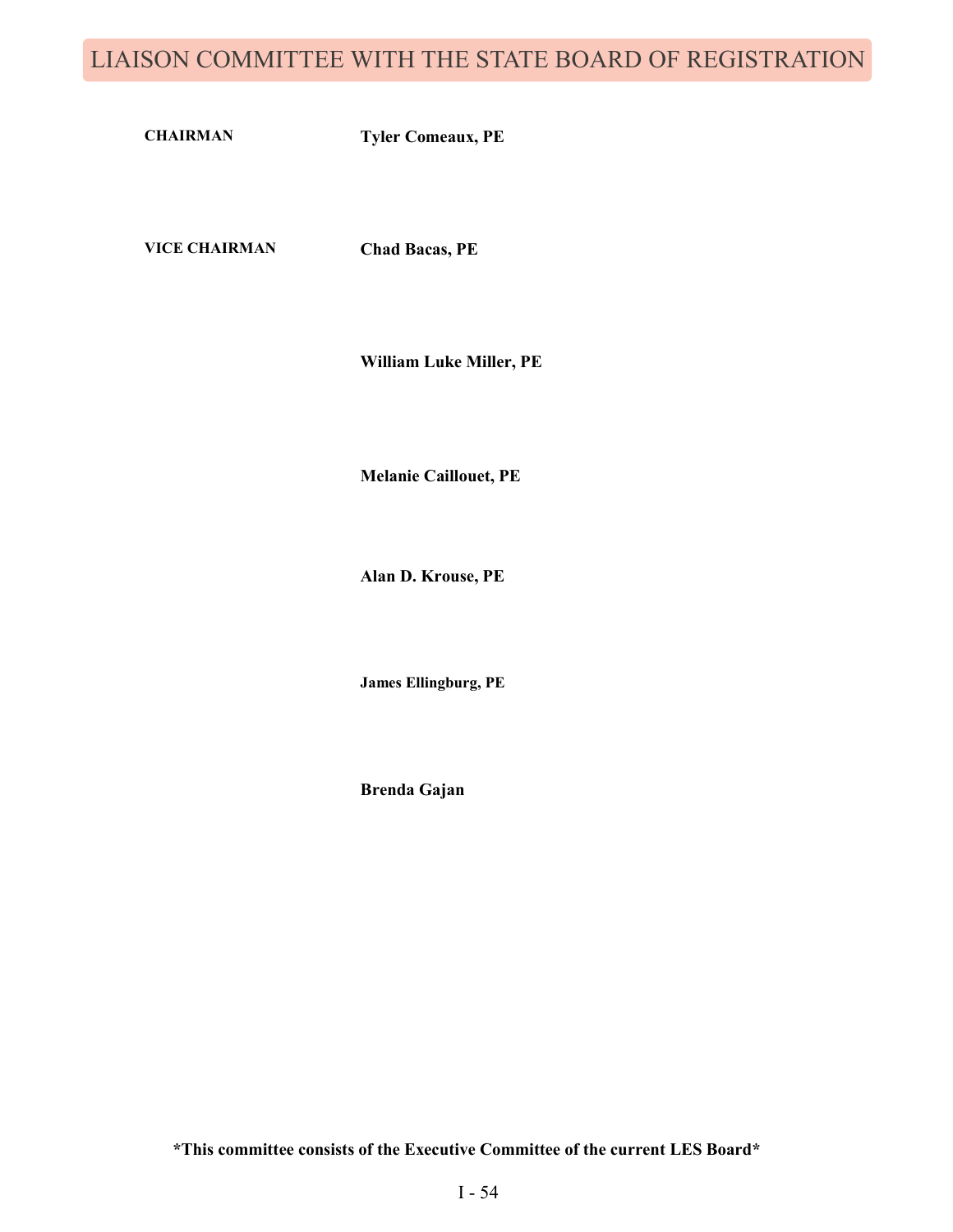### **APPENDIX 26**

# **LIAISON WITH THE LOUISIANA PROFESSIONAL ENGINEERING AND LAND SURVEYING BOARD**

This Committee will assume responsibility for any matter properly referred to it, though it might overlap another committee's area of responsibility. In such case, the responsible committee may ask the assistance of such other committee.

The Liaison with the LAPELS Committee shall meet with LAPELS at regular times during the year to maintain good relations between the two groups and to work for the preservation and proper administration of the state registration laws.

#### **Assigned Responsibilities**

- 1. Represent the Society before the Louisiana Professional Engineering and Land Surveying Board.
- 2. Assist in the administration of Louisiana Revised Statutes 37.681 through 37.703 with Amendments and assist in improving the administration of that Law.
- 3. Encourage the registration of qualified engineers.
- 4. Make recommendations to the Board of Direction for improving the Louisiana Registration Law.
- 5. Study the areas of certification, displays of continued competence, and trends in registration laws and continuing education, and make recommendations to the Board of Direction.
- 6. Prepare, keep up-to-date and follow the LES Guidelines for Selecting Nominees for Filling Vacancies on the State Board of Registration (Appendix 5).
- 7. The Chairman should adhere to Appendix 1, Policy on Committee Continuity.
- 8. **It is the responsibility of the incoming Chairman to prepare the agenda and chair the meetings for both the Planning Conference and the Annual Meeting as well as any other official meetings of the Committee.**

**The outgoing Chairman should open the meeting at the Planning Conference and officially turn the gavel over to the new Chairman.**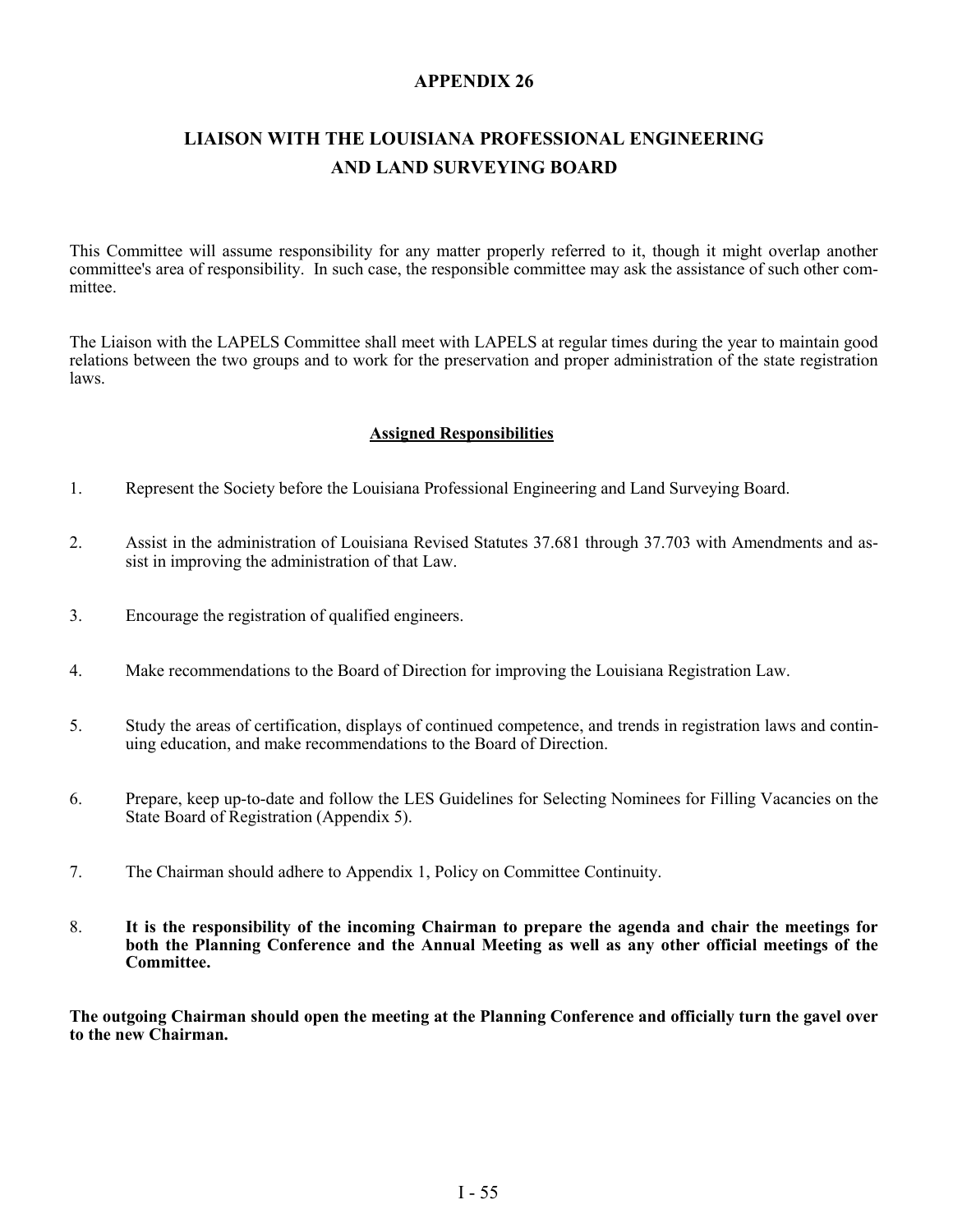# LONG RANGE PLANNING COMMITTEE

**CHAIRMAN & BOARD SPONSOR**

**James Ellingburg, PE**

**TERM EXPIRES 6/30/23**

**Byron Racca, PE**

**TERM EXPIRES 6/30/23**

**Melanie Caillouet, PE**

**TERM EXPIRES 6/30/23**

**Hagan Lawrence, PE**

**TERM EXPIRES 6/30/22**

**Roy Phelps, PE**

**TERM EXPIRES 6/30/22**

**Jim Bowie, PE**

**TERM EXPIRES 6/30/22**

**Glenn Turner, PE**

**PRESIDENT Tyler Comeaux, PE**

**AD HOC MEMBERS**

**PRESIDENT ELECT Chad Bacas, PE**

**EXECUTIVE DIRECTOR Brenda Gajan**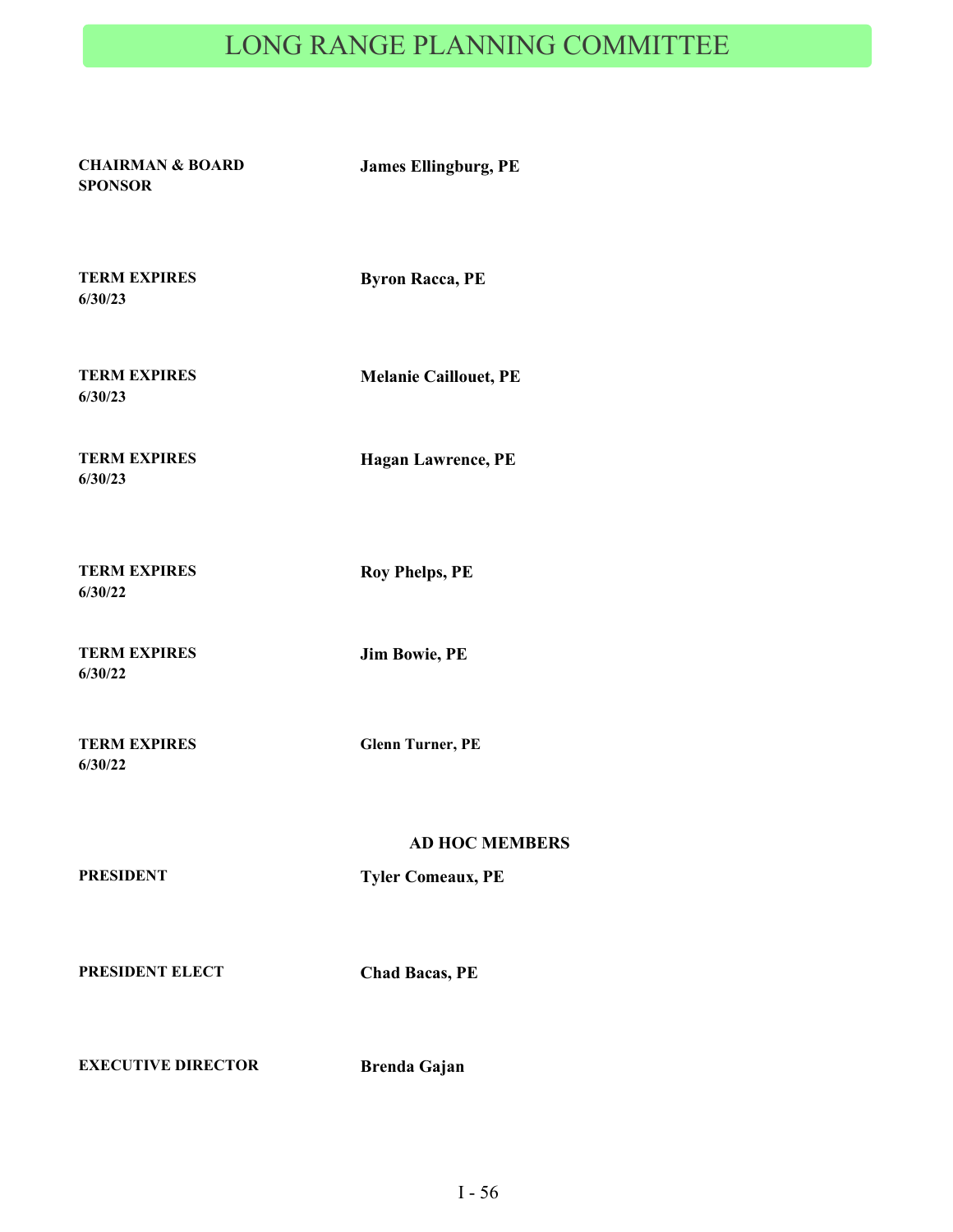#### **APPENDIX 27**

#### **LONG-RANGE PLANNING COMMITTEE**

Bylaw 12, Section 3 (b)

The Long Range Planning Committee shall consist of four (4) at large, appointed, members in addition to the Secretary-Treasurer, Second Vice President, and First Vice President. The First Vice-President shall serve as Chairman, and the Second Vice President shall serve as the Vice-Chairman of the committee. Each at large member serves a two-year term with two members rotating off the committee each year. Two committee members will be appointed each year by the incoming President and the incoming Second Vice-President. The President and the Executive Director serve as ex-officio non-voting members. The Committee shall develop, continually monitor, and recommend long and short range goals and procedures for Board consideration.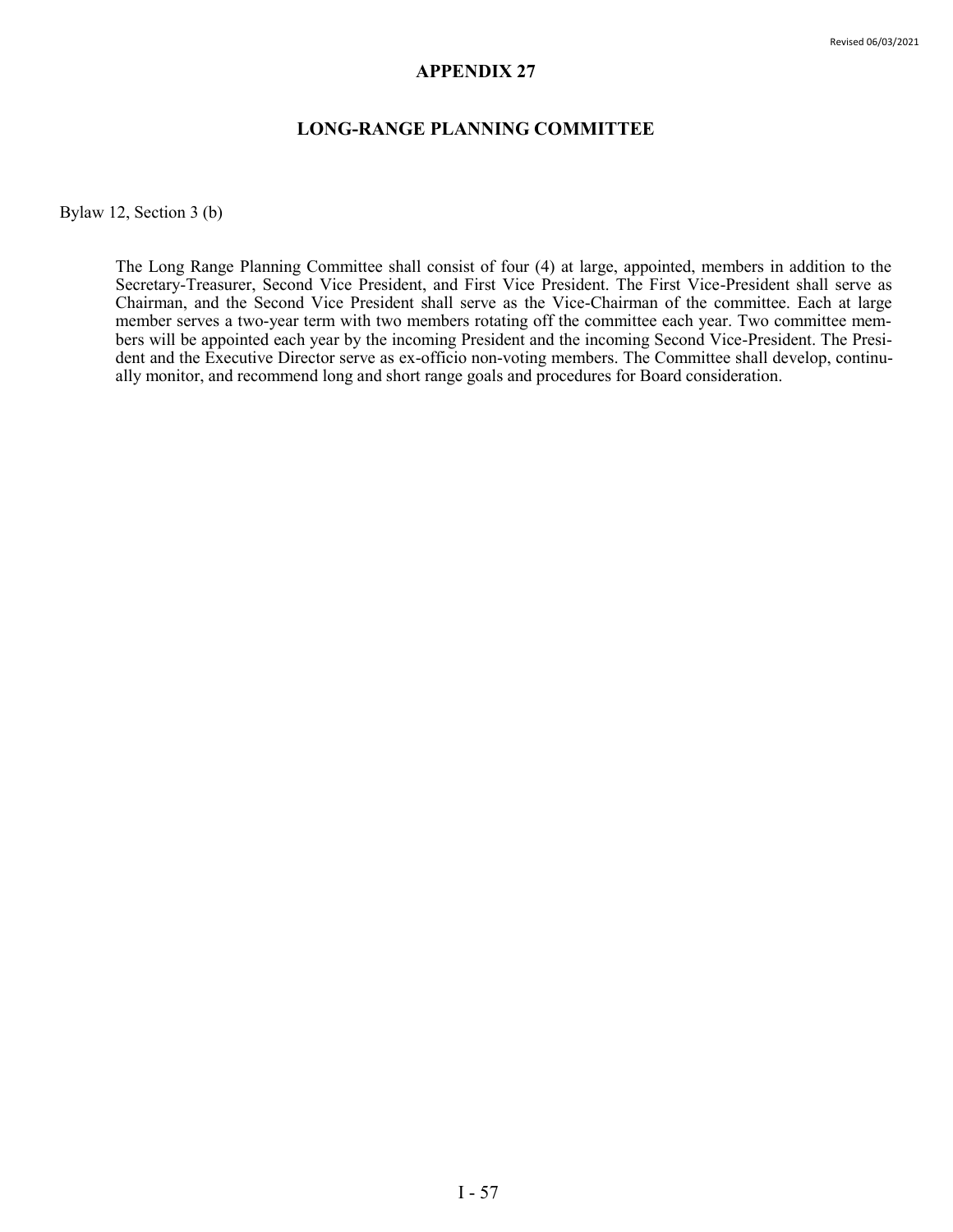# MATHCOUNTS COMMITTEE

| INITILICOUNTD COININITI TEE |                              |  |
|-----------------------------|------------------------------|--|
| <b>STATE COORDINATOR</b>    | <b>Brenda Gajan</b>          |  |
| <b>STATE PRESIDENT</b>      | <b>Tyler Comeaux, PE</b>     |  |
| <b>STATE SECRETARY</b>      | <b>Melanie Caillouet, PE</b> |  |
| <b>BOARD SPONSOR</b>        | Benjamin Chiasson, PE        |  |
| <b>ALEXANDRIA</b>           | <b>Josh Barrett, PE</b>      |  |
| <b>BATON ROUGE</b>          | <b>Chad Bacas, PE</b>        |  |
| <b>BAYOU</b>                | <b>Melanie Caillouet, PE</b> |  |
| <b>LAFAYETTE</b>            | Joey Krefft, PE              |  |
|                             | Mike Smith, PE               |  |
| <b>LAKE CHARLES</b>         | <b>Kalyn Partin</b>          |  |
| <b>MONROE</b>               | <b>James Ellingburg, PE</b>  |  |
| <b>NEW ORLEANS</b>          | <b>Becky Johnson, PE</b>     |  |
| <b>SHREVEPORT</b>           | <b>Matthew Redmon, PE</b>    |  |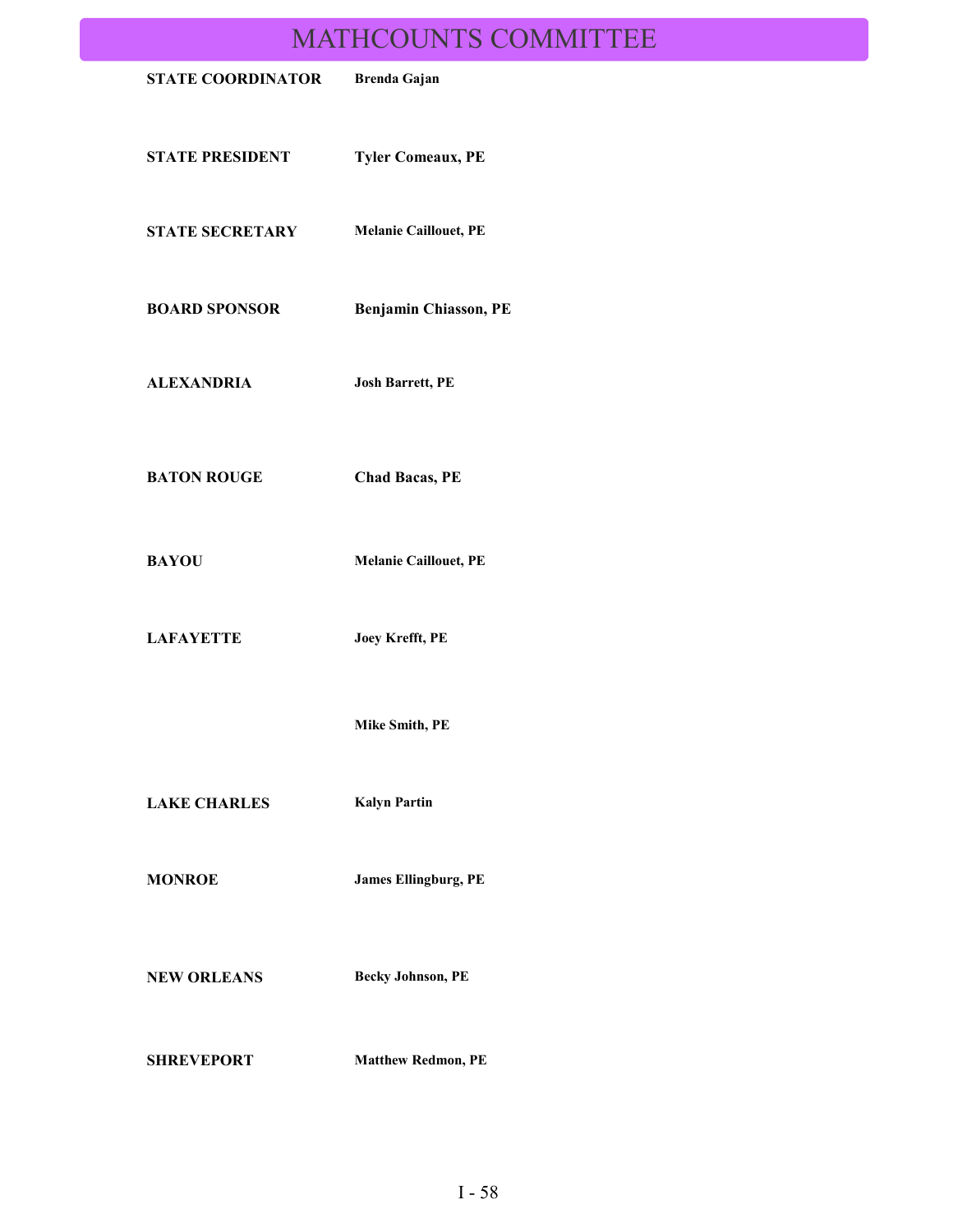#### **APPENDIX 28**

### **MATHCOUNTS STEERING COMMITTEE**

The MATHCOUNTS Steering Committee shall be comprised of the Mathcounts Coordinator of each chapter, the Society's Executive Director, the Society's secretary, and the Society's President. The Society's Executive Director shall act as the state coordinator for Mathcounts activities. The hosting chapter of the statewide Mathcounts competition is responsible for the organization of the state competition, in cooperation with the Executive Director.

The Steering Committee shall prepare and submit a budget at the beginning of each fiscal year to the Louisiana Engineering Society Board of Direction for approval.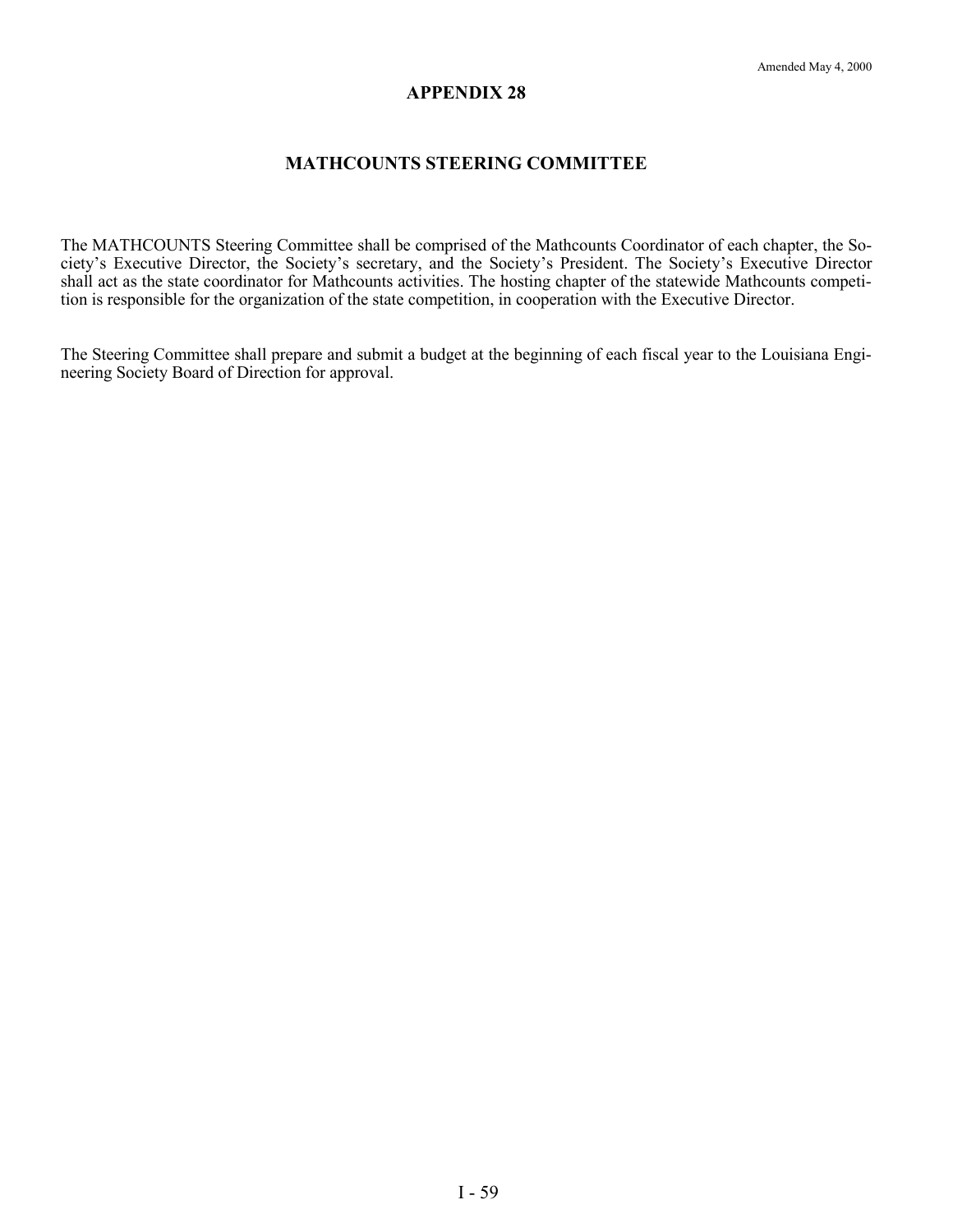# MEMBERSHIP COMMITTEE

|                      | INLENDEROHIII CONTINIT LEE |  |
|----------------------|----------------------------|--|
| <b>CHAIRMAN</b>      | Ali Mustapha, PE           |  |
| <b>VICE CHAIRMAN</b> | <b>Hagan Lawrence, PE</b>  |  |
| <b>BOARD SPONSOR</b> | Benjamin Chiasson, PE      |  |
| <b>ALEXANDRIA</b>    | <b>Ryan Barton, PE</b>     |  |
| <b>BATON ROUGE</b>   | Andy Shread, PE            |  |
| <b>BAYOU</b>         | Laura L. Barnes, PE        |  |
| <b>LAFAYETTE</b>     | Mark Aymond, PE            |  |
| <b>LAKE CHARLES</b>  | Kalyn Partin, PE           |  |
| <b>MONROE</b>        | Hagan Lawrence, PE         |  |
| <b>NEW ORLEANS</b>   | <b>Rachel Kenney, PE</b>   |  |
| <b>SHREVEPORT</b>    | <b>Marcus Taylor, PE</b>   |  |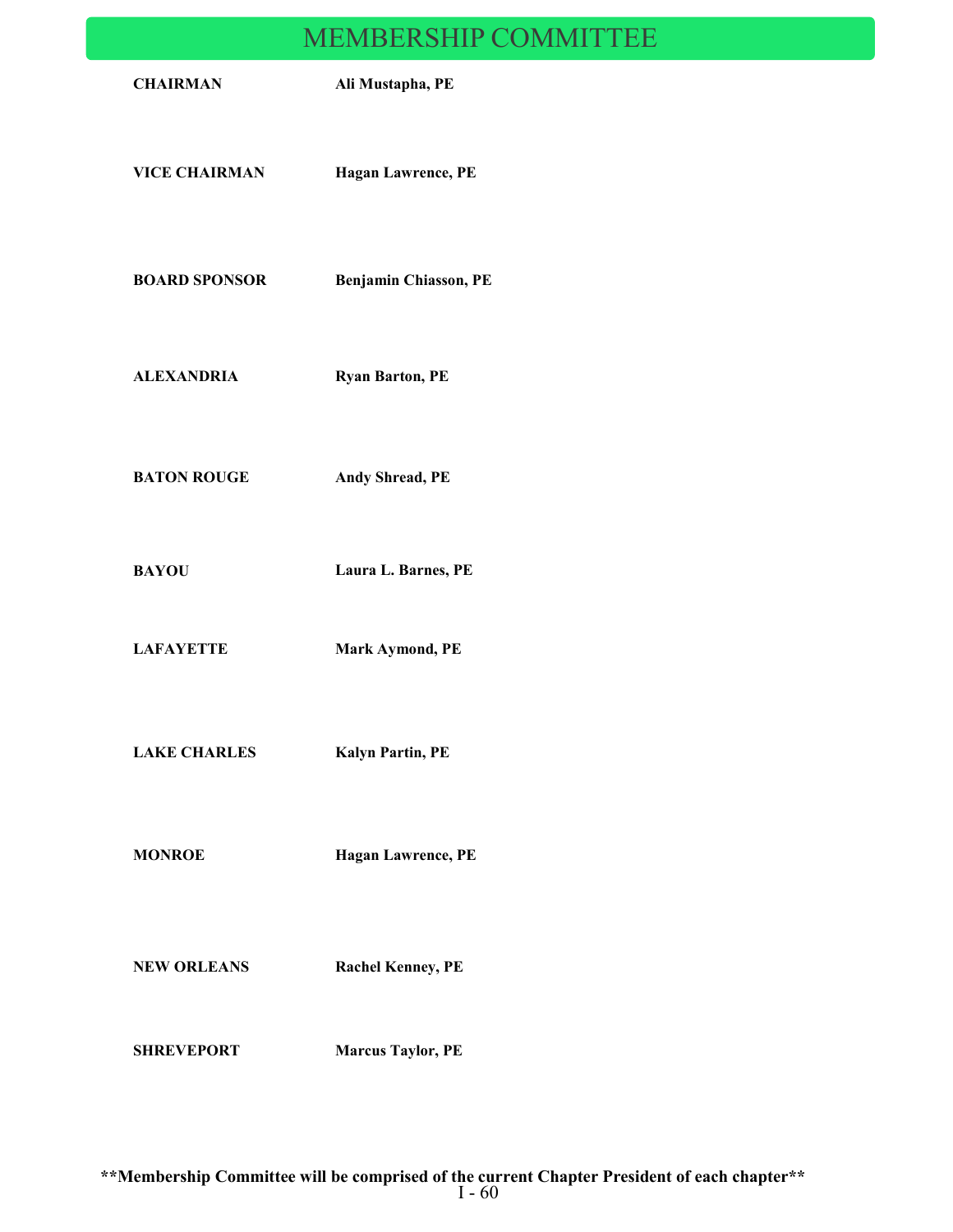### **MEMBERSHIP COMMITTEE**

This Committee will assume responsibility for any matter properly referred to it, though it might overlap another committee's area of responsibility. In such case, the responsible committee may ask the assistance of such other committee.

LES Article IV, Section 1

The members of the Society shall consist of Members, Associate Members, Student Members, Survey or Members, Affiliate Members, Privileged Members, Honorary Members and Life Members.

The Membership Committee shall see that proper contacts are made to secure eligible members for the Society throughout the State. It shall furnish prospective members with application forms and assist in the preparation of applications when so requested.

### **Assigned Responsibilities**

- 1. Work with Membership Committee to provide workshops for membership drives and membership retention.
- 2. Plan and implement a retention program in the fall of each year.
- 3. Update membership material.
- 4. Conduct the annual Membership Recruitment Contest and select the Chapter winner each year. A membership status report shall be presented at each Board of Direction meeting (Appendix 2).
- 5. Conduct the annual Membership Net Growth Contest and select the Chapter winner each year (Appendix 2).
- 6. The Chairman should adhere to Appendix 1, Policy on Committee Continuity.
- **7. It is the responsibility of the incoming Chairman to prepare the agenda and chair the meetings for both the Planning Conference and the Annual Meeting as well as any other official meetings of the Committee.**

### **The outgoing Chairman should open the meeting at the Planning Conference and officially turn the gavel over to the new Chairman.**

THE MEMBERSHIP COMMITTEE SHOULD BE RECOGNIZED FOR WHAT IT IS, NAMELY, A "SALES FORCE" CHARGED WITH THE RESPONSIBILITY OF SELLING A PRODUCT. MEMBERSHIP IN ANY OR-GANIZATION IS OFTEN VIEWED AS AN INTANGIBLE THING. SALESMEN WHO SELL INTANGIBLES HAVE TO BE GOOD TO DO THE JOB PROPERLY.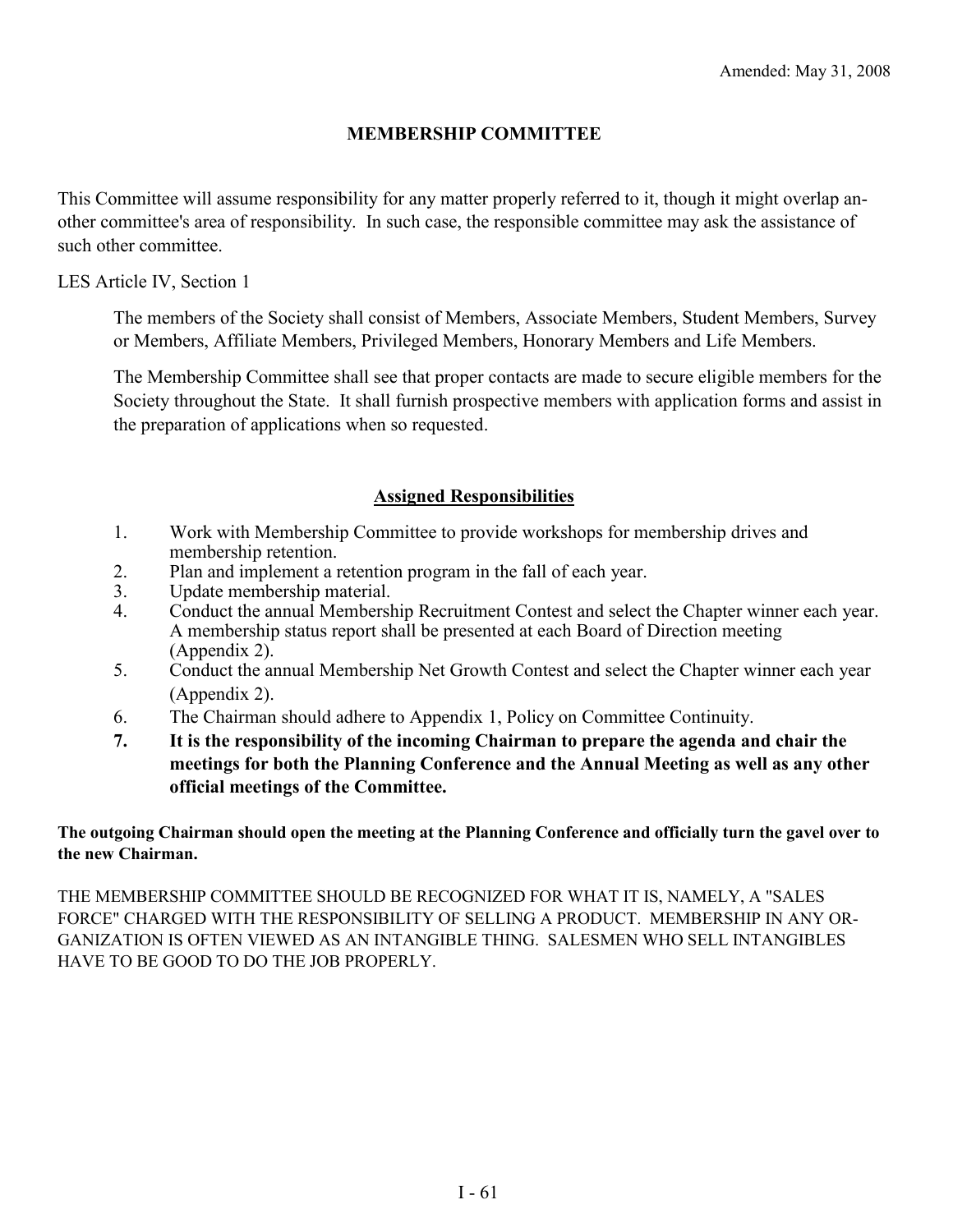# PARTNERSHIP WITH COMMUNITY AND GOVERNMENT COMMITTEES

| <b>LA GOOD ROADS</b>                                                         | Brenda W. Gajan          |
|------------------------------------------------------------------------------|--------------------------|
| SOUTHEAST LA FLOOD<br><b>PROTECTION AUTHORITY</b><br><b>BOARD</b>            | Lee Alexander, PE        |
| <b>COMPLETE STREETS</b><br><b>ADVISORY COUNCIL</b>                           | Alan D. Krouse, PE       |
| <b>INDUSTRY ROUNDTABLE</b><br><b>OFFICE OF STATE</b><br><b>FIRE MARSHALL</b> | <b>Jim Ferguson, PE</b>  |
| <b>SB #171 WATER COMMITTEE</b>                                               | <b>Chris Richard, PE</b> |

**SB #171 WATER COMMITTEE Keith Shackelford, PE**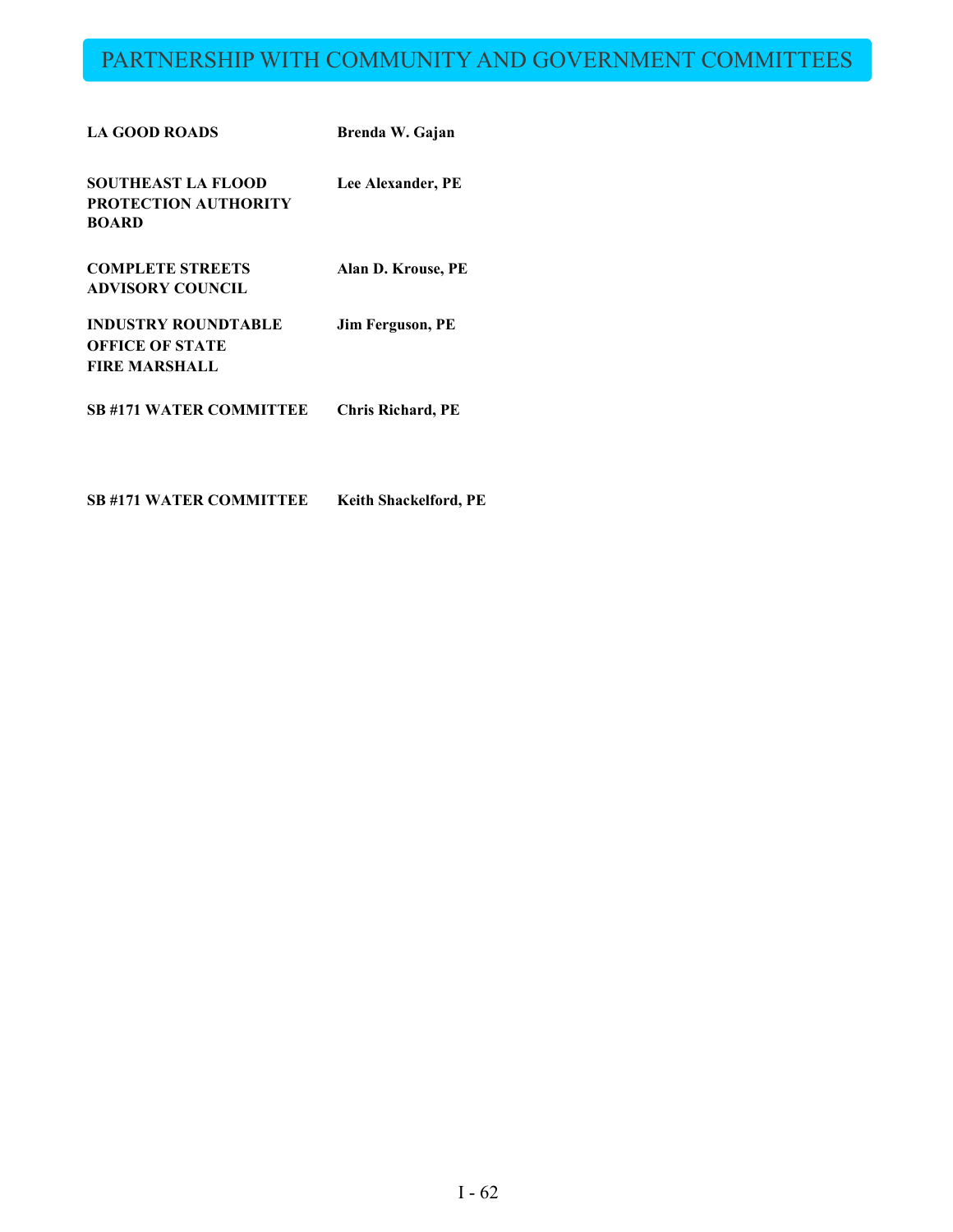# PUBLIC RELATIONS COMMITTEE

| <b>CHAIRMAN</b>      | <b>Chad Bacas, PE</b>      |
|----------------------|----------------------------|
| <b>VICE CHAIRMAN</b> | Benjamin Chiasson, PE      |
| <b>BOARD SPONSOR</b> | <b>Clinton Patrick, PE</b> |
| <b>ALEXANDRIA</b>    | Heath McGuffee, PE         |
| <b>BATON ROUGE</b>   | <b>Chad Bacas, PE</b>      |
| <b>BAYOU</b>         | Benjamin Chiasson, PE      |
| <b>LAFAYETTE</b>     | <b>NO REPRESENTATIVE</b>   |
| <b>LAKE CHARLES</b>  | <b>NO REPRESENTATIVE</b>   |
| <b>MONROE</b>        | <b>NO REPRESENTATIVE</b>   |
| <b>NEW ORLEANS</b>   | Nick Musmeci, PE           |
| <b>SHREVEPORT</b>    | <b>Clinton Patrick, PE</b> |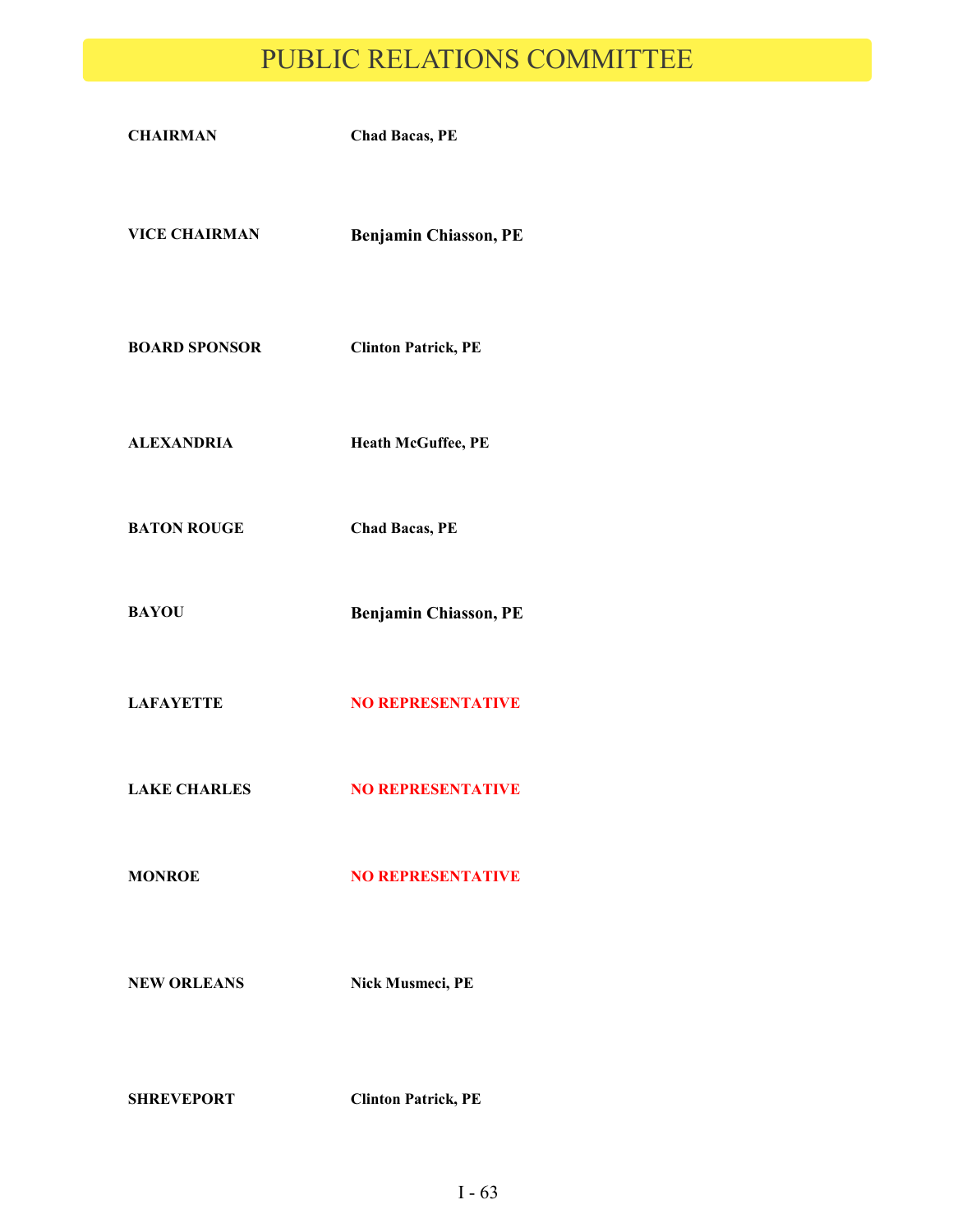### **APPENDIX 17**

# **PUBLIC RELATIONS COMMITTEE**

This Committee will assume responsibility for any matter properly referred to it, though it might overlap another committee's area of responsibility. In such case, the responsible committee may ask the assistance of such other committee.

The Public Relations Committee shall deal with matters pertaining to publicity not only for the Society, but also for the professional engineer in general through various publications, television, radio and other media. It shall handle the Society's interest in civic, public or industrial affairs. A Publication Subcommittee of this Committee shall supervise in a general way the publications of the Society. The Committee shall coordinate the activities of National Engineers' Week between the local Chapters and the State Office.

#### Assigned Responsibilities

- 1. Represent the Society before the public, press, civic associations and other groups.
- 2. Conduct publicity campaigns through newspapers and other media to inform the public regarding engineering and to impress the public favorably on behalf of the engineering profession.
- 3. Inform the public on the qualifications of engineers and the desirability of appointing engineers to public bodies.
- 4. Inform the public and engineers as to the meaning and the proper use of the term "Professional Engineer".
- 5. Make definite plans for public relation activities for the coming year.
- 6. The Chairman should adhere to Appendix 1, Policy on Committee Continuity.
- 7. **It is the responsibility of the incoming Chairman to prepare the agenda and chair the meetings for both the Planning Conference and the Annual Meeting as well as any other official meetings of the Committee.**

#### **The outgoing Chairman should open the meeting at the Planning Conference and officially turn the gavel over to the new Chairman.**

GOOD PUBLIC RELATIONS IS GOOD PERFORMANCE, PUBLICLY APPRECIATED. THE FUNCTION OF A PR COMMITTEE IS TWO-FOLD. IT SHOULD OBTAIN FAVORABLE PUBLIC NOTICE FOR CHAPTER AC-TIVITIES AND IT SHOULD HELP GUIDE THE CHAPTER INTO PROMOTIONAL ACTIVITIES THAT WILL IN THEMSELVES GENERATE FAVORABLE PUBLIC NOTICE.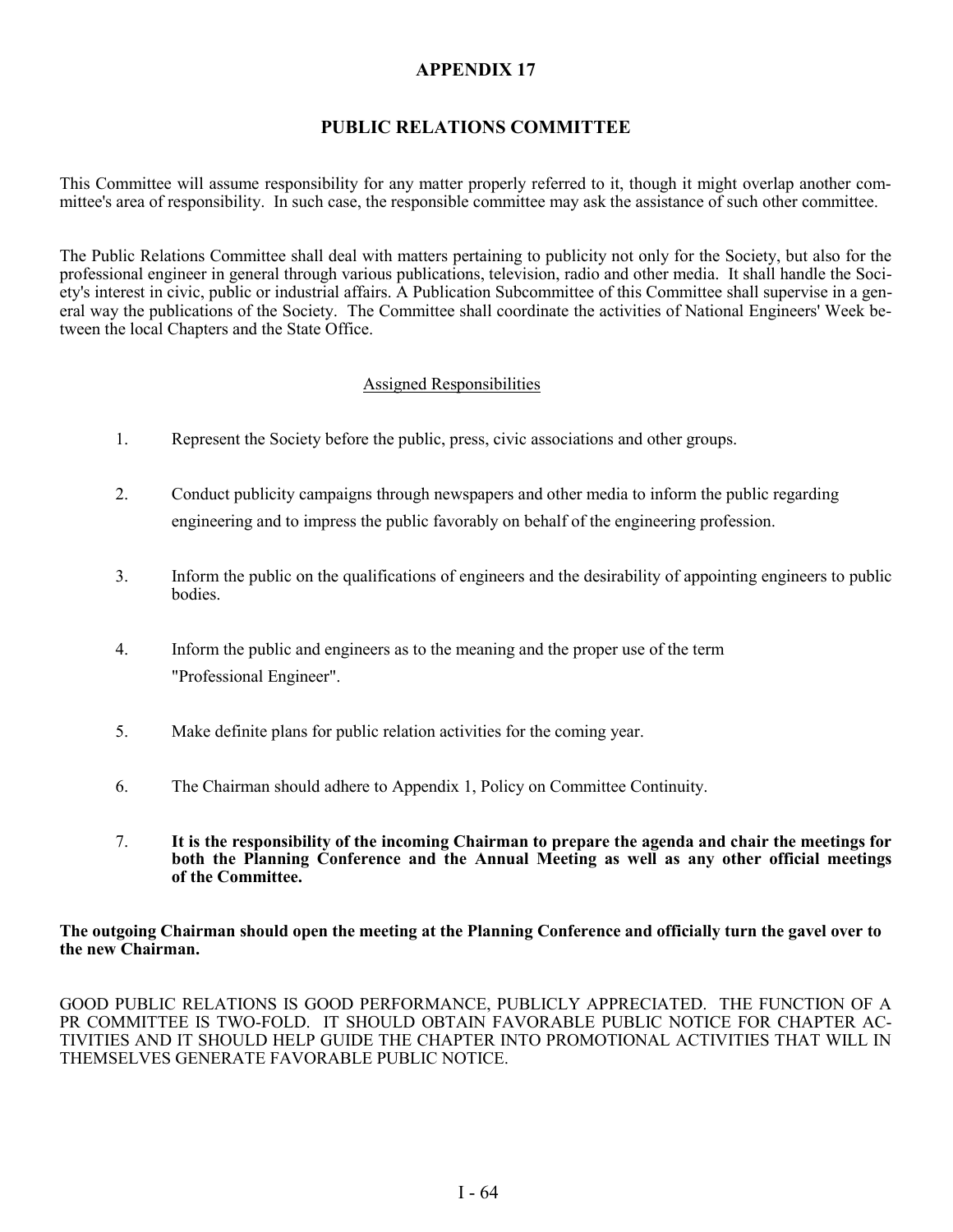### **PUBLIC RELATIONS MASTER PLAN**

#### **INTRODUCTION**

Many of the major issues that face the Nation and the State of Louisiana today need the expertise, talent, and professionalism of engineers to be solved. Engineers will provide the answers to problems such as decay of the utilities and transportation infrastructure, energy supply, and solid waste disposal; engineers hold the key to the future. Engineers must serve a major role in the professional community.

The Public Relations Program of the Louisiana Engineering Society (LES) will strive to fulfill three major objectives:

- 1. The first major objective is to inform the public more fully about the role of professional engineers. The public needs to understand that an engineer plays a crucial part in almost everything that touches their lives. Several examples of the impact that engineers have on the average citizen follow:
	- \* Engineers design the systems that provide us with drinking water, and the systems that collect and treat the waste water that runs down the drain.
	- \* Engineers design the appliances that make our lives much easier, and the systems that bring electricity or natural gas to operate them.
	- \* Engineers design the cars we drive, as well as the roads and bridges upon which we drive and the gasoline production facilities that provide the power for these vehicles.
	- \* Engineers design the structures in which we work, the machines we use at work, and the systems used to build them.
- 2. The second major objective is to improve the image of professional engineers throughout the state and encourage registration as a goal for high professional standards.
- 3. The third major objective is to strengthen and unify the Louisiana Engineering Society by providing programs geared to the many diverse interests of professional engineers in each field. Engineers should feel good about the contributions they make to their community, both professionally and socially. Engineers should also be proud to publicize their efforts, not only as individuals, but on be half of their companies, the Louisiana Engineering Society, and the engineering profession.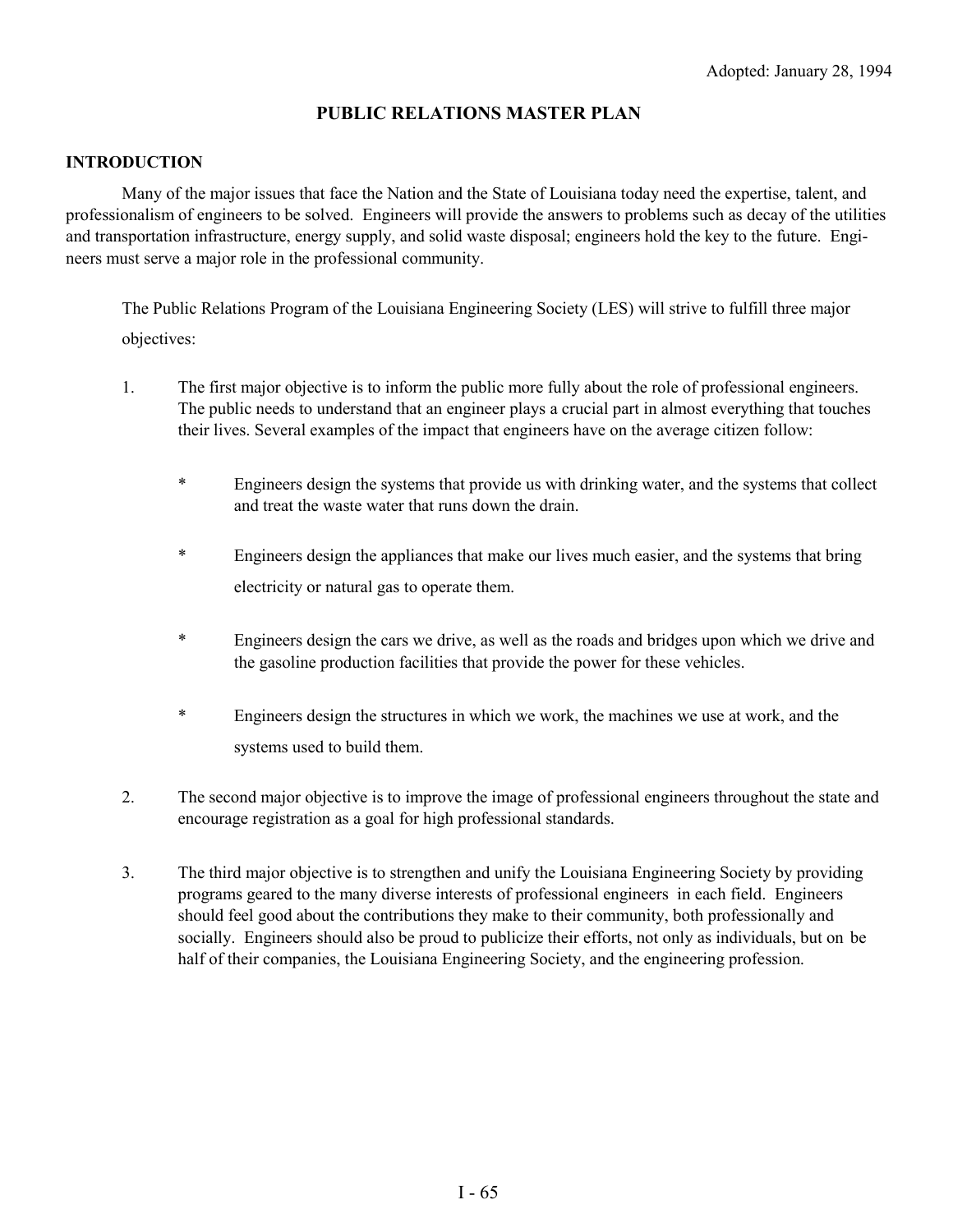#### **GENERAL TASKS**

Develop and maintain media outlets and contacts across the state, providing pertinent news on a regular basis.

Have the state and chapter public relations committee chairmen serve for two or more years to cultivate the necessary media contacts.

Take advantage of the many public relations opportunities of the LES, such as MATHCOUNTS and Engineers' Week.

Maintain the high quality of the Louisiana Engineer and Surveyor Journal and existing chapter newsletters. Encourage chapters without a regular newsletter to initiate one.

Have regular columns in the Louisiana Engineer and Surveyor Journal (and maybe chapter newsletter) to discuss the benefits of membership in LES and the National Society of Professional Engineers (NSPE).

Provide ideas for articles that can be placed in area and state-wide publications regarding engineers and/or engineering projects.

Maintain a list of projects statewide, with high exposure, in which engineers play a significant role (Example: major highway bridges, plants, utility systems). Schedule to have LES represented by chapter officers at the opening ceremonies of these major facilities representing all facets of engineering associated with the project. Give plaques and/or certificates of award for these major accomplishments at the opening ceremonies. Take pictures for the Louisiana Engineer and Surveyor Journal and chapter newsletters.

Provide guidance and plans for upcoming conventions and meetings in order to increase the quality of such programs as well as attendance.

Publicize the LES committee meeting agendas in advance of the state meetings to encourage participation.

Recruit volunteers across the state who would be willing to appear on radio and television talk shows to discuss the engineering profession, the status of controversial projects in the specified area or division, and generally promote the profession. Establish and fill the speaker position as part of each chapter roster. Retired and semiretired members of our Society would be an excellent source to fill these positions.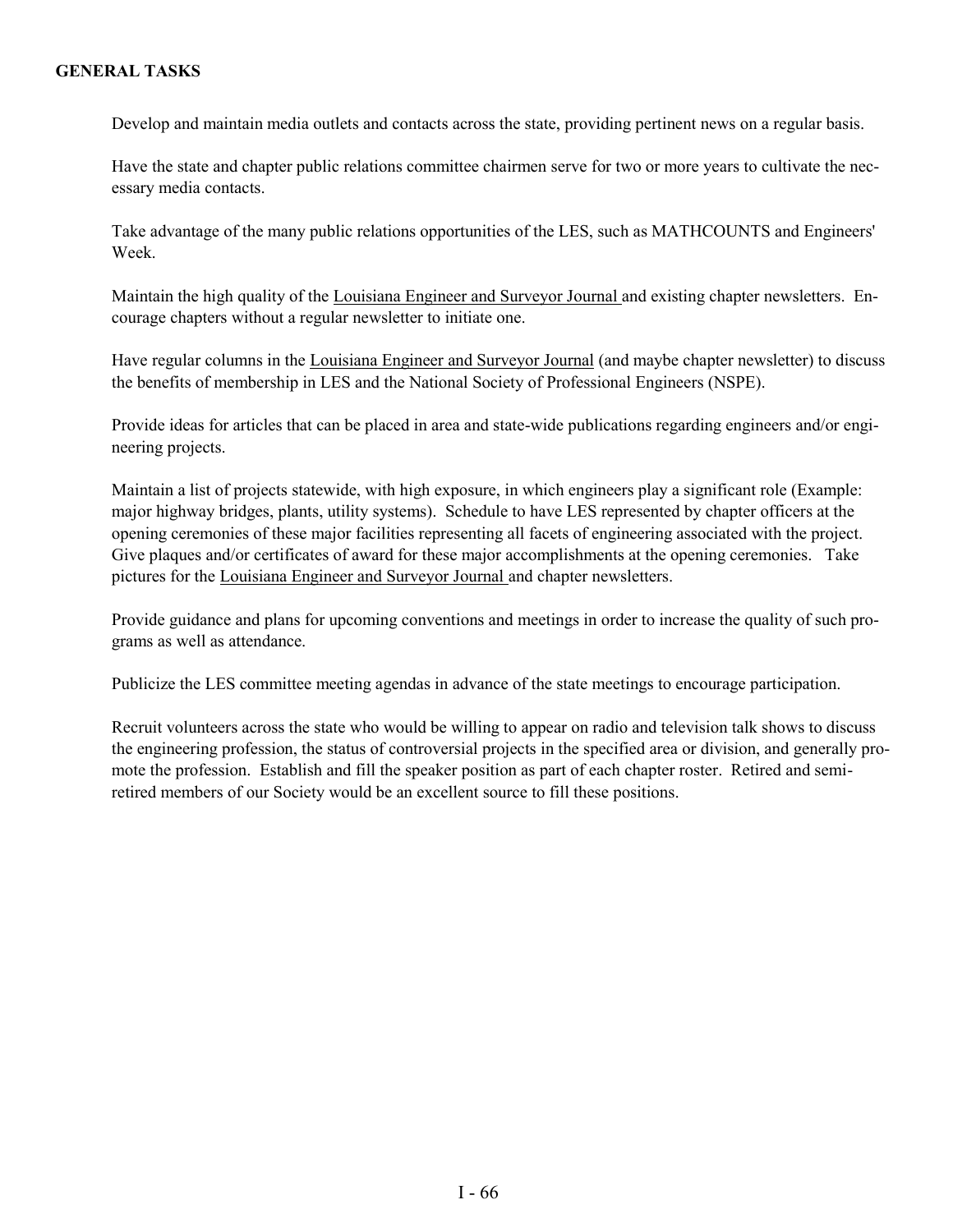#### **SUMMER/FALL**

Prepare a news release at the beginning of the LES year acknowledging the role of the society and the new officers. Distribute the release to each chapter to place in their respective regional newspapers (and chapter newsletters).

Establish submittal procedures and promote the preparation of news articles of historical interest or current events involving the engineering profession for submittal to area or practice division newspapers and/or magazines (also for radio and television if appropriate). Provide certificates of award and appropriate acknowledgments for those that develop the articles.

Establish a list of area projects from each chapter that, when completed, should have representation by LES. The chapter lists shall be completed by each chapter public relations chairman and submitted to the state public relations chairman. Each chapter shall assign a member to monitor the progress of each project and report to the chapter president and the LES Executive Director regarding attendance and LES representation at the project opening.

#### **WINTER/SPRING**

Prepare and submit at a spring meeting of the LES Board of Direction a report summarizing the activities accomplished during the previous six months. The report shall detail the progress of major projects previously identified, the number of articles that appeared in area newspapers and magazines, and the number of reports on radio and television. The report shall also contain a summary of the number of members and nonmembers present at each monthly meeting of the chapters and a summary of the Engineers' Week activities and participation by area engineers.

Prepare and submit at a spring meeting of the LES Board of Direction an updated Public Relations Master Plan with specific goals for the next year.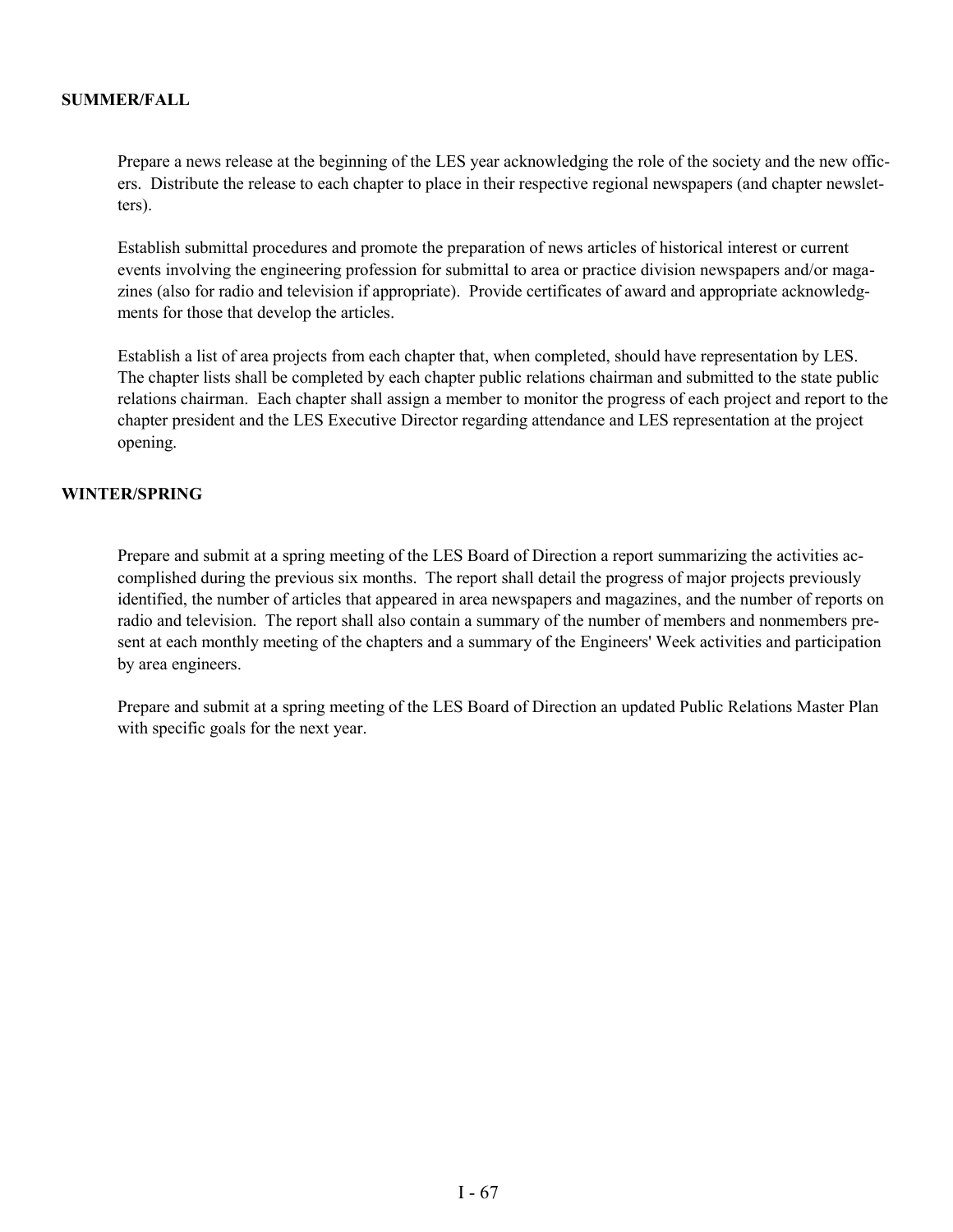#### **ADDITIONAL ITEMS TO CONSIDER**

Establish speakers' bureaus and spokespersons across the state to represent the engineering profession on radio and television appearances as well as at civic club and school engagements. Provide media/speaker training to these representatives through a professional communication training program. Establish a speaker bureau, with chairman, as part of each chapter.

Establish a closer working relationship with civic organizations that could potentially use the trained speakers.

Establish a line item in the LES annual budget for public relations in order to:

- 1. Acquire the aid and experience of media professional assistance
- 2. Defray expenses of speakers
- 3. Provide Public Relations materials

Establish a line item in the LES annual budget for a general brochure to be published to acquaint civic associations to the speakers program being developed by LES. Development of the brochure will not be published and released until the speakers bureau has been established and is operational.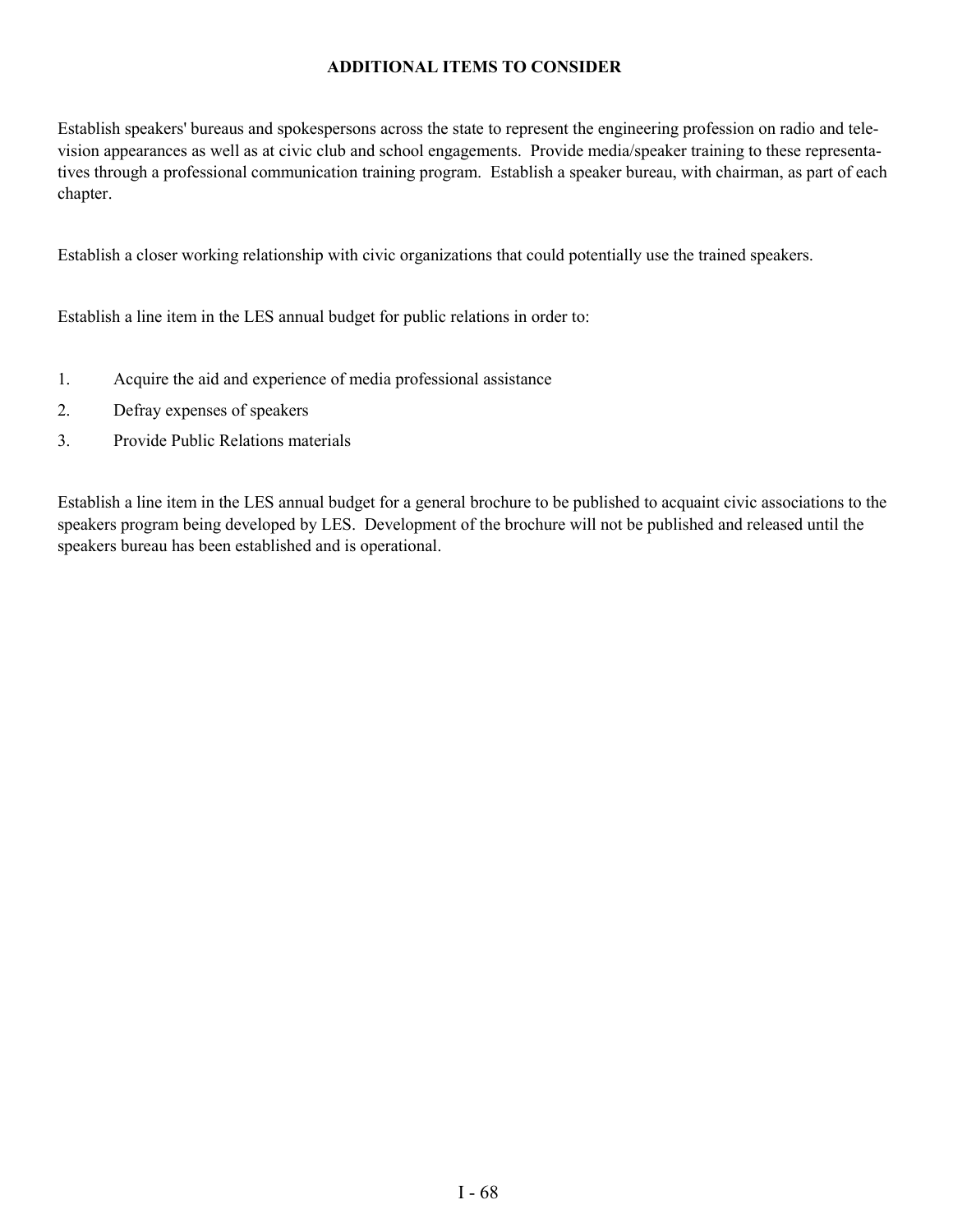# SCHOLARSHIP COMMITTEE

| <b>CHAIRMAN</b>      | Ali Mustapha, PE        |
|----------------------|-------------------------|
|                      |                         |
| <b>VICE CHAIRMAN</b> | William Luke Miller, PE |
|                      |                         |

**BOARD SPONSOR James A. Geihsler, PE**

**COMMITTEE MEMBERS Michael Swanbom, PE**

**Laura L. Barnes, PE**

**Roy Phelps, PE**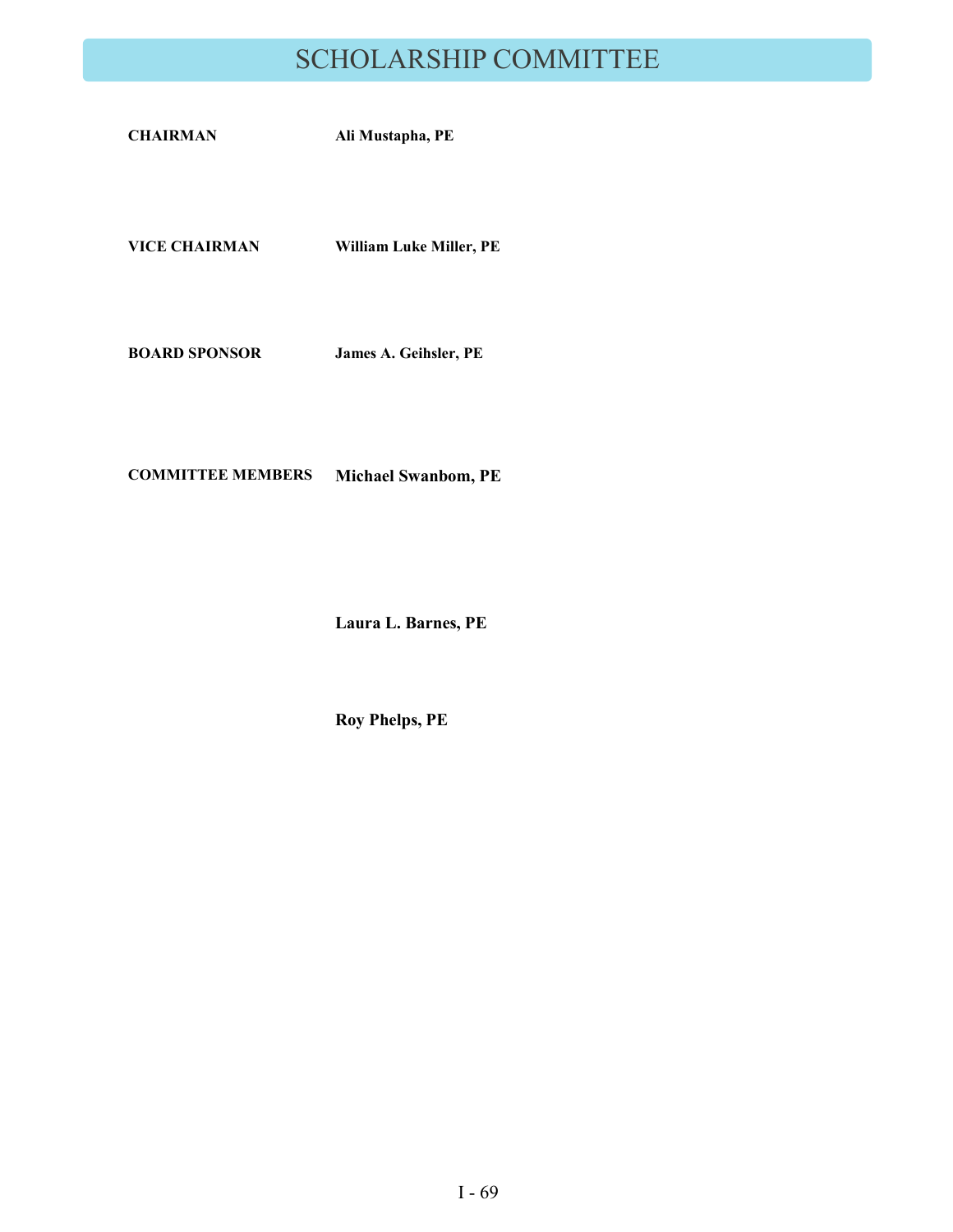# **APPENDIX 5**

# **LES SCHOLARSHIP COMMITTEE**

This Committee will assume responsibility for any matter properly referred to it, though it might overlap another committee's area of responsibility. In such case, the responsible committee may ask assistance of such other committee.

The Scholarship Committee shall administer the LES scholarship program. It shall encourage well-qualified high school students with interests in engineering to apply for these scholarships. The Committee shall work with the various career counselors in the schools to bring before them information on these scholarships.

The Committee shall consist of a Chairman and two representatives from each local Chapter. The Committee shall have long-term continuity. The Chairman and members will not be replaced each year except for cause or by request. Each new LES President will consider replacing four members each Administrative Year.

#### Assigned Responsibilities

- 1. Promote the LES scholarship program through the career counselors in the high schools.
- 2. Encourage well-qualified high school students with interests in engineering to apply for these scholarships.
- 3. Administer the LES scholarship program.
- 4. The Chairman should adhere to Appendix 1, Policy on Committee Continuity.
- 5. **It is the responsibility of the incoming Chairman to prepare the agenda and chair the meetings for both the Planning Conference and the Annual Meeting as well as any other official meetings of the Committee.**

**The outgoing Chairman should open the meeting at the Planning Conference and officially turn the gavel over to the new Chairman.**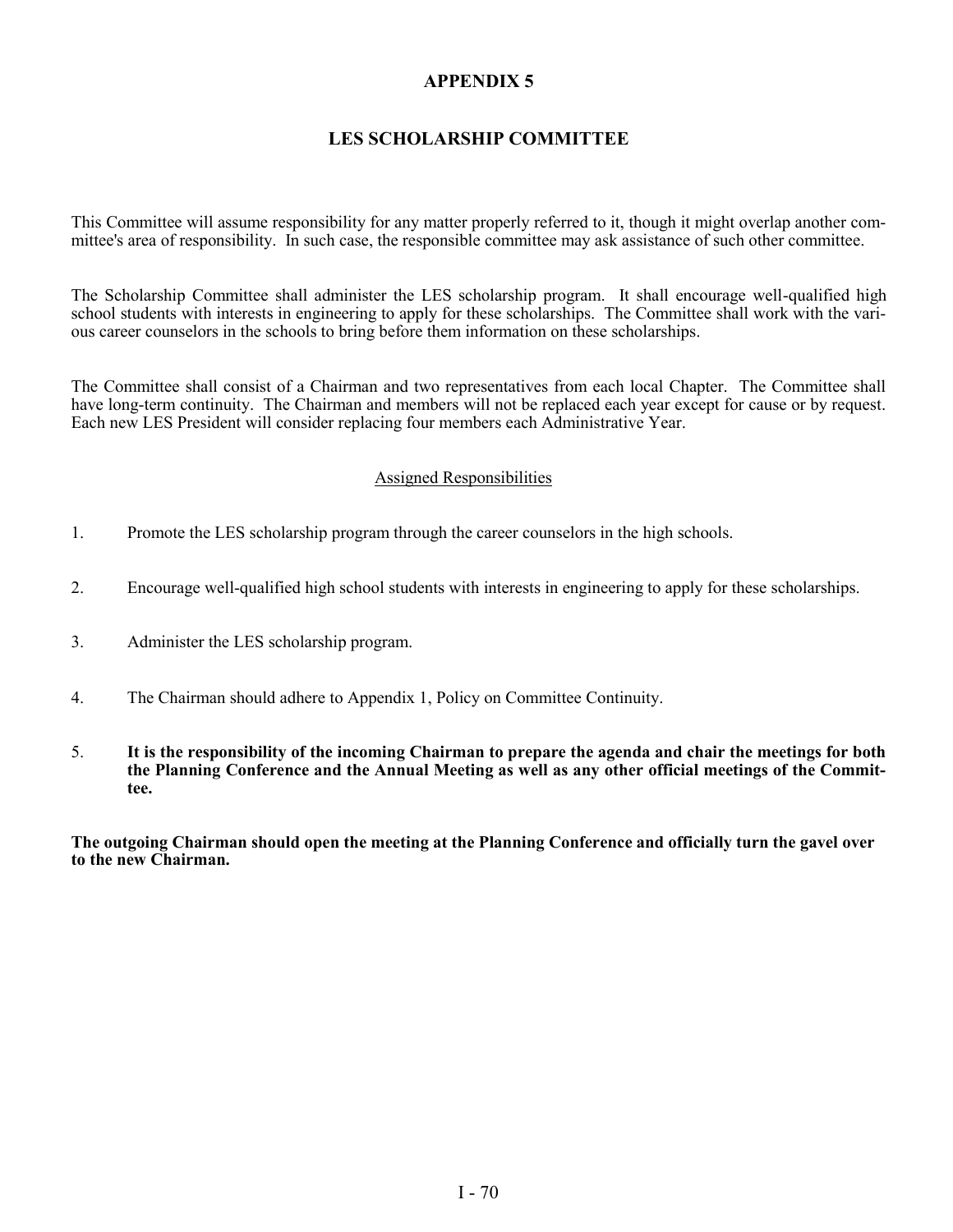#### **APPENDIX 5 LES SCHOLARSHIP PROGRAM**

The LES Scholarship Program originally established for graduating high school seniors was changed in 1996 to limit candidates to students who have completed the sophomore year of study. Scholarships shall be awarded annually in blocks of \$500 as funds are available.

#### NAME

The scholarship shall be named the Louisiana Engineering Society Scholarship.

### **CITIZENSHIP**

Candidates must be citizens of the United States of America whose legal residence is in the state of Louisiana.

#### **CURRICULUM**

Candidates must be in good academic standing, and must be enrolled in a curriculum leading to a Bachelor of Science degree in Engineering. That curriculum must be accredited by the Engineering Accreditation Commission of the Accreditation Board for Engineering and Technology.

#### FINANCIAL NEED

Financial need must be demonstrated to the satisfaction of the LES Scholarship Committee.

#### APPLICATION FORM

Candidates must submit a completed official LES Scholarship Application Form.

#### ADMINISTRATION

- A. Annually the LES Scholarship Committee shall send inquiries to the Deans of Engineering of all qualifying Louisiana Universities. The Dean of Engineering shall be invited to submit the names of three candidates. LES Scholarship Application Forms shall be made available to each candidate who, I n turn, shall submit the completed form to the LES Scholarship Committee for evaluation. This process shall be initiated early in the fall semester or quarter. Any candidate not submitting the official LES Scholarship Application Form shall be disqualified
- B. Currently the following seven universities qualify: Louisiana State University, Louisiana Tech University, McNeese State University, Southern University, Tulane University, University of New Orleans, and University of Louisiana at Lafayette.
- C. Early in the beginning of the new calendar year the LES Scholarship Committee shall evaluate applications which have been received, select the scholarship recipient(s), notify the student of the selection, and forward the monetary award to the Dean of Engineering of the respective university for payment to the student. Personal interviews by the LES Scholarship Committee shall be encouraged, but are not required.
- D. Names of scholarship recipients, amounts of each scholarship, and the name of the respective university shall be reported annually to the LES Board of Direction.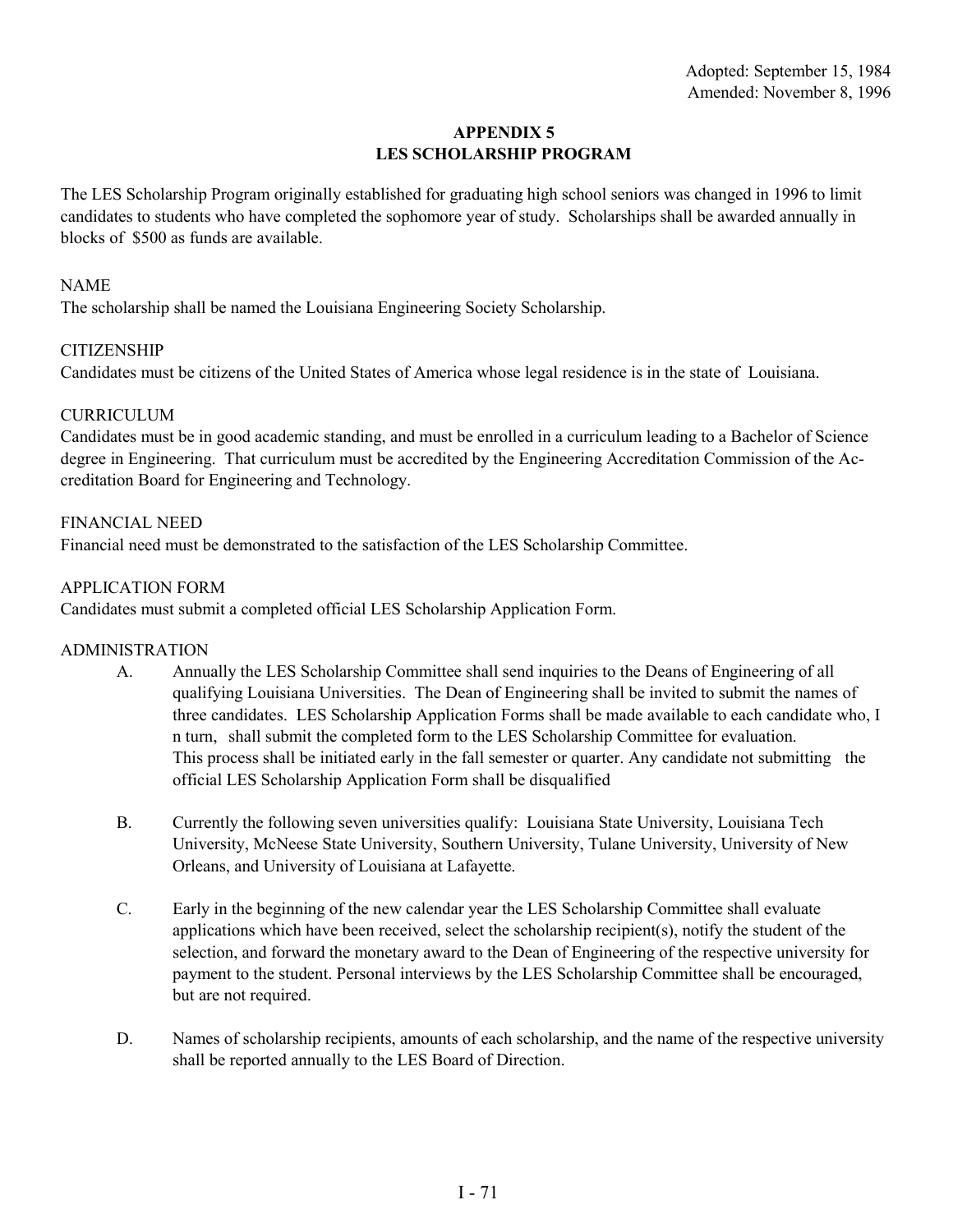- E. The LES Scholarship Committee shall advise the local LES chapter president that a student in the area has received an LES scholarship. The local chapter is expected to invite the recipient to a monthly chapter meeting where the recipient shall be recognized for scholastic achievement. The recipient shall also be offered the opportunity to meet active Professional Engineers who encourage them to participate in the activities of the chapter. Thus will begin a lasting and fruitful bond to the engineering profession.
- F. Names of recipients and their respective universities shall be published in the Louisiana Engineer and Surveyor Journal.

### **LES SCHOLARSHIP FUND**

- A. The State Scholarship committee shall develop and administer a Scholarship Fund for the purpose of securing, depositing and distributing scholarship assets. The Scholarship Fund shall be maintained in a tax free account, e.g., IRS designation Section  $501(c)(3)$  under the control of the LES Board of Direction. Each Chapter's Scholarship Committee will be responsible for reviewing a list of prospective engineering companies in their geographical area and recommend target companies to the State Scholarship Chairman. A concerted effort will be made by the State Scholarship Commit tee (or an ad hoc committee) to draft an appropriate letter that outlines the intent and purpose of the Scholarship program. The letter will be endorsed by both the LES State President and the State Scholarship Chairman as an indication of LES support. This letter and the list of prospective engineering companies will be forwarded by the State Scholarship Chairman to the LES State Office for mailing. Contributors to the Scholarship Program or sponsors of a grant or scholarship should mail their financial contributions (checks made payable to "LES Scholarship Fund") directly to the State Office each year. These contributions will be deposited into the LES Scholarship Fund. The names of all contributing companies will be listed in documents advertising and announcing the program.
- B. To maintain the integrity and professional ethics of the engineering profession, as interpreted by LES, all interested sponsors of scholarships or grants must receive the approval of the LES Board of Direction. This requirement also applies to any scholarship or grant provision(s) and/or constraint(s) that may be imposed by the sponsors. This will prevent the acceptance through the LES of any provision or constraint that the LES Board of Direction deems inappropriate.
- C. Contributions will be accepted from individuals, companies, consulting firms, and so forth; however, only those contributions of \$100.00 of more will be listed in the Scholarship Program literature. Contributions of \$1,000.00 or more can be named after the contributor with the title of the scholarship/ grant designated by name by the contributor subject to the approval of the LES Board of Direction.
- D. A portion of the Scholarship Fund's portfolio shall be designated by the LES Scholarship Committee as the Scholarship Endowment Fund, and another portion the Scholarship Operating Fund.
	- 1. Endowment Fund: The LES Scholarship Committee shall allocate a portion of funds raised to the Endowment Fund. The capital of the Scholarship Endowment Fund shall be preserved. Only the income from the principal of the Endowment Fund shall be expended for scholarships and administration expenses.
	- 2. Scholarship Operating Fund: Income from the Scholarship Endowment Fund shall be transferred periodically to the Scholarship Operating Fund to finance annual scholar ships and administration expenses. The number of scholarships granted each year shall be subject to the availability of these dispensable funds in the Scholarship Operating Fund.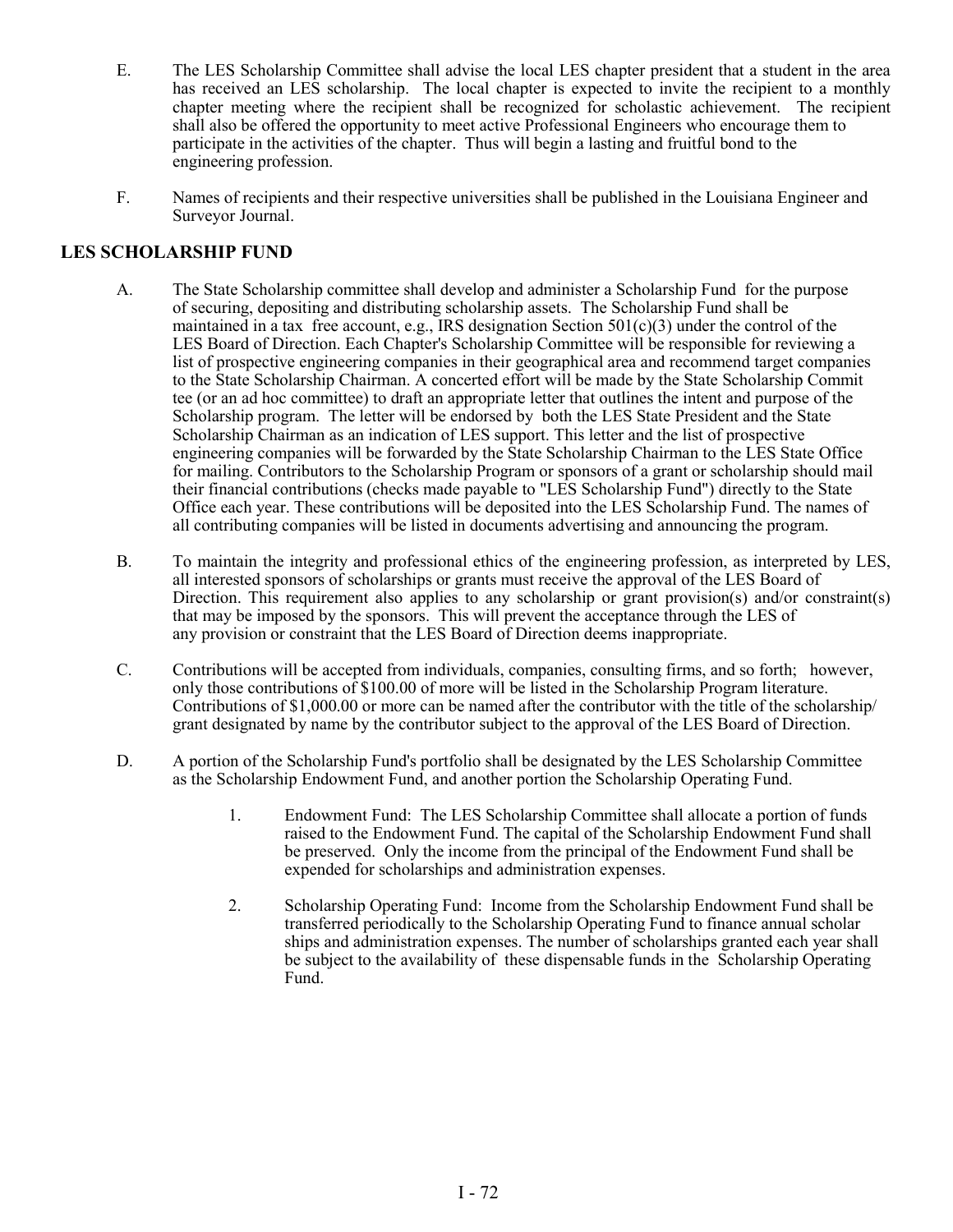E. If the portfolio contains insufficient funds to pay at least one \$500 scholarship annually, he Scholarship Committee shall not offer a scholarship. However, if fund raising efforts are successful, and money ac cumulates in the portfolio, the Scholarship Committee shall determine a prudent allocation of funds to a) increase the capital of the Scholarship Endowment Fund, and/or

b) increase the Scholarship Operating Fund so that the number of scholarships or the size of scholarships may be increased.

#### **FINANCIAL REPORTS**

The Executive Director shall provide quarterly financial reports to the State Scholarship Chairman and the Secretary-Treasurer of the LES Board of Direction. These reports shall identify income, expenses and balances of the Scholarship Endowment Fund and the Scholarship Operating Fund.

An audit of the above accounts shall be performed at prudent periods by independent agents under the direction of the Secretary-Treasurer of the Board of Direction.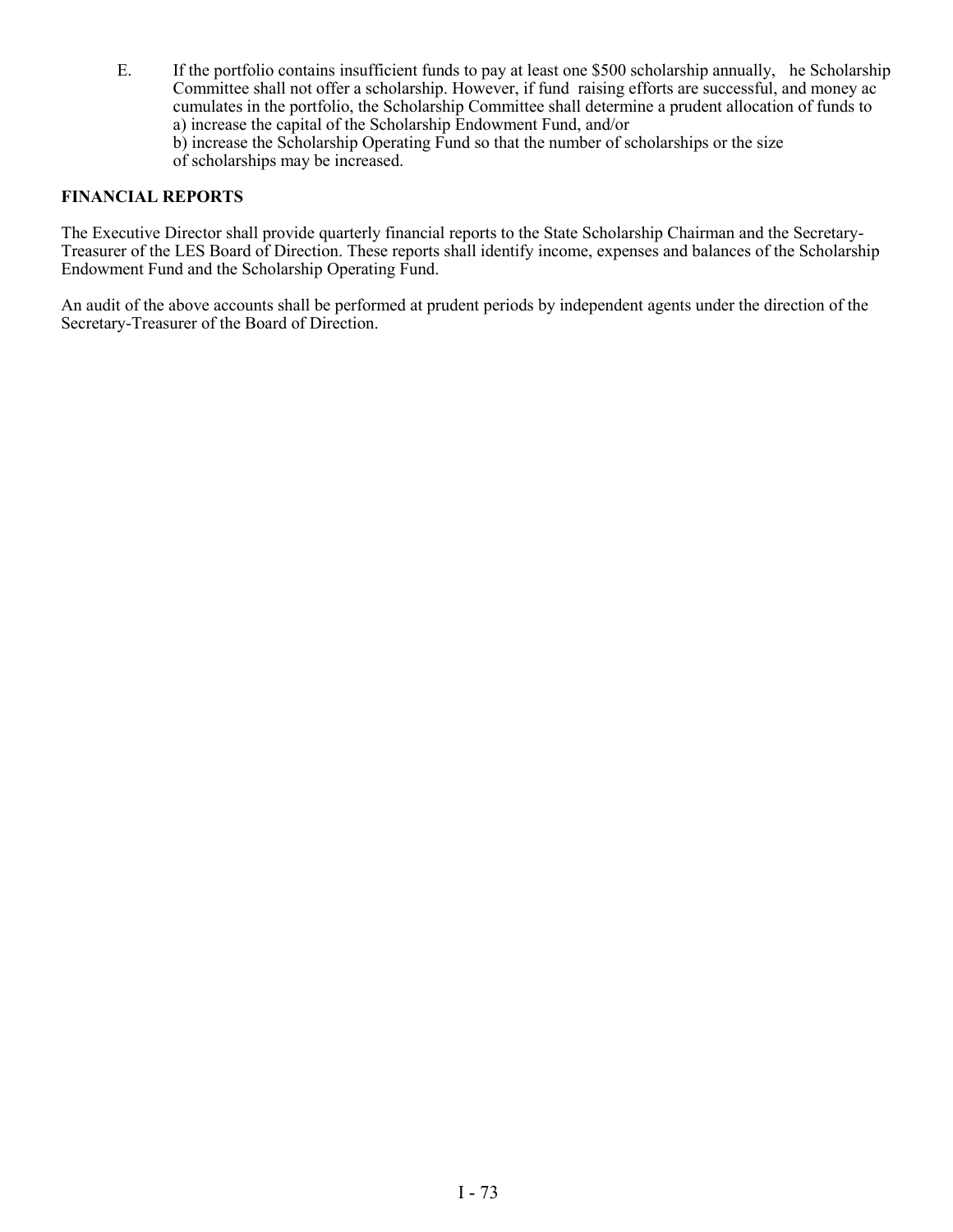# YOUNG ENGINEERS COMMITTEE

| <b>CHAIRMAN</b>      | <b>Oliver Neal, PE</b>    |
|----------------------|---------------------------|
| <b>VICE CHAIRMAN</b> | <b>Hagan Lawrence, PE</b> |
| <b>BOARD SPONSOR</b> | James A. Geihsler, PE     |
| ALEXANDRIA           | <b>Oliver Neal, PE</b>    |
| <b>BATON ROUGE</b>   | <b>NO REPRESENTATIVE</b>  |
| <b>BAYOU</b>         | Jacob Waitz, PE           |
| <b>LAFAYETTE</b>     | <b>NO REPRESENTATIVE</b>  |
| <b>LAKE CHARLES</b>  | <b>Kalyn Partin, PE</b>   |
| <b>MONROE</b>        | Hagan Lawrence, PE        |
| <b>NEW ORLEANS</b>   | John Jackson, EI          |
| <b>SHREVEPORT</b>    | <b>NO REPRESENTATIVE</b>  |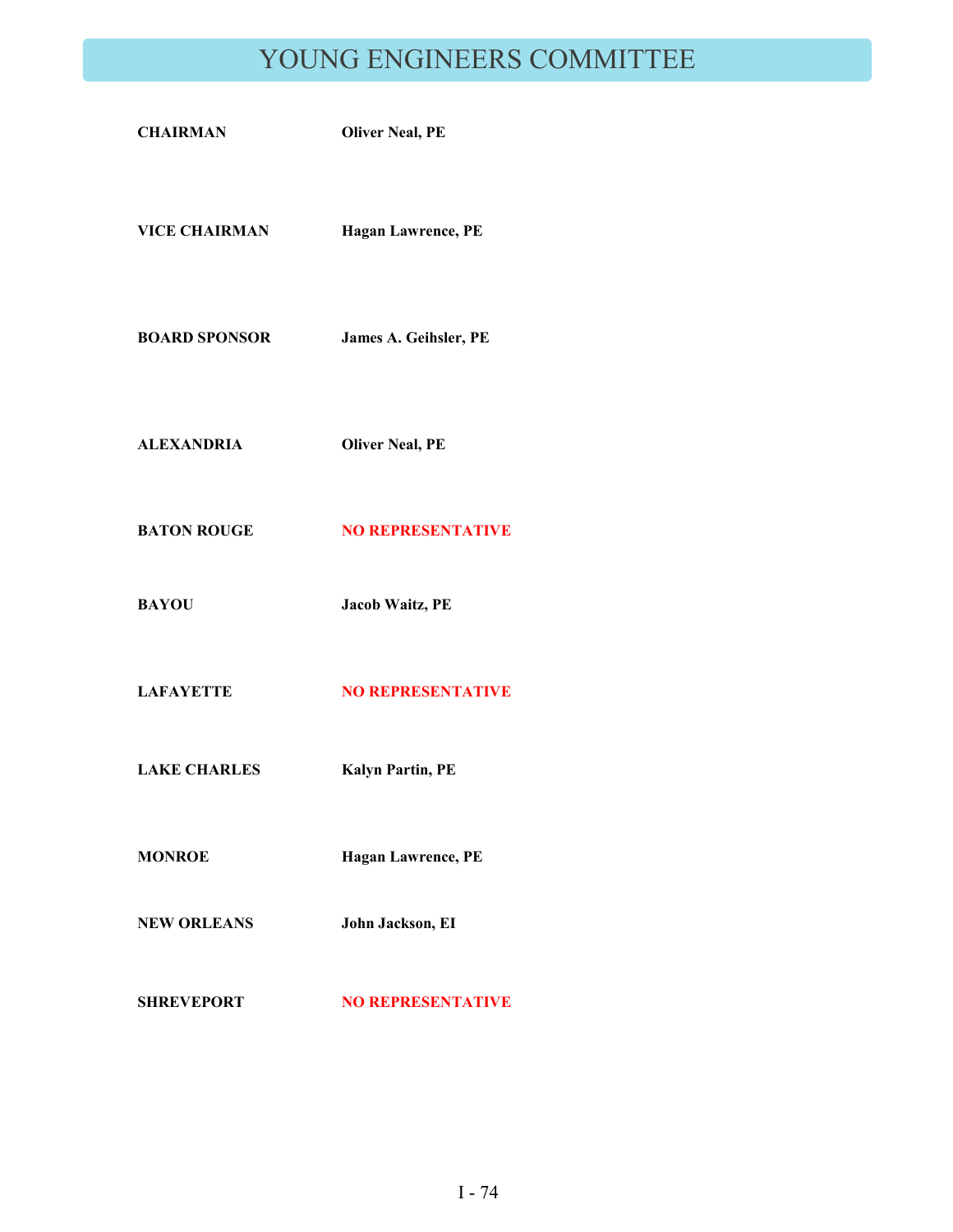## **APPENDIX 29**

### **YOUNG ENGINEERS COMMITTEE**

This Committee will assume responsibility for any matter properly referred to it, though it might overlap another committee's area of responsibility. In such case, the responsible committee may ask the assistance of such other committee.

The Young Engineers Committee shall develop and carry out programs designed to introduce young, practicing engineers and engineering students to the engineering profession. The Committee shall work within the Chapters to provide programs designed to meet the special needs of their younger members. The Committee shall support Student Chapters through representation on their Board of Sponsors and work within the colleges to introduce professionalism.

#### Assigned Responsibilities

- 1. Safeguard and advance the interests of Young Engineers and assist them in their efforts to qualify for registration as a professional engineer.
- 2. Work with the Honors and Awards Committee in promoting the Young Engineer Award.
- 3. Establish programs of interest to young engineers.
- 4. Promote Young Engineers' Month November.
- 5. Work with other committees to involve young engineers in the work of the Society.
- 6. Encourage the professional development of engineering college students by assisting in the successful establishment and maintenance of LES Student Chapters, the development of interesting programs and literature on professionalism, and the creation of interest and desire to achieve professional registration.
- 7. The Chairman should adhere to Appendix 1, Policy on Committee Continuity.
- 8. **It is the responsibility of the incoming Chairman to prepare the agenda and chair the meetings for both the Planning Conference and the Annual Meeting as well as any other official meetings of the Committee.**

**The outgoing Chairman should open the meeting at the Planning Conference and officially turn the gavel over to the new Chairman.**